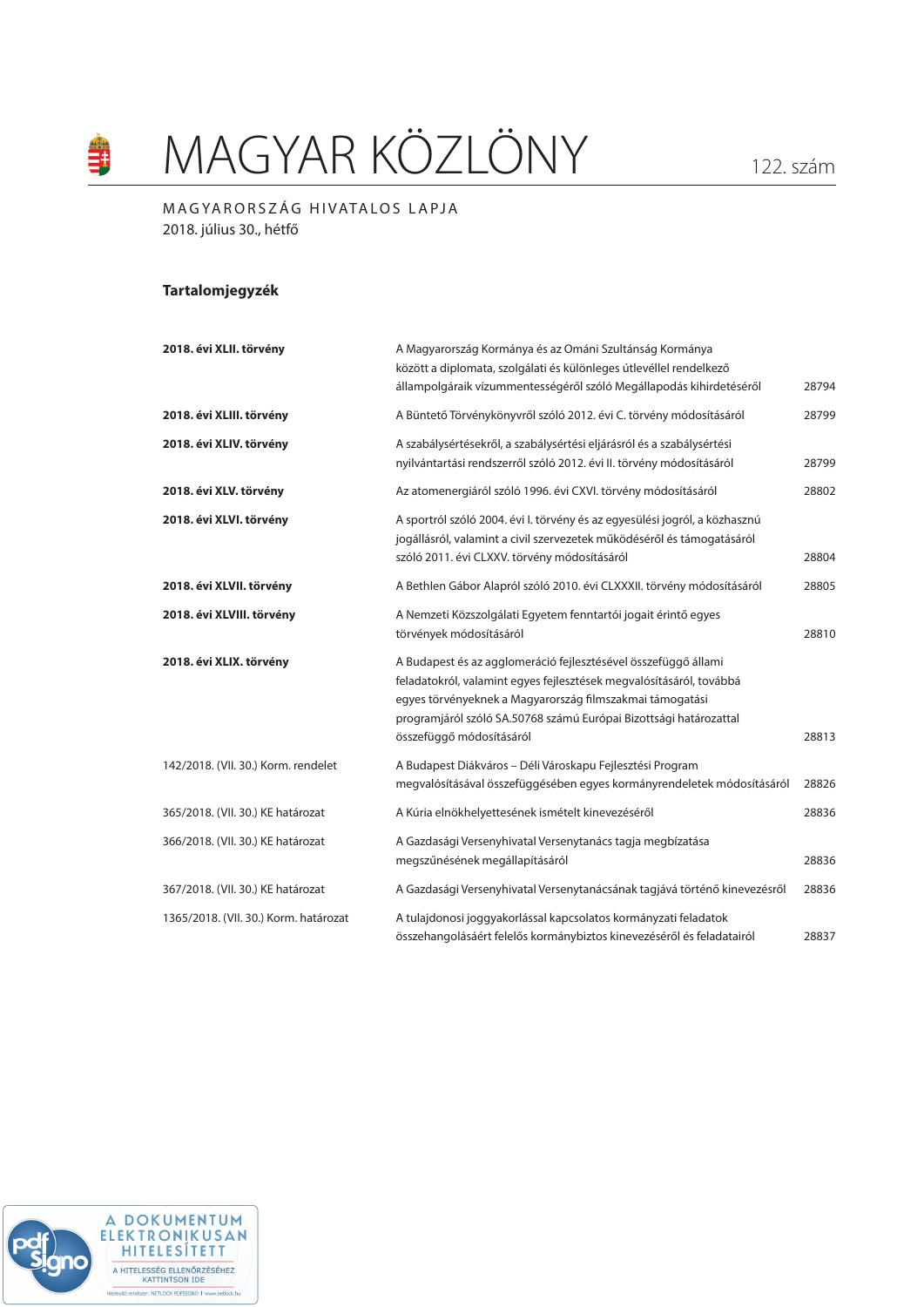# <span id="page-1-0"></span>**II. Törvények**

## **2018. évi XLII. törvény**

## **a Magyarország Kormánya és az Ománi Szultánság Kormánya között a diplomata, szolgálati és különleges útlevéllel rendelkező állampolgáraik vízummentességéről szóló Megállapodás kihirdetéséről\***

- **1. §** Az Országgyűlés e törvénnyel felhatalmazást ad a Magyarország Kormánya és az Ománi Szultánság Kormánya között a diplomata, szolgálati és különleges útlevéllel rendelkező állampolgáraik vízummentességéről szóló Megállapodás (a továbbiakban: Megállapodás) kötelező hatályának elismerésére.
- **2. §** Az Országgyűlés a Megállapodást e törvénnyel kihirdeti.
- **3. §** A Megállapodás hiteles angol és magyar nyelvű szövege a következő:

## **"AGREEMENT BETWEEN THE GOVERNMENT OF HUNGARY AND THE GOVERNMENT OF THE SULTANATE OF OMAN ON THE MUTUAL VISA EXEMPTION FOR HOLDERS OF DIPLOMATIC, SPECIAL AND SERVICE PASSPORTS**

The Government of Hungary and the Government of the Sultanate of Oman, hereinafter referred to as "Party" or the "Parties";

Wishing to facilitate the travel of their nationals, holders of diplomatic, special and service passports in the territory of the other Party;

Desiring to strengthen the friendly relations between both countries;

Have agreed to the following:

## **Article 1**

The provisions of this Agreement apply to holders of any of the following passports:

- 1. Valid diplomatic or foreign service and service (hereinafter: service) passports of the Government of Hungary.
- 2. Valid diplomatic, special or service passports of the Government of the Sultanate of Oman.

## **Article 2**

Nationals of either Party, holders of any of the passports mentioned in Article 1, may enter into, exit from, transit through the territory of the other Party without a visa requirement and stay there without a residence permit for a period not exceeding ninety (90) days in any one hundred and eighty (180) day period, which entails considering the one hundred and eighty (180) day period preceding each day of stay.

## **Article 3**

Nationals of either Party, holders of any of the passports mentioned in Article 1, must not undertake any paid activity that requires a work permit during their stay in the territory of the other Party.

## **Article 4**

Nationals of either Party, holders of any of the passports mentioned in Article 1, shall abide by the laws and regulations in force during their stay in the territory of the other Party.

#### **Article 5**

The passports mentioned in Article 1, belonging to nationals of either Party, shall be valid for a period of at least six (6) months on their entry into the territory of the other Party.

<sup>\*</sup> A törvényt az Országgyűlés a 2018. július 20-i ülésnapján fogadta el.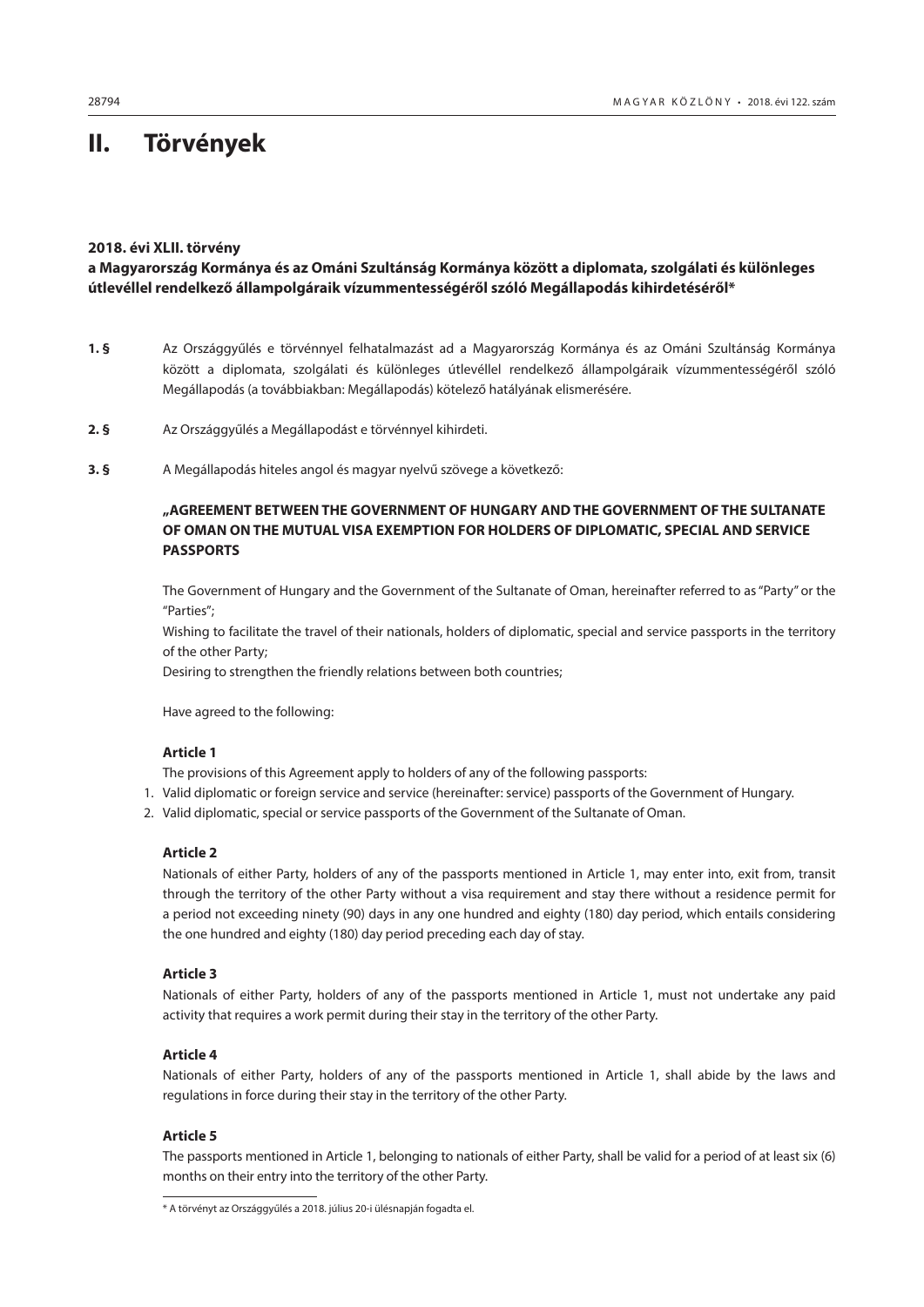#### **Article 6**

Nationals of either Party, holders of any of the passports mentioned in Article 1, shall enter, stay, exit, and transit through the territory of the other Party through the border-crossing points assigned for this purpose by the competent immigration authorities and without any restriction, except for entry restrictions relating to security, immigration, customs, and health, or any other provisions legally applicable to the holders of these passports.

#### **Article 7**

- 1. Nationals of either Party, holders of any of the passports mentioned in Article 1, who are appointed to a diplomatic or consular mission or international organization in the territory of the other Party, and their family members forming part of their household may also enter without a visa into territory of the other Party and stay there for a period not exceeding the one described in Article 2, if their period of stay exceeds the length described in Article 2, they shall be required to obtain an appropriate entry visa prior to their entry.
- 2. The Parties shall notify each other of the arrival of their above mentioned nationals through diplomatic channels.

#### **Article 8**

- 1. This Agreement does not affect the right of the competent authorities of either Party to refuse entry of the nationals of the other Party, holders of any of the passports mentioned in Article 1, into their respective territories, reduce their period of stay or terminate it, where the nationals in question are considered non grata or where they may present a risk to the national security, public order or public health, or where their presence within the respective territory is illegal.
- 2. Where a national of the other Party has been affected by the provisions of this Article, the Party responsible for the aforementioned action shall notify the other Party in writing through diplomatic channels without delay.

## **Article 9**

- 1. In the case of loss, theft, damage or invalidity of any of the passports mentioned in Article 1 by a national of either Party in the territory of the other Party, the diplomatic or consular mission, to which the holder of the passport in question belongs to, shall provide him with the documents that enable him to return to the territory of the Party to which he is national of.
- 2. The aforementioned diplomatic or consular mission shall promptly notify the competent authorities of the other Party of such incidents through diplomatic channels.

#### **Article 10**

- 1. The Parties shall exchange personalized specimens of the passports mentioned in Article 1, through diplomatic channels, within thirty (30) days from the date of signature of this Agreement.
- 2. In case one of the Parties introduces a new diplomatic, special or service passport, the personalized specimens of the said passport shall be transmitted to the other Party through diplomatic channels at least thirty (30) days prior to the date of their introduction.

#### **Article 11**

The Parties may amend the provisions of this Agreement by mutual written consent. Any amendment shall be made in form of a protocol and constituting an integral part of the Agreement. The amendments shall enter into force in accordance with the provisions of paragraph (1) of Article 16 of this Agreement.

#### **Article 12**

This Agreement shall not prejudice other obligations of the Parties arising under international agreements, or any bilateral agreements concluded between the two countries.

#### **Article 13**

The Parties shall implement this Agreement in accordance with the laws and regulations in force in both countries.

#### **Article 14**

The Parties shall amicably settle any disputes arising out of the implementation or interpretation of the provisions of this Agreement by consultation through diplomatic channels.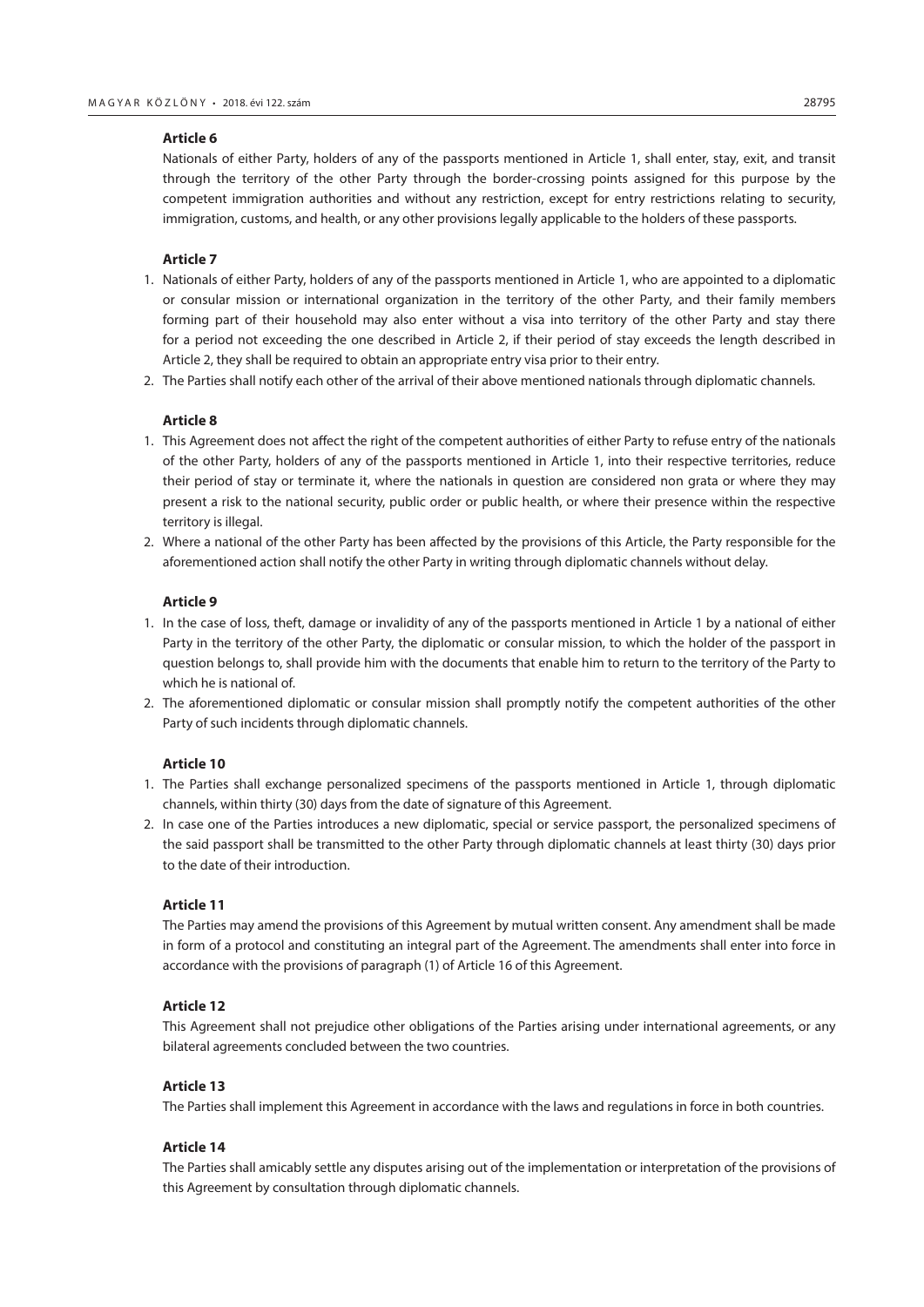#### **Article 15**

- 1. Either Party may temporarily suspend the application of this Agreement, completely or partially, for reasons relating to national security, public order or public health, or if it is evident that there is an abuse of the rights provided under this Agreement.
- 2. The Party, who wishes to suspend the application of this Agreement, shall notify the other Party of the suspension and specify the reasons thereof in writing, through diplomatic channels, at least seven (7) days before the entry of this suspension into force, and shall also inform the other Party of the end of this suspension in writing through diplomatic channels, at least seven (7) days before the end of this suspension.
- 3. The suspension of the application of this Agreement does not affect the legal status of the nationals of either Party, holders of any of the passports mentioned in Article 1, that are located in the territory of the other Party.

#### **Article 16**

- 1. This Agreement shall enter into force on the thirtieth (30) day after receiving the last written notification through diplomatic channels by which the Parties have confirmed that their respective internal legal procedures required for the entry into force of this Agreement have been completed.
- 2. This Agreement shall be valid for an indefinite period of time, unless one of the Parties notifies the other in writing of its intention to terminate the Agreement in accordance with Article 17.

## **Article 17**

Either Party may terminate this agreement at any time by notifying the other Party in writing, through diplomatic channels, of its decision to terminate at least ninety (90) days before the application of this termination.

Done at Muscat, on 25 April, 2018 in two originals, each in the Hungarian, Arabic and English languages, all texts being equally authentic. In case of discrepancy in interpretation, the English text shall prevail.

For the Government of For the Government of The Hungary **Sultanate of Oman**"

## **"MEGÁLLAPODÁS MAGYARORSZÁG KORMÁNYA ÉS AZ OMÁNI SZULTÁNSÁG KORMÁNYA KÖZÖTT A DIPLOMATA, SZOLGÁLATI ÉS KÜLÖNLEGES ÚTLEVÉLLEL RENDELKEZŐ ÁLLAMPOLGÁRAIK VÍZUMMENTESSÉGÉRŐL**

Magyarország Kormánya és az Ománi Szultánság Kormánya (a továbbiakban: "Fél" illetve "Felek"), Azzal a szándékkal, hogy elősegítsék az érvényes diplomata, szolgálati és különleges útlevéllel rendelkező állampolgáraiknak az országaik területére történő belépését,

Attól a szándéktól vezérelve, hogy elősegítsék a két ország közötti baráti kapcsolatok és együttműködés további fejlődését,

Az alábbiakban állapodnak meg:

## **1. Cikk**

A Megállapodás rendelkezéseinek hatálya az alábbi útlevelek birtokosaira terjed ki:

- 1. Magyarország vonatkozásában az érvényes diplomata, külügyi szolgálati és szolgálati útlevelekre (a továbbiakban: szolgálati útlevelek),
- 2. az Ománi Szultánság vonatkozásában az érvényes diplomata, szolgálati és különleges útlevelekre.

#### **2. Cikk**

A Felek azon állampolgárai, akik az 1. Cikkben meghatározott útlevéllel rendelkeznek, vízum nélkül utazhatnak be a másik Fél területére, hagyhatják azt el, utazhatnak rajta át, valamint tartózkodási engedély nélkül tartózkodhatnak ott bármely beutazástól számított száznyolcvan (180) napon belül kilencven (90) napot meg nem haladó időtartamban, a tartózkodás minden egyes napját megelőző 180 napot figyelembe véve.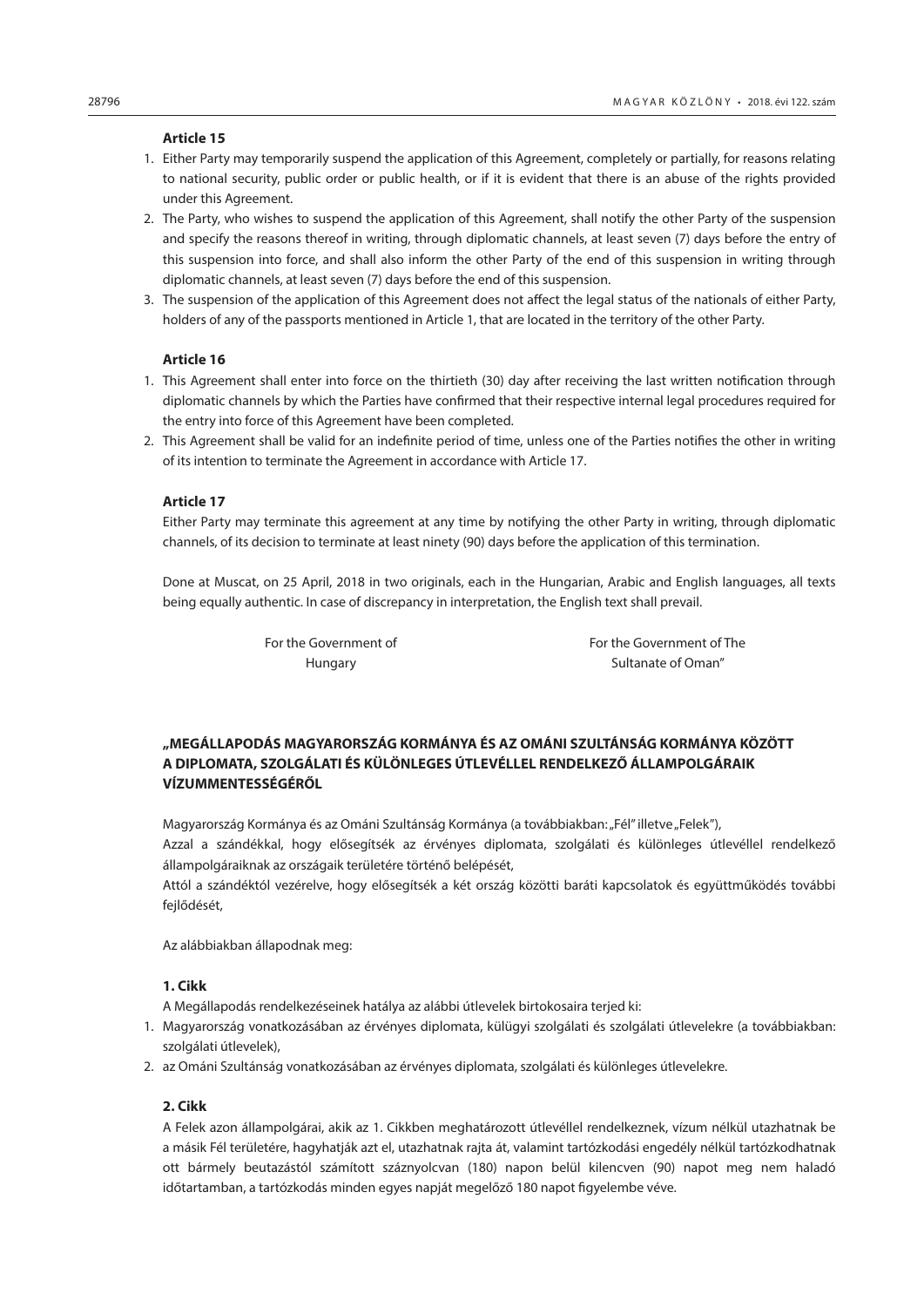#### **3. Cikk**

A Felek 1. Cikk szerinti útlevéllel rendelkező állampolgárai a másik Fél területén való tartózkodásuk időtartama alatt nem folytathatnak olyan keresőtevékenységet, melynek folytatása munkavállalási engedélyhez kötött.

## **4. Cikk**

A Felek 1. Cikk szerinti útlevéllel rendelkező állampolgárai a másik Fél állama területén való tartózkodásuk ideje alatt kötelesek a hatályos jogszabályokat betartani.

## **5. Cikk**

A Felek 1. Cikkben említett állampolgárai útlevelének a másik Fél államának területére történő beutazás időpontjától számított legalább hat (6) hónapig érvényesnek kell lenniük.

## **6. Cikk**

A Felek 1. Cikk szerinti útlevéllel rendelkező állampolgárai a nemzetközi határforgalom számára kijelölt határátkelőhelyeken léphetnek be, tartózkodhatnak, léphetnek ki, utazhatnak át a másik Fél államának területén, korlátozás nélkül, kivéve a biztonsági, bevándorlási, vám-, egészségügyi és egyéb korlátozásokat, melyek jogszerűen alkalmazandóak ezen útlevelek birtokosaira.

## **7. Cikk**

- 1. Az egyik Fél államának azon állampolgárai, akik az 1. Cikkben meghatározott útlevéllel rendelkeznek, és a másik Fél államában akkreditált diplomáciai vagy konzuli képviseletek vagy nemzetközi szervezetek tagjai, valamint a velük közös háztartásban élő családtagjai, és a tartózkodásuk időtartama nem haladja meg a 2. Cikkben írt mértéket, ugyancsak vízum nélkül utazhatnak a másik Fél területére. Amennyiben a tartózkodásuk időtartama meghaladja a 2. Cikkben írt mértéket, úgy előzetesen kiállított beutazó vízum birtokában léphetnek be és tartózkodhatnak a másik Fél államának területén.
- 2. A Felek diplomáciai úton tájékoztatják egymást a fent említett állampolgáraik érkezéséről.

#### **8. Cikk**

- 1. A Megállapodás nem érinti a Felek illetékes hatóságainak azon jogát, hogy megtagadják a területükre történő beutazást, illetve korlátozzák a tartózkodás időtartamát, vagy visszavonják a tartózkodás jogát az 1. Cikk szerinti útlevéllel rendelkező azon személyektől, akiknek a területükön való jelenlétét nemkívánatosnak tartják, vagy amennyiben ezen személyek közrendi, közbiztonsági vagy közegészségügyi kockázatot jelentenek, vagy ha az állam területén illegális módon tartózkodnak.
- 2. Amennyiben a másik Fél állampolgára az e Cikk szerinti intézkedésben érintett, az intézkedést tevő Fél a másik Felet haladéktalanul, írásban, diplomáciai úton értesíti.

## **9. Cikk**

- 1. Amennyiben a diplomata és szolgálati útlevél a másik Fél államának területén elveszik, azt eltulajdonítják, megrongálódik vagy érvénytelenné válik, erről az érintett állampolgár haladéktalanul értesíti a fogadó állam illetékes hatóságait az állampolgársága szerinti állam diplomáciai vagy konzuli képviseletén keresztül, és az érintett diplomáciai vagy konzuli képviselet az említett személynek hazatérésre jogosító úti okmányt állít ki.
- 2. Az említett diplomáciai vagy konzuli képviselet a másik Fél illetékes hatóságait az ilyen eseményről diplomáciai úton haladéktalanul értesíti.

## **10. Cikk**

- 1. A Felek a Megállapodás aláírásától számított harminc (30) napon belül diplomáciai úton megküldik egymásnak az 1. Cikkben meghatározott útleveleik megszemélyesített mintaokmányait.
- 2. Amennyiben az egyik Fél új diplomata, szolgálati vagy speciális útlevelet bocsát ki, vagy azt módosítja az említett útlevél megszemélyesített mintaokmányait legalább harminc (30) nappal a kibocsátásukat megelőzően, diplomáciai úton eljuttatja a másik Fél részére.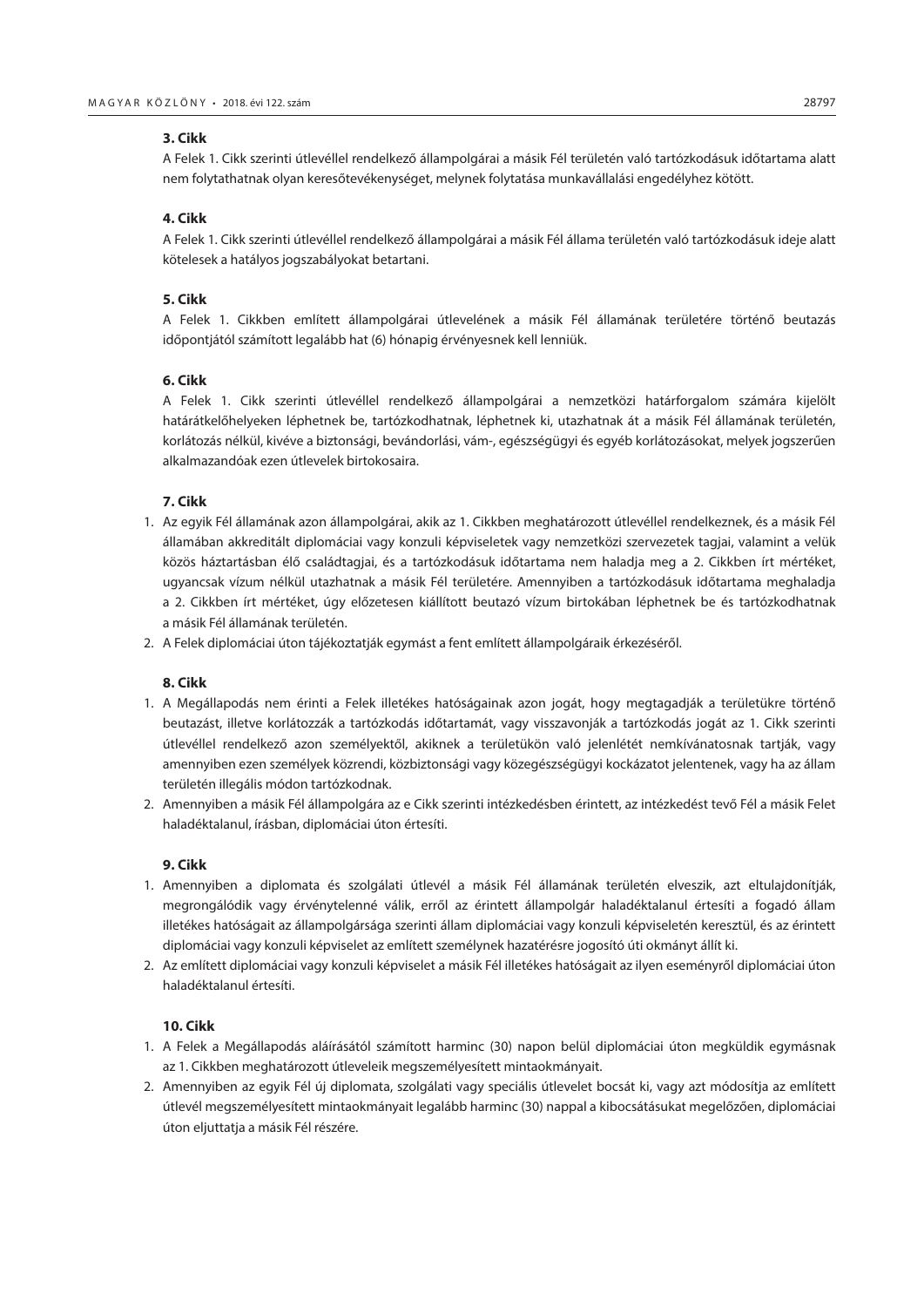## **11. Cikk**

A Felek a Megállapodást közös írásbeli megegyezésük alapján módosíthatják. A módosítás jegyzőkönyv formájában történik, és a Megállapodás elválaszthatatlan részét képezi. A módosítások hatálybalépésére a 16. Cikk 1. bekezdése az irányadó.

## **12. Cikk**

A Megállapodás nem érinti a Felek nemzetközi megállapodásokból, vagy a közöttük létrejött kétoldalú megállapodásokból fakadó kötelezettségeit.

## **13. Cikk**

A Felek a Megállapodást a területükön érvényben lévő törvényekkel és egyéb jogszabályokkal összhangban hajtják végre.

## **14. Cikk**

A Megállapodás értelmezéséből vagy alkalmazásából a Felek között felmerülő vitákat a Felek barátságos módon, diplomáciai tárgyalások és konzultációk útján rendezik.

## **15. Cikk**

- 1. A Megállapodás alkalmazását nemzetbiztonsági, közrendi vagy közegészségügyi okból, vagy abban az esetben, ha a Megállapodás rendelkezéseivel nyilvánvalóan visszaéltek, a Felek bármelyike részben vagy egészben, ideiglenesen felfüggesztheti.
- 2. A felfüggesztést alkalmazni kívánó Fél legalább hét (7) nappal a felfüggesztés hatálybalépése előtt diplomáciai úton, írásban értesíti a másik Felet a felfüggesztésről és annak okairól, valamint szintén írásban, diplomáciai úton értesíti a másik Felet a felfüggesztés megszüntetéséről legalább hét (7) nappal annak vége előtt.
- 3. A Megállapodás felfüggesztése nem érinti azon, 1. Cikk szerinti útlevéllel rendelkező azon személyek jogállását, akik a másik állam területén életvitelszerűen tartózkodnak.

## **16. Cikk**

- 1. A Megállapodás a Feleknek a hatálybalépéshez szükséges belső jogi követelményeik teljesítéséről szóló írásbeli, diplomáciai úton küldött értesítései közül az utolsónak a kézhezvételétől számított harmincadik (30.) napon lép hatályba.
- 2. A Megállapodás határozatlan időre jön létre, kivéve, ha valamely Fél a Megállapodás 17. Cikk szerinti megszüntetésének szándékáról szóló írásbeli értesítést küld a másik Fél részére.

#### **17. Cikk**

Bármelyik Fél jelen Megállapodást a másik Félhez diplomáciai úton intézett, a felmondás hatályba lépését megelőzően legalább 90 nappal korábban kelt írásbeli értesítés útján bármikor felmondhatja.

Készült Maszkatban, 2018. április 25-én két eredeti példányban, magyar, arab és angol nyelven, mindhárom szöveg egyaránt hiteles. Értelmezésbeli különbségek esetén az angol nyelvű szöveg az irányadó.

| Magyarország Kormánya | az Ománi Szultánság Kormánya |
|-----------------------|------------------------------|
| nevében               | nevében"                     |

- **4. §** (1) Ez a törvény a (2) bekezdésben meghatározott kivétellel a kihirdetését követő napon lép hatályba.
	- (2) A 2. § és a 3. § a Megállapodás 16. Cikk 1. bekezdésében meghatározott időpontban lép hatályba.
	- (3) A Megállapodás, valamint a 2. § és a 3. § hatálybalépésének naptári napját a külpolitikáért felelős miniszter annak ismertté válását követően – a Magyar Közlönyben haladéktalanul közzétett közleményével állapítja meg.
- **5. §** Az e törvény végrehajtásához szükséges intézkedésekről a külpolitikáért felelős miniszter gondoskodik.

*Áder János* s. k., *Kövér László* s. k.,

köztársasági elnök az Országgyűlés elnöke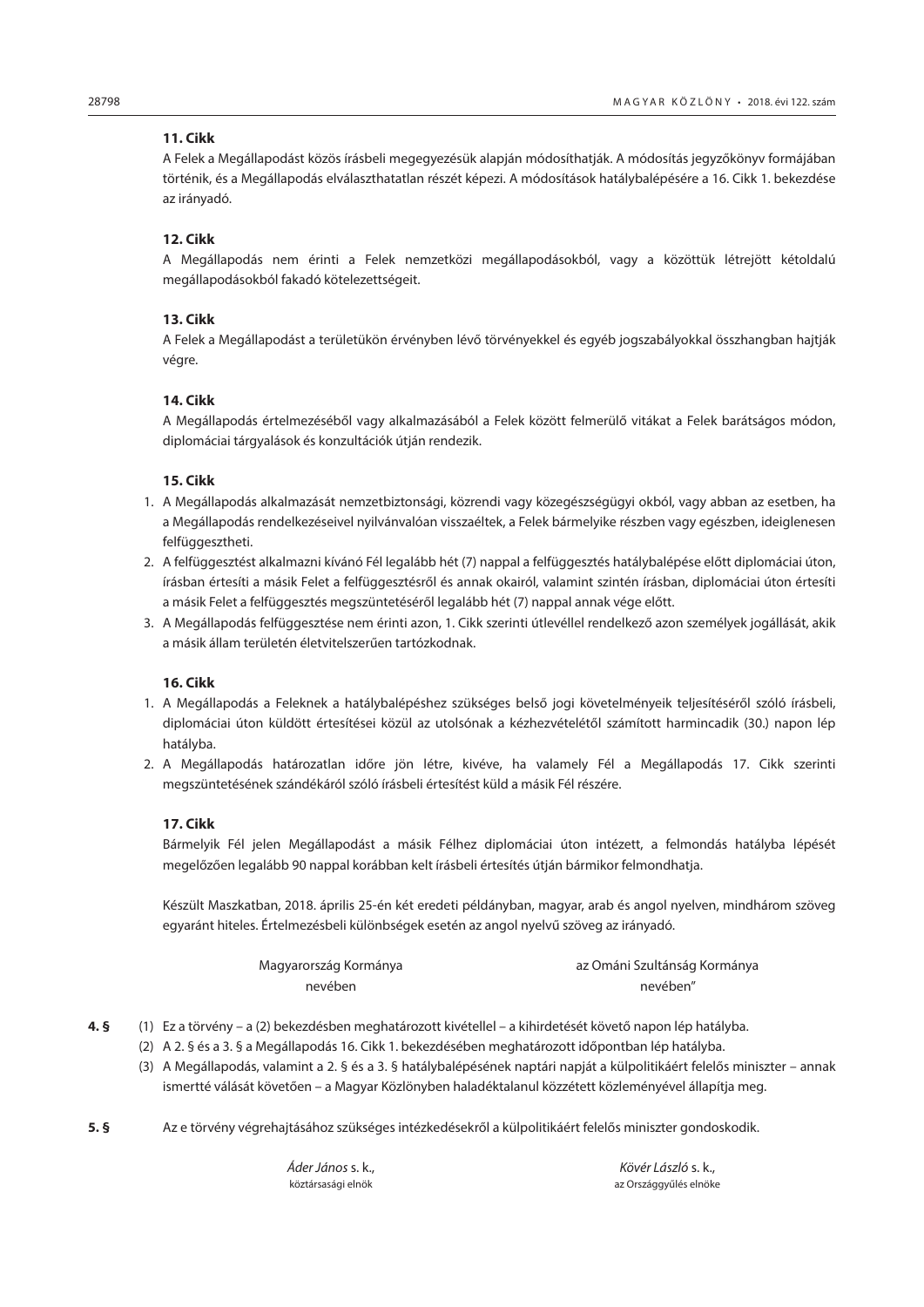## <span id="page-6-0"></span>**2018. évi XLIII. törvény a Büntető Törvénykönyvről szóló 2012. évi C. törvény módosításáról\***

**1. §** A Büntető Törvénykönyvről szóló 2012. évi C. törvény a következő alcímmel és 239/A. §-sal egészül ki: **"Jogellenesen átalakított személyszállítást végző jármű vezetése**

239/A. § (1) Aki közúton, illetve közforgalom elől el nem zárt magánúton engedély nélkül vagy az engedélytől eltérően átalakított, a személyszállítási szolgáltatásokról szóló törvényben meghatározott közúti járművet vagy különleges személyszállító szolgáltatást nyújtó járművet vezet, ha súlyosabb bűncselekmény nem valósul meg, vétség miatt egy évig terjedő szabadságvesztéssel büntetendő.

(2) A büntetés két évig terjedő szabadságvesztés, ha a bűncselekményt iskolabusszal vagy különleges igényű – így különösen mozgásában korlátozott, idős vagy beteg – személyek szállítására szolgáló közúti járművel követik el. (3) Aki az e §-ban meghatározott járművet engedély nélkül átalakít vagy átalakíttat, vétség miatt elzárással büntetendő."

**2. §** A Büntető Törvénykönyvről szóló 2012. évi C. törvény 222. § (3) bekezdése helyébe a következő rendelkezés lép: "(3) Aki a zaklatást

a) házastársa, volt házastársa, élettársa vagy volt élettársa sérelmére,

b) nevelése, felügyelete, gondozása vagy gyógykezelése alatt álló személy sérelmére,

c) hatalmi vagy befolyási helyzetével visszaélve, illetve

d) hivatalos személy sérelmére, hivatali tevékenységével össze nem egyeztethető helyen vagy időben

követi el, az (1) bekezdésben meghatározott esetben két évig, a (2) bekezdésben meghatározott esetben bűntett miatt három évig terjedő szabadságvesztéssel büntetendő."

**3. §** Ez a törvény a kihirdetését követő 8. napon lép hatályba.

*Áder János* s. k., *Kövér László* s. k., köztársasági elnök az Országgyűlés elnökeztése az Országgyűlés elnökez

## **2018. évi XLIV. törvény**

## **a szabálysértésekről, a szabálysértési eljárásról és a szabálysértési nyilvántartási rendszerről szóló 2012. évi II. törvény módosításáról\*\***

- **1. §** A szabálysértésekről, a szabálysértési eljárásról és a szabálysértési nyilvántartási rendszerről szóló 2012. évi II. törvény (a továbbiakban: Szabs. tv.) 7. § (4) bekezdés c) pontja helyébe a következő rendelkezés lép: *(E törvény megállapíthatja egyes szabálysértési tényállások esetén)* "c) az alkalmazható kényszerintézkedésekre, a helyszíni eljárásra, az előkészítő eljárásra, a bírósági eljárásra, valamint a büntetés, intézkedés végrehajtására vonatkozó eltérő szabályokat."
- **2. §** A Szabs. tv. 83. § (1) bekezdése a következő m) ponttal egészül ki: *(A szabálysértési eljárást határozattal meg kell szüntetni, ha)* "m) a 10. § szerinti elzárást kizáró ok kerül a 178/B. § (11) bekezdése tekintetében megállapításra."
- **3. §** A Szabs. tv. 152. § (1) bekezdése a következő c) ponttal egészül ki: *(A szabálysértési nyilvántartások)* "c) helyszíni intézkedés alá vontak nyilvántartása."

 <sup>\*</sup> A törvényt az Országgyűlés a 2018. július 20-i ülésnapján fogadta el.

<sup>\*\*</sup> A törvényt az Országgyűlés a 2018. július 20-i ülésnapján fogadta el.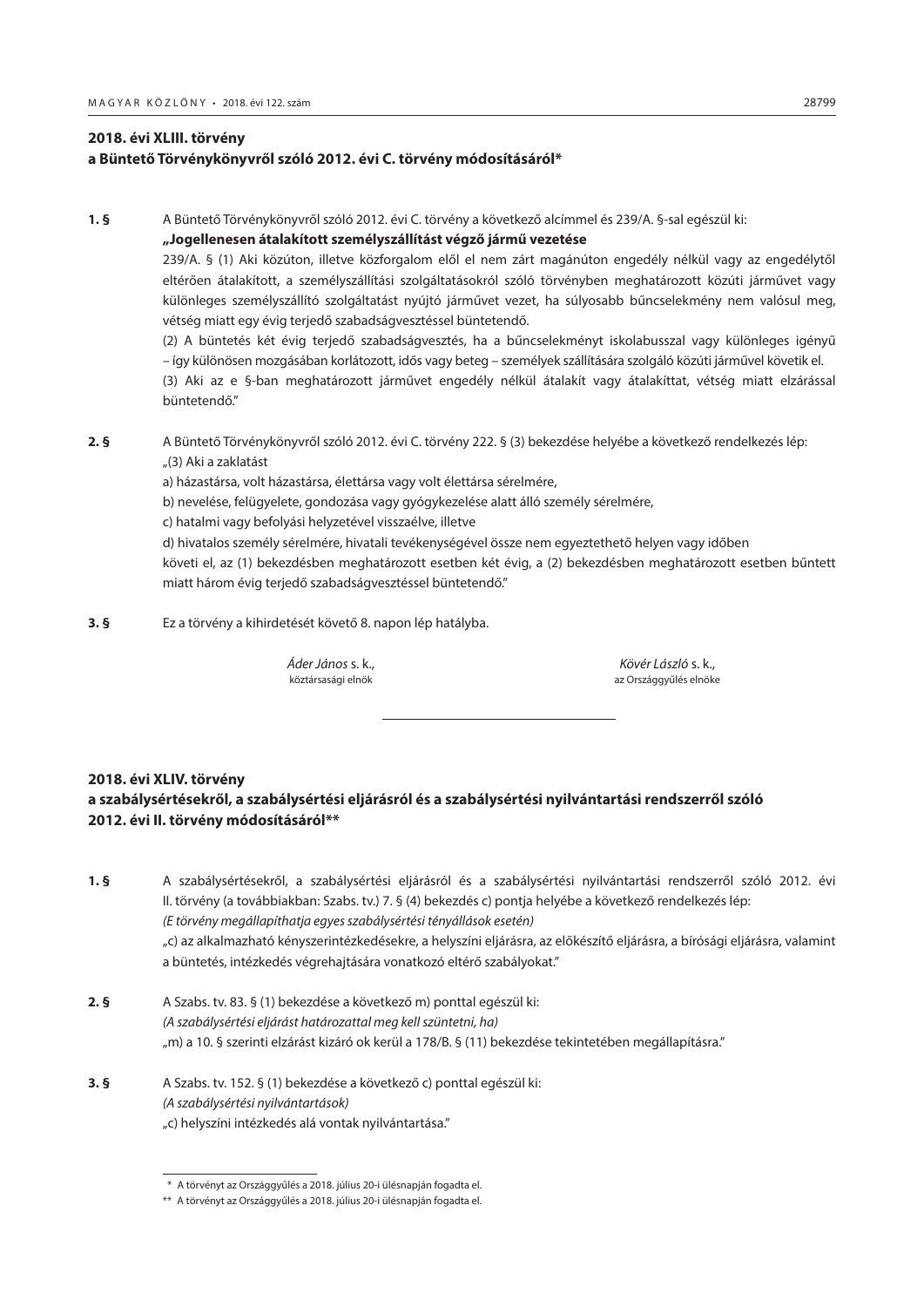**4. §** (1) A Szabs. tv. 155. § (2a) bekezdése helyébe a következő rendelkezés lép: "(2a) A szabálysértési nyilvántartó szerv a helyszíni intézkedés alá vontak nyilvántartásába felvett adatokat a helyszíni intézkedéstől számított 90 napig, vagy a szabálysértési eljárás megindításáig kezeli."

(2) A Szabs. tv. 155. §-a a következő (2b) bekezdéssel egészül ki:

"(2b) Ha az ügyben eredményes közvetítői eljárást folytattak le, a szabálysértési nyilvántartó szerv a 154. § (2) bekezdés c), d), f), h), i) és j) pontjában meghatározott adatokat az eredményes közvetítői eljárás befejezését követő egy évig kezeli."

**5. §** A Szabs. tv. a 156/C. §-t követően a következő 115/C. alcímmel egészül ki:

## **"115/C. A helyszíni intézkedés alá vontak nyilvántartása**

156/D. § (1) A helyszíni intézkedés alá vontak nyilvántartásában annak az adatait kell nyilvántartani, akivel szemben – a 178/B. § szerinti szabálysértés miatt – helyszíni intézkedésre került sor.

(2) Az (1) bekezdés szerinti intézkedésről a szabálysértési eljárás megindítása esetén nem kell adatot közölni.

(3) A helyszíni intézkedés alá vontak nyilvántartása tartalmazza

a) a kapcsolati kódot,

b) a szabálysértési eljárás alapjául szolgáló szabálysértés gyanú szerinti elkövetési helyét, a helyszíni intézkedés kezdő és befejező időpontját.

(4) A helyszíni intézkedés alá vontak nyilvántartása számára, jogszabályban meghatározott formában és módon, adatot a rendőrség közöl."

**6. §** (1) A Szabs. tv. 133/B. alcím címe helyébe a következő cím lép:

## **"133/B. Életvitelszerű közterületi tartózkodás szabályainak megsértése"**

- (2) A Szabs. tv. 133/B. alcíme a következő 178/B. §-sal egészül ki:
	- "178/B. § (1) Aki életvitelszerűen közterületen tartózkodik, az szabálysértést követ el.
	- (2) Mellőzni kell a szabálysértési eljárás megindítását és helyszíni figyelmeztetést kell alkalmazni, ha

a) az elkövető a rendőr felszólítására az elkövetés helyét elhagyja, vagy

b) az elkövető a jelenlévő hatóság vagy más szerv vagy szervezet felajánlott segítségét elfogadva együttműködik a hajléktalan személyek részére fenntartott ellátások igénybevétele érdekében.

(3) A helyszíni figyelmeztetéssel egyidejűleg a rendőr az elkövetőt tájékoztatja a (4) bekezdésben foglalt jogkövetkezményekről.

(4) Akit 90 napon belül 3 alkalommal a (2) bekezdés szerint a szabálysértés elkövetése miatt a helyszínen figyelmeztettek, azzal szemben az újabb elkövetéskor a szabálysértési eljárás megindítása nem mellőzhető.

(5) Az (1) bekezdés alkalmazásában életvitelszerű tartózkodásnak tekinthető minden olyan magatartás, amely alapján megállapítható, hogy a közterületen való életvitelszerű tartózkodás a lakó- és tartózkodási hely, valamint egyéb szállásra való visszatérés szándéka nélkül, a közterületen való huzamos tartózkodás érdekében valósul meg, és a közterületen való tartózkodás körülményeiből, vagy a magatartásból arra lehet következtetni, hogy a jellemzően lakóhelyül szolgáló közterületen végzett tevékenységet – így különösen alvás, tisztálkodás, étkezés, öltözködés, állattartás – az elkövető a közterületen rövid időnként visszatérően és rendszeresen végzi.

(6) Az (1) bekezdésben meghatározott szabálysértés

a) miatt pénzbírság nem szabható ki,

b) elkövetésén tetten ért személlyel szemben helyszíni bírság kiszabásának nincs helye.

(7) A bíróság elé állítás érdekében az (1) bekezdésben meghatározott szabálysértés elkövetőjét a rendőrségre elő kell állítani, meg kell hallgatni és – a (11) bekezdésben meghatározott kivétellel – szabálysértési őrizetbe kell venni.

(8) A rendőrség a szabálysértési őrizet ideje alatt gondoskodik az elkövető tisztálkodásáról és tiszta ruhával történő ellátásáról.

(9) Az (1) bekezdés szerinti szabálysértés elkövetőjének előállítása során azon ingóságokat, amelyeket az elkövető nem vesz magához, de úgy nyilatkozik, hogy azokra igényt tart, valamint amelyek vonatkozásában a nyilatkozat a helyszíni intézkedés során nem szerezhető be, a Kormány rendeletében meghatározott szerv ideiglenes tárolásba veszi.

(10) A Kormány rendeletében meghatározott szerv a (9) bekezdés szerinti ingóságot 6 hónapig őrzi meg. A megőrzési idő leteltét követően az általános szabálysértési hatóság intézkedik az ingóságok megsemmisítése iránt. Ha az ingóság gyorsan romló, bomló, tárolhatatlan dolog, akkor azt haladéktalanul meg kell semmisíteni.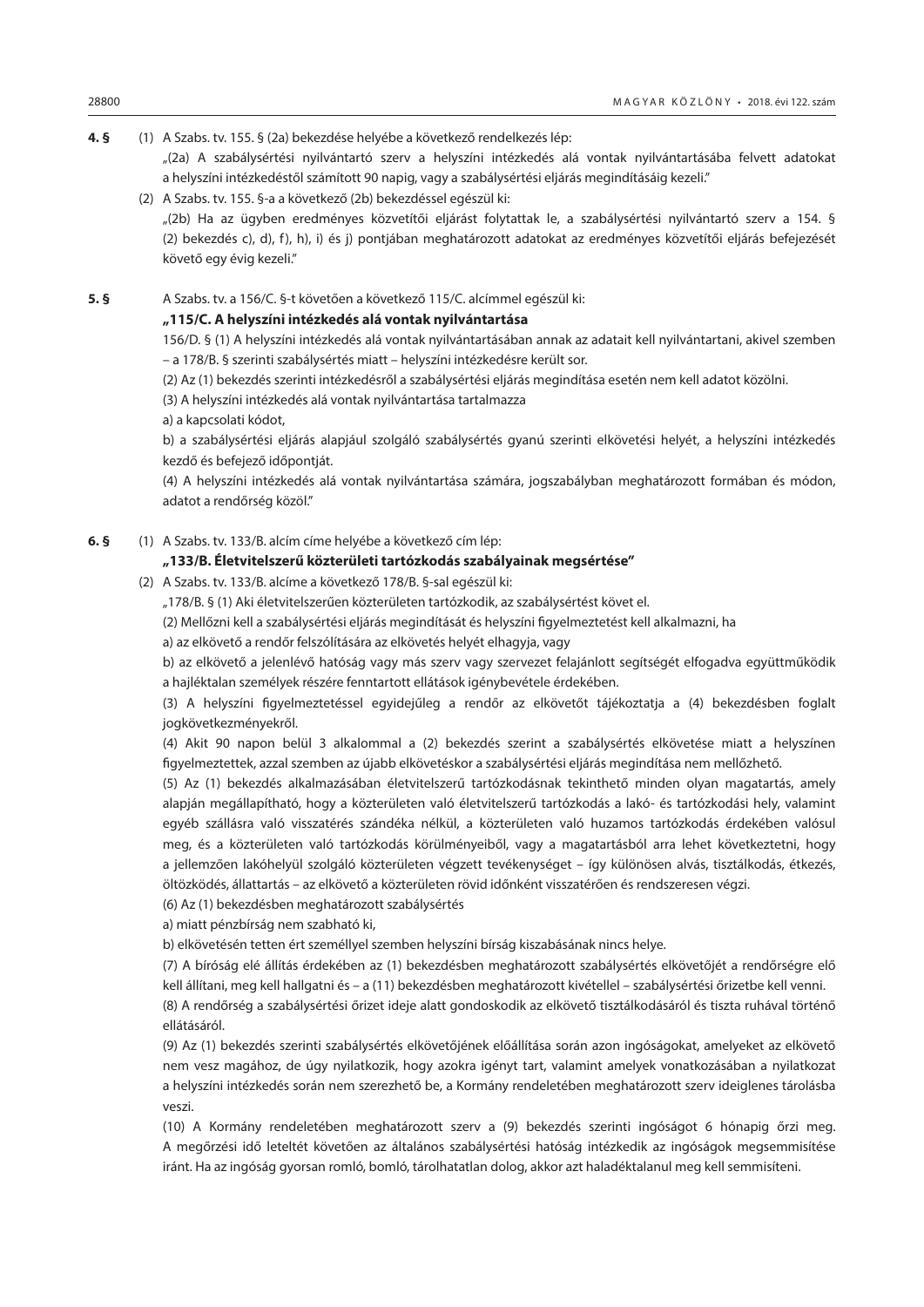(11) Akivel szemben a 10. §-ban meghatározott elzárást kizáró ok áll fenn, azzal szemben az eljárást az előkészítő eljárást folytató szerv megszünteti.

(12) Ha a meghallgatás során az elkövető úgy nyilatkozik, hogy a közérdekű munka végzését vállalja, akkor az előkészítő eljárást lefolytató szerv a szabálysértési őrizet ideje alatt intézkedik a foglalkoztathatósági szakvélemény beszerzése iránt.

(13) Az (1) bekezdés szerinti szabálysértés elkövetőjével szemben a szabálysértési őrizet a bíróság jogerős döntéséig, de legfeljebb a nem jogerősen kiszabott szabálysértési elzárás tartamáig tart. Az elsőfokú bíróság által nem jogerősen kiszabott közérdekű munka büntetés esetén a szabálysértési őrizet a 14. § (2a) bekezdésében meghatározott beszámítás szerinti tartamig tart. Ha az elsőfokú bíróság figyelmeztetés intézkedést alkalmaz, az elkövetőt haladéktalanul szabadítani kell.

(14) A bíróság az elsőfokú döntését az őrizetbe vételtől számított 72 órán belül hozza meg. Az elsőfokú döntés elleni fellebbezést a végzés kihirdetését követően a tárgyaláson be kell jelenteni, amelyet a bíróságnak írásba kell foglalnia. A bíróság az iratokat haladéktalanul felterjeszti a törvényszékhez.

(15) A bíróság a másodfokú döntését az elsőfokú döntést követő 30 napon belül hozza meg.

(16) Ha a technikai feltételek biztosítottak, akkor a bírósági eljárásban az elkövető jelenléte telekommunikációs eszköz útján is biztosítható.

(17) Az (1) bekezdésben meghatározott szabálysértés miatt az e törvényben foglalt feltételek fennállása esetén figyelmeztetés intézkedés, közérdekű munka vagy elzárás szabható ki. Ha az elkövető a közérdekű munka elvégzését nem vállalja, elzárás szabható ki.

(18) Ha a bíróság elzárás büntetést szab ki, ennek azonnali foganatba vételét rendeli el.

(19) A (17) bekezdés szerint kiszabott közérdekű munka végrehajtására az elkövetés helye szerinti településen kerül sor.

(20) Ha az eljárás alá vont személyt az (1) bekezdésben meghatározott szabálysértés elkövetésének időpontját megelőző hat hónapon belül már két ízben jogerősen felelősségre vonták az (1) bekezdésben meghatározott szabálysértés elkövetése miatt, az ismételten elkövetett (1) bekezdés szerinti szabálysértés miatt közérdekű munka büntetés nem szabható ki, valamint figyelmeztetés intézkedés nem alkalmazható."

**7. §** A Szabs. tv. a 179. §-t megelőzően a következő 133/C. alcím címmel egészül ki:

## **"133/C. Közös szabályok a XXIII. Fejezetben foglalt szabálysértések tekintetében"**

**8. §** A Szabs. tv. 250. § (1) bekezdése a következő f) és g) ponttal egészül ki:

*(Felhatalmazást kap a Kormány, hogy rendeletben)*

"f) meghatározza az életvitelszerű közterületi tartózkodás szabályainak megsértése szabálysértés szerinti eljárásra jogosult más szerv vagy szervezetek körét és feladataikat,

g) meghatározza az életvitelszerű közterületi tartózkodás szabályainak megsértése szabálysértés elkövetőjének tulajdonában álló ingóságok ideiglenes tárolását végző szervet, illetve az ingóságok tárolására és megsemmisítésére vonatkozó részletes szabályokat."

#### **9. §** A Szabs. tv. 254. §-a a következő (3) bekezdéssel egészül ki:

"(3) Az önkormányzatok 2018. október 15-ig hatályon kívül helyezik azokat az önkormányzati rendeleteiket, amelyek a közterületek azon részének kijelölésére vonatkoznak, ahol a közrend, a közbiztonság, a közegészség és a kulturális értékek védelme érdekében az életvitelszerűen megvalósuló közterületi tartózkodást jogellenessé minősítik."

**10. §** A Szabs. tv.

a) 155. § (3) bekezdésében az "(1) és (2) bekezdésben" szövegrész helyébe az "(1)–(2b) bekezdésben",

b) 157. § (1a) bekezdésében a "155. § (2a) bekezdése" szövegrész helyébe a "155. § (2b) bekezdése" szöveg lép.

- **11. §** (1) Ez a törvény a (2) és (3) bekezdésben foglalt kivétellel a kihirdetését követő napon lép hatályba.
	- (2) Az 1–6. §, a 8. §, a 10. § és a 12. § 2018. október 15-én lép hatályba.
	- (3) A 7. § 2018. október 16-án lép hatályba.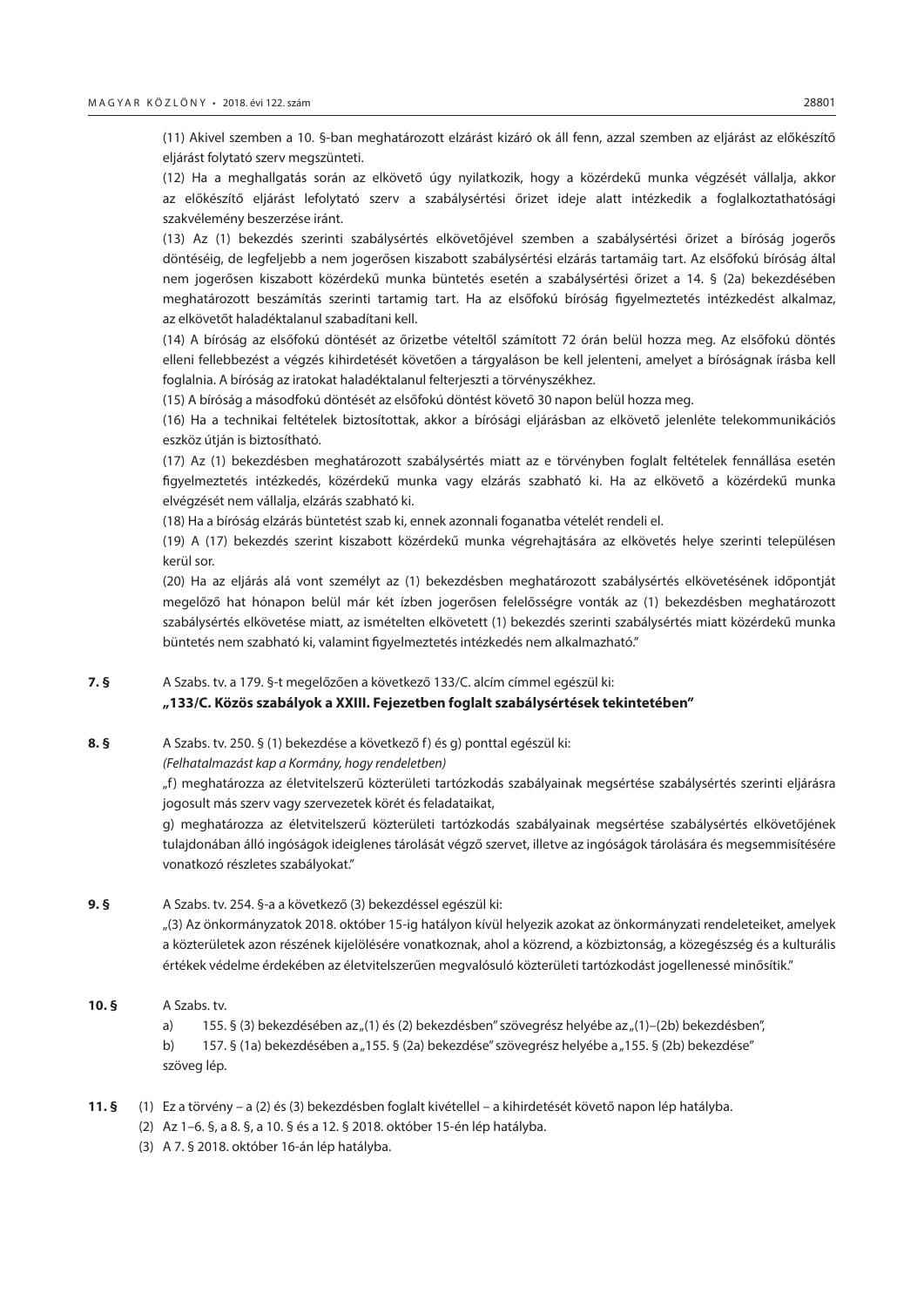<span id="page-9-0"></span>**12. §** Hatályát veszti a Szabs. tv.

- a) 250. § (4) bekezdése, valamint
- b) 133/C. alcíme.

*Áder János* s. k., *Kövér László* s. k.,

köztársasági elnök az Országgyűlés elnökezetett az Országgyűlés elnökezetett az Országgyűlés elnöke

## **2018. évi XLV. törvény az atomenergiáról szóló 1996. évi CXVI. törvény módosításáról\***

**1. §** Az atomenergiáról szóló 1996. évi CXVI. törvény (a továbbiakban: Atv.) 13. § (1) és (2) bekezdése helyébe a következő rendelkezés lép:

"(1) A nukleáris létesítménnyel összefüggő hatósági engedélyezési eljárás során biztosítani kell a szakértőként eljáró személy vagy szervezet függetlenségét. Az egyes eljárásokban kirendelt vagy felkért szakértő vagy szakértő szervezet nem lehet az eljárásban érintett ügyfelek egyikének sem a Polgári Törvénykönyvről szóló 2013. évi V. törvény (a továbbiakban: Polgári Törvénykönyv) 8:1. § (1) bekezdés 2. pontja szerinti hozzátartozója, nem állhat semmilyen közvetlen vagy közvetett tulajdonosi kapcsolatban a kérelmezővel vagy annak vezető tisztségviselőivel, a hatósági eljárásban megjelölt technológiaszállítóval és nem vehet részt a szakvéleménnyel érintett dokumentumok, valamint azok kiegészítő és háttérdokumentumai kidolgozásában. Szakértő szervezet esetében a hozzátartozói kapcsolatot a szakértő szervezet vezető tisztségviselői és a 19/B. § (2a) bekezdése szerinti szakértői minősítéssel rendelkező személy tekintetében kell figyelembe venni.

(2) A nukleáris létesítmény nukleáris biztonságára lényeges hatással lévő tevékenység engedélyezése esetében a kérelmet megalapozó dokumentációt független műszaki szakértői értékelésnek kell alávetni. A független műszaki szakértői értékelést a kérelmező a hatósági eljárásban, az arra vonatkozó nukleáris biztonsági követelmények szerint nyújtja be az atomenergia-felügyeleti szervhez."

**2. §** Az Atv. "Az atomenergia alkalmazása körében eljáró független műszaki szakértő" alcím címe helyébe a következő alcím cím lép:

## **"Az atomenergia alkalmazása körében eljáró független műszaki szakértő és szakértő szervezet"**

**3. §** (1) Az Atv. 19/B. §-a a következő (2a) bekezdéssel egészül ki:

"(2a) A független műszaki szakértői tevékenység szakértő szervezet által történő ellátását a kamara kérelemre annak a szervezetnek engedélyezi, amely legalább egy, az általa végezni kívánt műszaki szakértői területen szakértői minősítéssel rendelkező személyt foglalkoztat, bármilyen munkavégzésre irányuló jogviszony keretében."

(2) Az Atv. 19/B. §-a a következő (3b) bekezdéssel egészül ki:

"(3b) Az MMK az engedéllyel rendelkező független műszaki szakértő szervezetekről nyilvántartást vezet. A nyilvántartás a Szolgtv.-ben meghatározottakon túl tartalmazza mindazon személyeknek a (3) bekezdés a)–d) pontjaiban foglalt adatait, akiknek szakképzettségét és szakmai gyakorlatát az engedély megadásakor a kamara figyelembe veszi, továbbá a független műszaki szakértő szervezet szakterületét, a szakértői tevékenységet engedélyező határozat számát, kiállításának napját és a nyilvántartási számot. Amennyiben a kamara olyan természetes személy szakképzettségét, szakmai gyakorlatát veszi figyelembe, aki a (3) bekezdés alapján a szakértői nyilvántartásában is szerepel, akkor e személy vonatkozásában a szakértői státuszát és nyilvántartási számát, a szakértői tevékenységtől való eltiltás tényét, annak okát, időtartamát, az alapjául szolgáló határozat véglegessé válásának napját és a szakértői tevékenység szünetelésének tényét, kezdő napját és időtartamát is fel kell tüntetni a független műszaki szakértő szervezetek nyilvántartásban."

<sup>\*</sup> A törvényt az Országgyűlés a 2018. július 20-i ülésnapján fogadta el.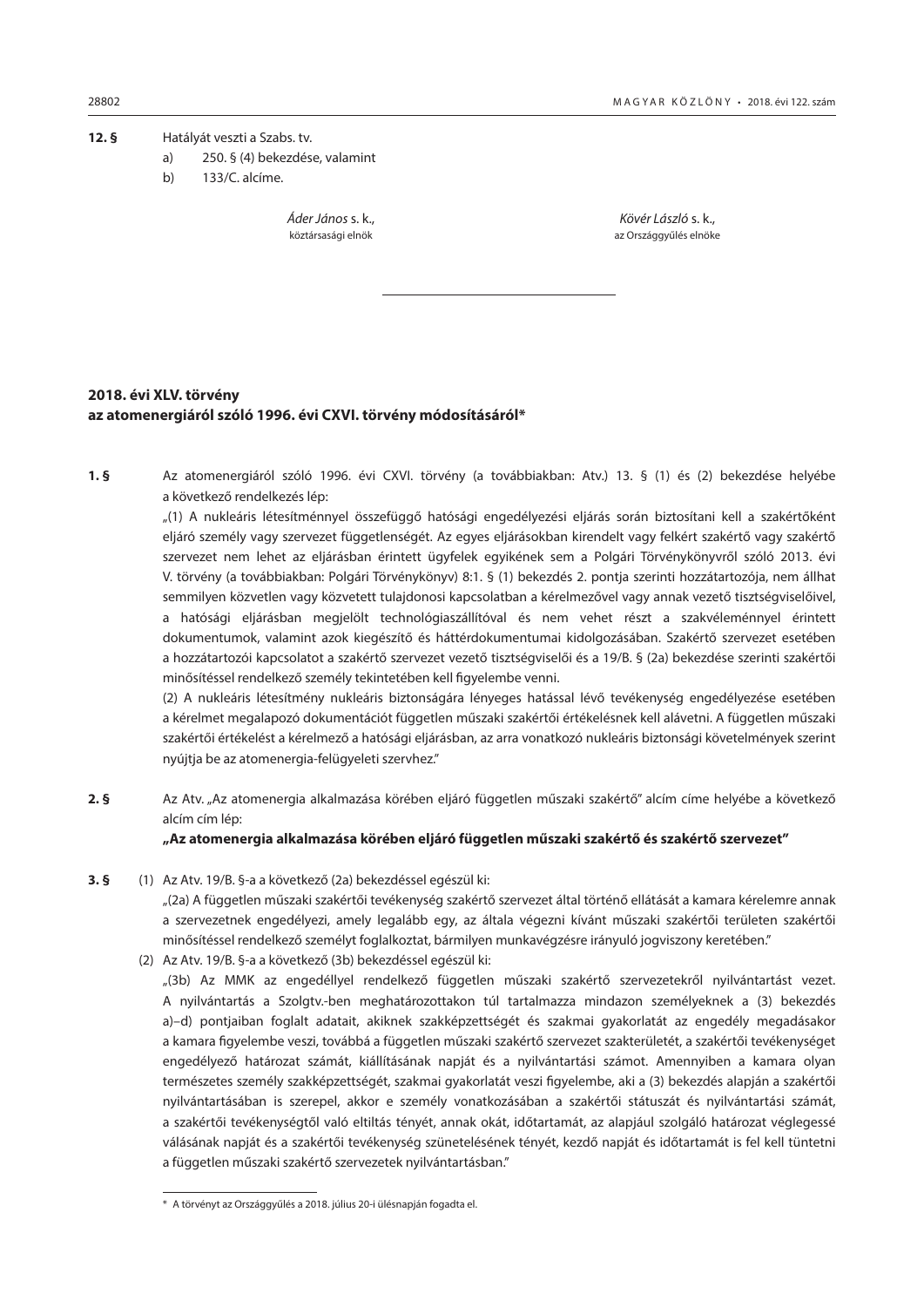(3) Az Atv. 19/B. §-a a következő (4a) bekezdéssel egészül ki:

"(4a) A független műszaki szakértő szervezetekre vonatkozó nyilvántartás adatai közül a Szolgtv.-ben meghatározott adatokon túl nyilvános mindazon természetes személyek neve, szakmai gyakorlatának rövid leírása és ideje, szakterülete, műszaki szakértők esetén a nyilvántartási száma, akik a (3b) bekezdés alapján a nyilvántartásban szerepelnek, továbbá a független műszaki szakértő szervezet engedélye kiállításának napja és a nyilvántartási száma. A nyilvántartás a független műszaki szakértő szervezet szakterülete, a szakértői tevékenységet engedélyező határozat száma, a kiállítás napja és a nyilvántartási szám tekintetében közhitelesnek minősül."

(4) Az Atv. 19/B. § (8) bekezdése helyébe a következő rendelkezés lép: "(8) A kamara a szakértői tevékenység, valamint a szakértő szervezet tevékenysége gyakorlásával kapcsolatos határozata meghozatalával egyidejűleg továbbítja a nyilvántartásba vételhez szükséges valamennyi adatot az MMK számára, amely haladéktalanul gondoskodik a szakértő vagy a szakértő szervezet adatainak nyilvántartásba vételéről."

## **4. §** Az Atv. 19/D. § (3) bekezdése helyébe a következő rendelkezés lép: "(3) E § alkalmazása szempontjából külföldi az a személy, aki nem EGT-állam állampolgára és az a szakértő szervezet, amely nem tartozik a Szolgty, hatálya alá."

#### **5. §** Az Atv.

- a) 19/A. § (1) és (2) bekezdésében a "személy" szövegrész helyébe a "személy vagy szervezet" szöveg,
- b) 19/A. § (1) bekezdésében az "az végezhet" szövegrész helyébe az "az a személy vagy szervezet végezhet" szöveg,
- c) 19/A. § (2) bekezdésében az "akit" szövegrész helyébe az "akit vagy amelyet" szöveg,
- d) 19/B. § (1) bekezdésében az "annak engedélyezi" szövegrész helyébe az "annak a személynek engedélyezi" szöveg,
- e) 19/B. § (3) bekezdésében az "a szolgáltatási tevékenység megkezdésének és folytatásának általános szabályairól szóló 2009. évi LXXVI. törvényben (a továbbiakban: Szolgtv.)" szövegrész helyébe az "a Szolgtv." szöveg,
- f) 19/C. § (2) bekezdésében a "tizenegy" szövegrész helyébe a "tizenöt" szöveg,
- g) 19/C. § (3) bekezdésében a "három" szövegrész helyébe a "legalább három" szöveg,
- h) 19/C. § (7) bekezdésében a "Ha a szakértő" szövegrész helyébe a "Ha a független műszaki szakértő személy vagy szervezet" szöveg,
- i) 19/D. § (1) és (2) bekezdésében a "szakértő" szövegrész helyébe a "szakértő vagy szakértő szervezet" szöveg,
- j) 19/D. § (2) bekezdésében a "szakképesítés" szövegrész helyébe a "szakképesítés vagy referencia" szöveg
- lép.
- **6. §** Hatályát veszti az Atv. "Az atomenergia alkalmazása körében eljáró műszaki szakértő szervezet" alcíme.
- **7. §** Ez a törvény a kihirdetését követő 15. napon lép hatályba.

*Áder János* s. k., *Kövér László* s. k., köztársasági elnök az Országgyűlés elnöke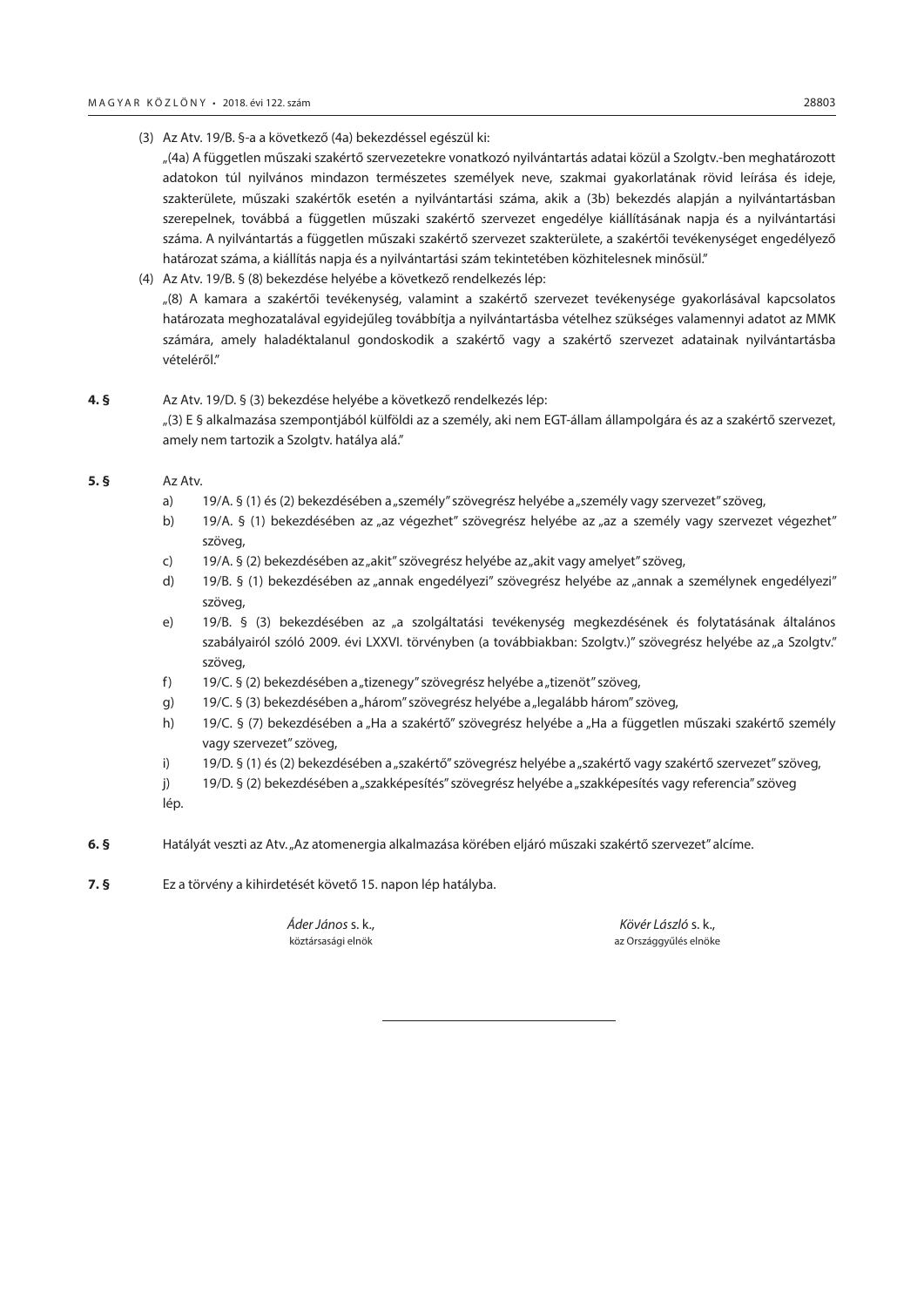## <span id="page-11-0"></span>**2018. évi XLVI. törvény**

## **a sportról szóló 2004. évi I. törvény és az egyesülési jogról, a közhasznú jogállásról, valamint a civil szervezetek működéséről és támogatásáról szóló 2011. évi CLXXV. törvény módosításáról\***

## **1. A sportról szóló 2004. évi I. törvény módosítása**

- **1. §** A sportról szóló 2004. évi I. törvény (a továbbiakban: Stv.) 1. § (3) bekezdése helyébe a következő rendelkezés lép: "(3) Versenyszerűen sportoló (a továbbiakban: versenyző) az a természetes személy, aki a sportszövetség által kiírt, szervezett vagy engedélyezett versenyeken, vagy versenyrendszerben vesz részt. A versenyző vagy amatőr vagy hivatásos sportoló."
- **2. §** Az Stv. 4. § (3) bekezdése helyébe a következő rendelkezés lép: "(3) A doppingtilalomra, valamint a doppingvizsgálatra vonatkozó részletes szabályokat a Kormány rendeletben állapítja meg."
- **3. §** Az Stv. 47. §-a a következő (8) bekezdéssel egészül ki: "(8) A választottbíráskodásról szóló törvénytől eltérően sportszervezetek jogvitáiban a Sport Állandó Választottbíróságot és a svájci székhelyű Court of Arbitration for Sport választottbírósági intézményt kivéve állandó vagy eseti választottbíróság nem járhat el."
- **4. §** Az Stv. 51. § (1) bekezdése helyébe a következő rendelkezés lép: "(1) A sport irányításával, szabályozásával és ellenőrzésével összefüggő, e törvényben és külön jogszabályokban meghatározott feladatok ellátásáról a sportpolitikáért felelős miniszter gondoskodik."
- **5. §** Az Stv. 64. § (1) bekezdése helyébe a következő rendelkezés lép: "(1) A Kormány által külön jogszabályban olimpiai központnak minősített, állami tulajdonban lévő ingatlanok vagyonkezelője köteles e központokat elsődlegesen sportcélokra használni, ezt a célt az olimpiai központok másodlagos használata során sem veszélyeztetheti."
- **6. §** Az Stv. 76/G. §-a helyébe a következő rendelkezés lép: "76/G. § A nemzeti sportinformációs rendszerbe a nemzeti sportinformációs rendszerről szóló kormányrendeletben foglaltak szerint személyes adatnak nem minősülő adatokat szolgáltatnak a) a sportszervezetek,
	- b) a sportszövetségek,
	- c) a sportköztestületek és d) a sportlétesítmény tulajdonosa, illetve üzemeltetője vagy használója."

megtartják és ahol néző tartózkodhat,"

- 
- **7. §** Az Stv. 77. § n) pontja helyébe a következő rendelkezés lép: *(E törvény alkalmazásában:)* "n) *sportrendezvény helyszíne:* az a nyilvános hely vagy a közterület meghatározott része, ahol a sportrendezvényt
- **8. §** Az Stv. 78. § (3) bekezdése helyébe a következő rendelkezés lép: "(3) Hivatásos sportoló sportszervezettel e törvény hatálybalépése után egyéni vállalkozóként hivatásos sportolói tevékenysége körében polgári jogi szerződést nem köthet. A már megkötött polgári jogi szerződések a szerződéses időtartam végéig, de legfeljebb 2006. december 31-ig hatályosak."
- **9. §** Az Stv. "Hatályba léptető és átmeneti rendelkezések" alcíme a következő 78/I. §-sal egészül ki: "78/I. § (1) A sportszövetség által a 37. § alapján el nem vont vagy nem elvonható labdarúgó a) sporttevékenység,

<sup>\*</sup> A törvényt az Országgyűlés a 2018. július 20-i ülésnapján fogadta el.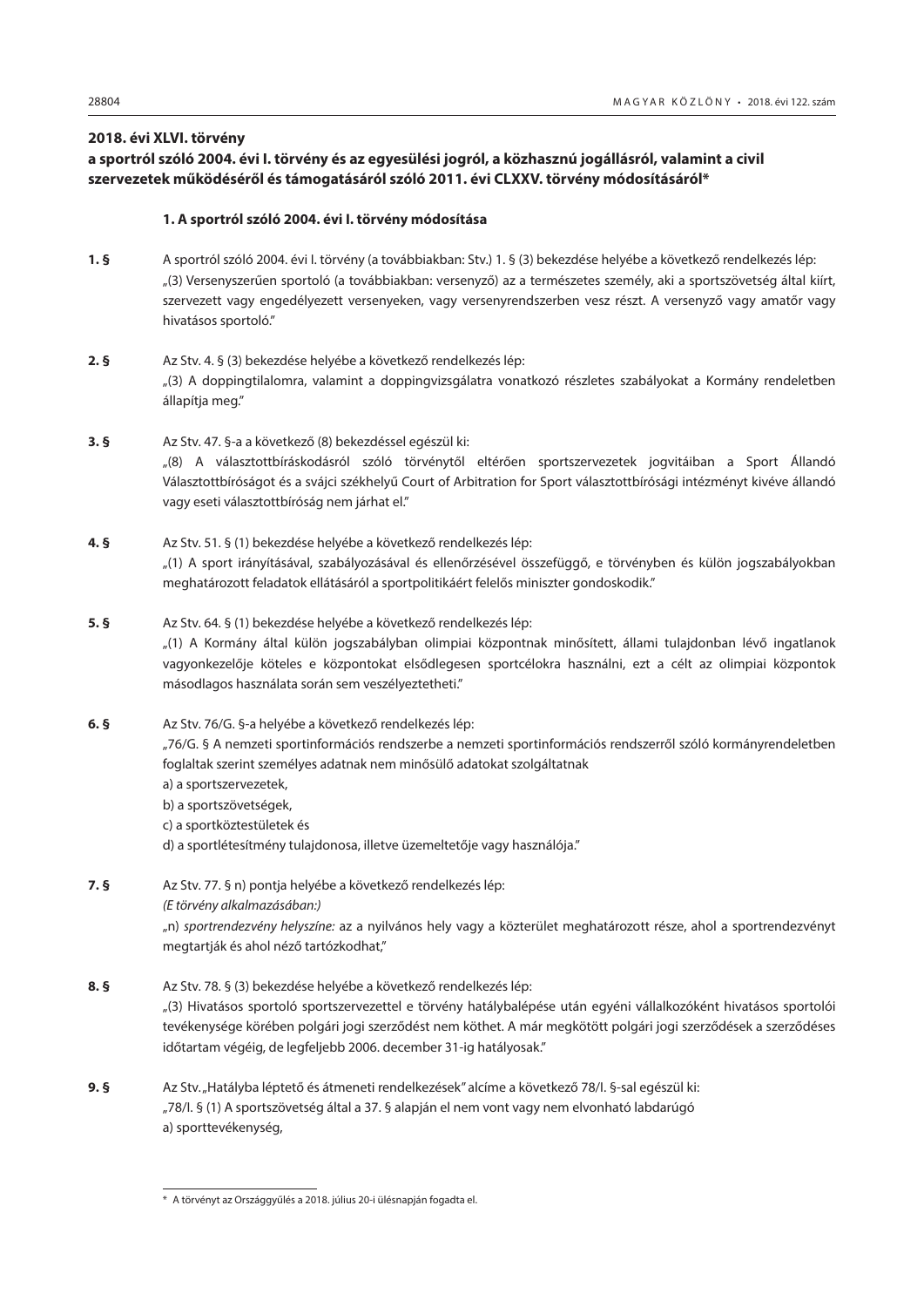#### <span id="page-12-0"></span>b) sportversenyek (mérkőzések)

televíziós, rádiós, valamint egyéb elektronikus-digitális technikákkal (pl. internet) történő közvetítésével (e § alkalmazásában a továbbiakban együtt: közvetítések) kapcsolatos szerződések hatálya 2018. szeptember 30. napjával megszűnik, és ha e napon a közvetítésekkel kapcsolatos szerződésekből eredő vagyoni értékű jogokkal a sportszervezeten vagy sportszövetségen kívül más személy vagy szervezet rendelkezik, akkor a közvetítésekkel kapcsolatos jogok 2018. szeptember 30. napján kártalanítás ellenében a törvény erejénél fogva a sportszervezetre szállnak vissza. A kártalanítás megállapítására, összegére, a bírósági hatáskörre és az igény érvényesítésére a Civil tv. 75. §-ának rendelkezései az irányadóak.

(2) E törvénynek a sportról szóló 2004. évi I. törvény és az egyesülési jogról, a közhasznú jogállásról, valamint a civil szervezetek működéséről és támogatásáról szóló 2011. évi CLXXV. törvény módosításáról szóló 2018. évi XLVI. törvénnyel (a továbbiakban: Módtv4.) megállapított 47. § (8) bekezdését a Módtv4. hatálybalépése előtt kötött szerződésekből eredő jogviták esetében is alkalmazni kell."

## **10. §** Az Stv.

- a) 76/D. § (3) bekezdésében a "kezelheti" szövegrész helyébe a "kezeli" szöveg,
- b) 76/E. § (1) bekezdésében a "pontiában meghatározott" szövegrész helyébe a "pontia szerinti" szöveg.
- c) 76/F. § (2) bekezdésében a "bekezdés szerinti" szövegrész helyébe a "bekezdésében meghatározott" szöveg,
- d) 79. § (1) bekezdés b) pont bh) alpontjában a "szabályokat és" szövegrész helyébe a "szabályokat," szöveg lép.

## **2. Az egyesülési jogról, a közhasznú jogállásról, valamint a civil szervezetek működéséről és támogatásáról szóló 2011. évi CLXXV. törvény módosítása**

**11. §** Az egyesülési jogról, a közhasznú jogállásról, valamint a civil szervezetek működéséről és támogatásáról szóló 2011. évi CLXXV. törvény 75. §-a a következő (4) bekezdéssel egészül ki:

"(4) A (3) bekezdésből eredő kártalanítási igény – ha a Ptk. alapján egyéb okból még nem évült el – 2018. december 30. napján elévül. Az elévülést kizárólag a (3) bekezdés szerinti bírósági eljárást megindító kereset benyújtása szakítja meg, az elévülés egyéb okból való megszakításának vagy nyugvásának helye nincs."

## **3. Záró rendelkezések**

**12. §** Ez a törvény a kihirdetését követő napon lép hatályba.

*Áder János* s. k., *Kövér László* s. k., köztársasági elnök az Országgyűlés elnöke

## **2018. évi XLVII. törvény a Bethlen Gábor Alapról szóló 2010. évi CLXXXII. törvény módosításáról\***

**1. §** (1) A Bethlen Gábor Alapról szóló 2010. évi CLXXXII. törvény (a továbbiakban: Bgatv.) 1. § (1) és (2) bekezdése helyébe a következő rendelkezés lép:

"(1) A Bethlen Gábor Alap (a továbbiakban: Alap) elkülönített állami pénzalap. Az Alap célja

a) támogatások nyújtása

aa) a határon túli magyarságnak a szülőföldjén való – egyéni és közösségi – boldogulása, anyagi és szellemi gyarapodása, nyelvének és kultúrájának megőrzése és továbbfejlesztése, az anyaországgal való és egymás közötti sokoldalú kapcsolatának fenntartása és erősítése érdekében,

ab) Magyarország határain belül és kívül élő magyar közösségek kölcsönös megismerése, valamint a nemzeti teljesítmény legfontosabb példáinak bemutatása céljából, a magyarságismereti és nemzetpolitikai kutatások elősegítése érdekében létrehozott Magyarság Háza program működéséhez, valamint

<sup>\*</sup> A törvényt az Országgyűlés a 2018. július 20-i ülésnapján fogadta el.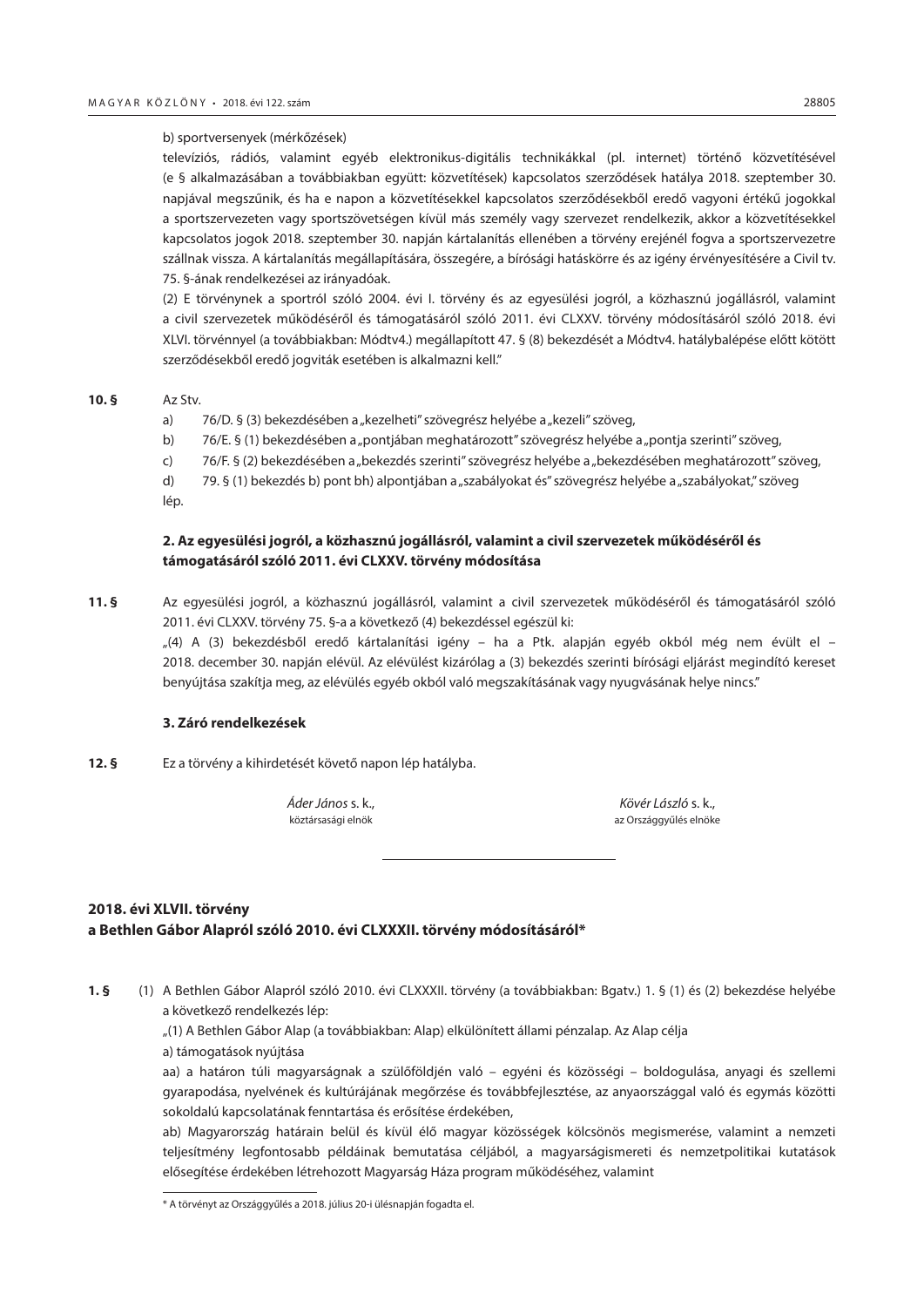b) a határon túli magyarságot érintő gazdaságfejlesztési és vállalkozásösztönzési programok lebonyolítása és a támogatásközvetítési feladatok ellátásának összehangolása.

(2) Az (1) bekezdés szerinti célok kedvezményezettje lehet:

a) a Magyarország területén lakóhellyel nem rendelkező, magát magyarnak valló természetes személy,

b) civil szervezet, nonprofit gazdasági társaság, állami fenntartású intézmény, települési, területi és nemzetiségi önkormányzat (a továbbiakban együtt: önkormányzat), és az általuk alapított, illetve fenntartott jogi személyiségű intézmény,

c) gazdasági tevékenységet üzletszerűen végző jogi személy (a továbbiakban: vállalkozás), ezen belül különösen mikro-, kis- és középvállalkozás, valamint

d) egyházi jogi személy, valamint a határon túli egyház és azok hitéleti, nevelési-oktatási, gyermekjóléti, kulturális vagy szociális tevékenységet ellátó intézménye."

(2) A Bgatv. 1. § (1) bekezdés a) pontja helyébe a következő rendelkezés lép:

*[A Bethlen Gábor Alap (a továbbiakban: Alap) elkülönített állami pénzalap. Az Alap célja]*

"a) támogatások nyújtása

aa) a határon túli magyarságnak a szülőföldjén való – egyéni és közösségi – boldogulása, anyagi és szellemi gyarapodása, nyelvének és kultúrájának megőrzése és továbbfejlesztése, az anyaországgal való és egymás közötti sokoldalú kapcsolatának fenntartása és erősítése érdekében,

ab) Magyarország határain belül és kívül élő magyar közösségek kölcsönös megismerése, valamint a nemzeti teljesítmény legfontosabb példáinak bemutatása céljából, a magyarságismereti és nemzetpolitikai kutatások elősegítése érdekében létrehozott Magyarság Háza program működéséhez,

ac) a magyar–magyar kapcsolatok építését célzó Határtalanul! program lebonyolításával összefüggésben, valamint" (3) A Bgatv. 1. § (2a) bekezdése helyébe a következő rendelkezés lép:

"(2a) Az (1) bekezdésben meghatározott célok ellátásával, valamint az Alap kezelésével, működtetésével összefüggésben az Alapból nyújtott támogatás kedvezményezettje lehet az Alap kezelő szerve."

## **2. §** A Bgatv. 3. §-a helyébe a következő rendelkezés lép:

"3. § Az Alapból a következő támogatási célokra igényelhető, illetve nyújtható támogatás:

a) nevelés, oktatás, képzés, továbbképzés (ideértve a Szátv. 14. §-ában foglalt támogatásokat is), továbbá tankönyvés taneszköz-támogatás, ösztöndíj és közösségi sporttevékenység céljára;

b) a magyar kultúra és tudomány fejlesztésével, megőrzésével, gyarapításával és megismerhetővé tételével, a hagyományos magyar kultúrtáj védelmével kapcsolatos célokra;

c) gazdasági típusú, ezen belül kiemelten turisztikai, idegenforgalmi, vendéglátóipari, környezetvédelmi, energiahatékonysági célokra;

d) az európai uniós tagsággal és az Európai Unió által biztosított támogatások felhasználásával kapcsolatos továbbképzési tevékenység ellátására;

e) tömegtájékoztatási (nyomtatott és elektronikus sajtó) célokra;

f) önkormányzat, önkormányzatok társulása, önkormányzati szövetség, mint kedvezményezett részére

fa) az Európai Unió által is támogatott határmenti program céljára;

fb) magyarországi településsel közös infrastruktúra kialakítása, így különösen utak, hidak építése, kommunális és kommunikációs célú támogatások, természetes adottságok fokozott kihasználása, testvértelepülési kapcsolatok – ezen belül különösen a kulturális és sportkapcsolatok – kialakítása és erősítése, közös környezetvédelmi programok létrehozása, az Európai Unió külső határszakaszán a kishatárforgalom feltételeinek megteremtése céljára."

**3. §** (1) A Bgatv. 4. § (1) és (2) bekezdése helyébe a következő rendelkezés lép:

"(1) Az Alappal – az e törvényben foglaltak figyelembevételével – négytagú bizottság (a továbbiakban: Bizottság) rendelkezik. A Bizottság tagja a nemzetpolitikáért felelős miniszter, a közigazgatás-szervezésért felelős miniszter által kijelölt személy, az államháztartásért felelős miniszter által kijelölt személy, valamint a nemzetpolitikáért felelős államtitkár.

(2) Az Alap bevételei:

a) belföldi vagy külföldi természetes személyek és jogi személyek által teljesített önkéntes befizetések, adományok, b) központi költségvetési támogatások,

c) az Alap tárgyévet megelőző évi, visszahagyott költségvetési maradványa,

d) egyéb bevételek."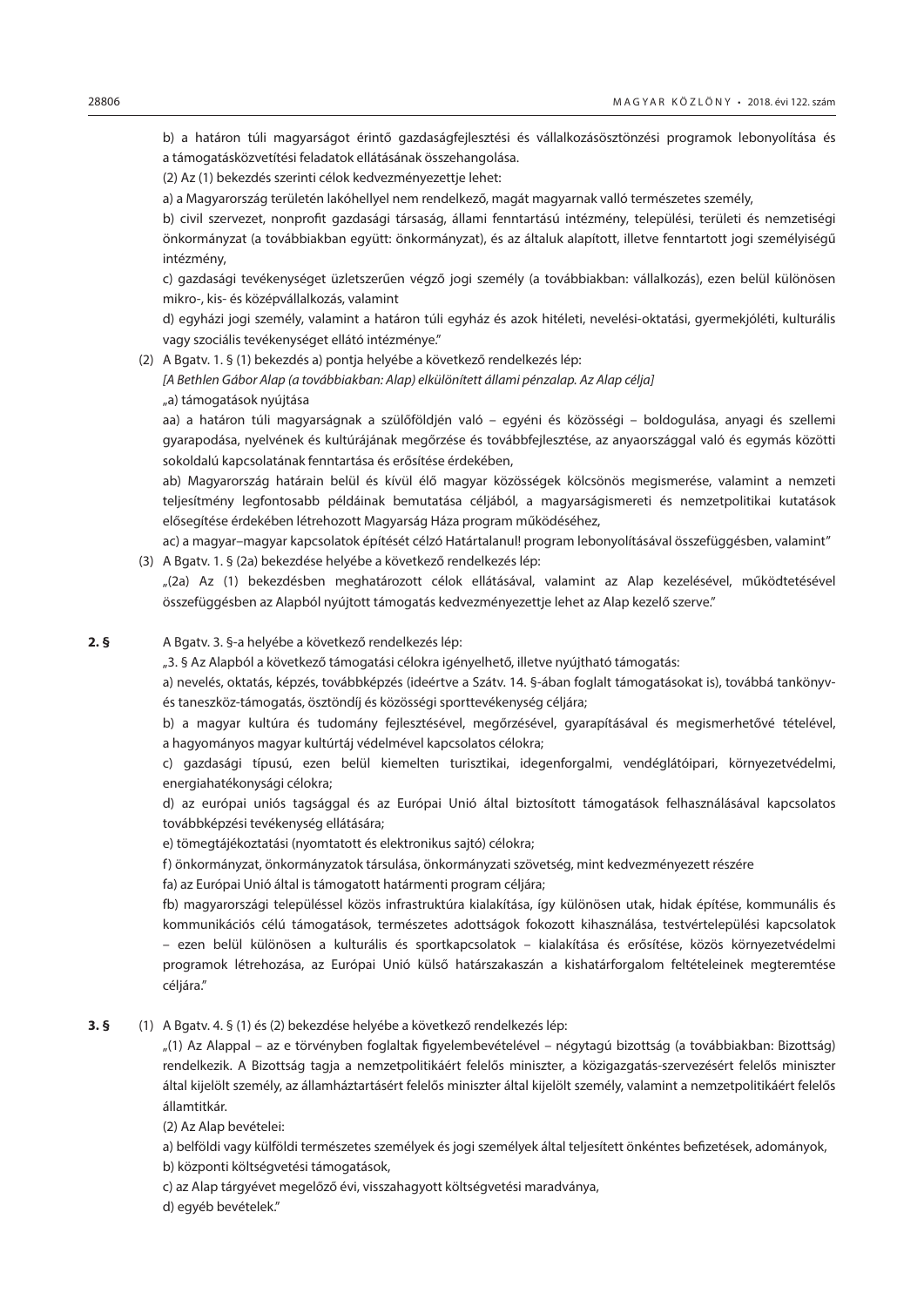- (2) A Bgatv. 4. § (5) és (6) bekezdése helyébe a következő rendelkezés lép:
	- "(5) Központi költségvetési támogatásként

a) a (2) bekezdés a) pontja szerinti befizetések, adományok előző naptári évi összegével azonos rendszeres, központi költségvetésből származó támogatás, amely nem lehet kevesebb, mint amennyi az Alap bevételeinek 1 milliárd forint összegre való kiegészítéséhez szükséges,

b) a központi költségvetésről szóló törvényben meghatározott, az a) pont alá nem tartozó támogatás,

c) eseti támogatás

illeti meg az Alapot.

(6) Az Alap kezelése során felmerülő – így különösen a támogatási programok, pályázatok előkészítésével, elbírálásával, a támogatások lebonyolításával, valamint azok nyilvántartásával és ellenőrzésével kapcsolatos személyi és tárgyi feltételek biztosításához szükséges – alapkezelői működési kiadásokat az Alap finanszírozza."

**4. §** (1) A Bgatv. a 9. §-t megelőzően a következő alcím címmel egészül ki:

## **"4/A. Az Alap kezelő szerve"**

(2) A Bgatv. 9. § (1) bekezdése helyébe a következő rendelkezés lép:

"(1) Az Alapból megítélt támogatások folyósításával, felhasználásának ellenőrzésével és nyilvántartásával összefüggő, illetve az államháztartásról szóló 2011. évi CXCV. törvény szerinti feladatokat az Alap kezelő szerveként az állam 100%-os tulajdonában álló Bethlen Gábor Alapkezelő Nonprofit Zrt. (a továbbiakban: Alapkezelő) látja el."

(3) A Bgatv. 9. § (2) és (3) bekezdése helyébe a következő rendelkezés lép:

"(2) Az Alapkezelő felett a tulajdonosi jogokat a nemzetpolitikáért felelős miniszter gyakorolja. Az Alapkezelő ügyvezetői feladatait a vezérigazgató látja el. A vezérigazgatót a Bizottság javaslatára a nemzetpolitikáért felelős miniszter nevezi ki és menti fel. Az Alapkezelő egyéb foglalkoztatottjai felett a munkáltatói jogokat a vezérigazgató gyakorolja.

(3) Az Alapkezelő – feladatainak hatékony ellátása céljából – az alapkezelői feladatok vagy azok egy részének ellátása érdekében más jogi személyt létrehozhat, abban alapítói jogokat, részesedést szerezhet, vagy közreműködő szervezetet megbízhat."

- **5. §** (1) A Bgatv. 9/A. § nyitó szövegrésze helyébe a következő rendelkezés lép: "9/A. § Az Alapkezelő vezérigazgatója, illetve az Alapkezelővel munkaviszonyban vagy munkavégzésre irányuló egyéb jogviszonyban álló személy nem lehet"
	- (2) A Bgatv. 9/A. § f) pontja helyébe a következő rendelkezés lép: "f) az Alapkezelőt, valamint a 9. § (3) bekezdése szerinti jogi személyt, szervezetet ide nem értve, az Alapból támogatásban részesülő szervezet képviselője vagy annak közeli hozzátartozója."
- **6. §** A Bgatv. 4. alcíme a következő 9/C. §-sal és 9/D. §-sal egészül ki:

"9/C. § Az Alapkezelő ellátja a jogszabályban meghatározott elkülönített állami pénzalap és a jogszabályban meghatározott fejezeti kezelésű előirányzat, központi kezelésű előirányzat kezelésével és az azokból nyújtott támogatások lebonyolításával kapcsolatos egyes feladatokat.

9/D. § Az Alapkezelő a Kormány rendeletében vagy nyilvános határozatában meghatározott nemzetpolitikai céllal összefüggésben jogosult ingatlan tulajdonjogát megszerezni, azt fenntartani, üzemeltetni, valamint az állam tulajdonában álló ingatlan tekintetében vagyonkezelői vagy használati jogot gyakorolni."

**7. §** A Bgatv. 10. § (4) bekezdése helyébe a következő rendelkezés lép:

"(4) Az Alap 1. § (1) bekezdésében meghatározott céljainak elérése, továbbá a támogatási rendszer egészének koordinálása és szabályszerű működése érdekében az Alapkezelő az Alapból támogatásban részesülő kedvezményezettekről, a támogatás iránt benyújtott pályázatokról és egyedi kérelmekről, a bevételekről és kiadásokról, valamint a Bizottság Alappal kapcsolatos döntéseiről nyilvántartást vezet, és azt a személyes adatok védelmére vonatkozó jogszabályok és európai uniós jogi aktusok szerint kezeli."

**8. §** A Bgatv. 11. § (2) bekezdése helyébe a következő rendelkezés lép: "(2) Az Alap működésének nyilvánosságát az Alap – Alapkezelő által működtetett – internetes honlapja (a továbbiakban: honlap) is biztosítja. A honlapon közzé kell tenni a) a Bizottság Alappal kapcsolatos döntéseit, azok meghozatalától számított 15 napon belül,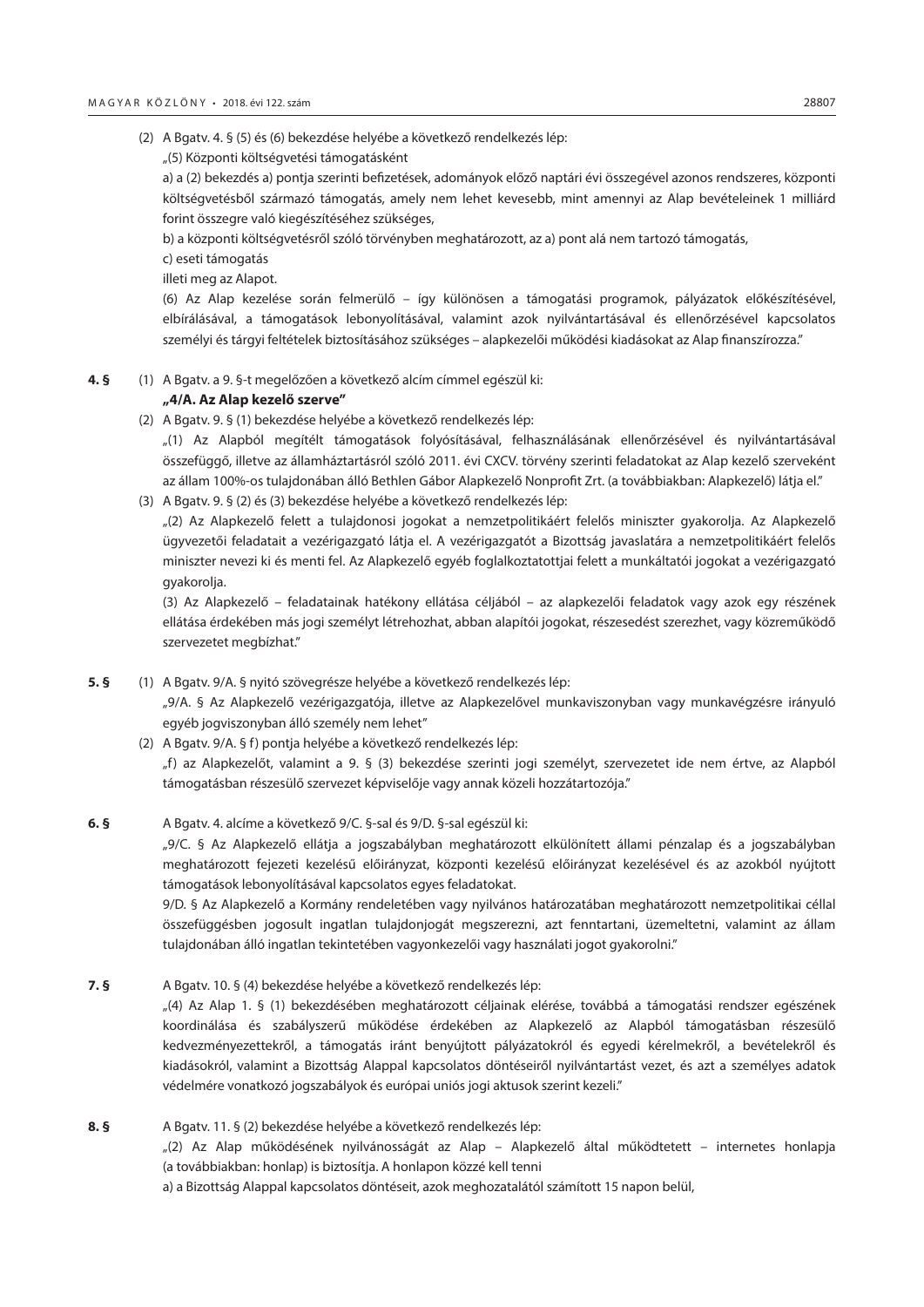b) az Alap működésére vonatkozó valamennyi jogszabályt, belső szabályozó eszközt és egyéb rendelkezést, c) a Bizottság és a Kollégium tagjainak nevét."

**9. §** A Bgatv. 11/A. § (1) bekezdése helyébe a következő rendelkezés lép:

"(1) A Bizottság – különös méltánylást érdemlő esetben – eltekinthet az ügyleti, illetve késedelmi kamat felszámításától, illetve dönthet a már megállapított kamat részben vagy egészben történő elengedéséről, kivéve, ha a támogatást gazdaságfejlesztési célra kapták vagy használták fel."

**10. §** A Bgatv. a következő 22–27. §-sal egészül ki:

"22. § (1) Az Emberi Erőforrás Támogatáskezelő (a továbbiakban: EMET) által 2018. augusztus 31-én az egyházakkal való kapcsolattartás koordinációjáért és – a Kormány rendeletében meghatározott kivétellel – a nemzetiségpolitikáért felelős miniszter feladat- és hatáskörével összefüggésben végzett feladatokat 2018. szeptember 1-jétől az Alapkezelő látja el.

(2) A feladatok átadás-átvétele az EMET-tel szemben fennálló követeléseket nem teszi lejárttá, és arra való hivatkozással az Alapkezelővel szemben szerződésszegésre alapított igényt vagy biztosíték nyújtására vonatkozó igényt nem lehet érvényesíteni.

(3) Az Alapkezelő az (1) bekezdés szerinti feladatokkal összefüggő jogviszonyok vonatkozásában jogosult

a) eljárni a jogtalanul igénybe vett vagy visszafizetésre meghatározott összegek beszedése érdekében,

b) belépni a folyamatban lévő peres és nemperes eljárásokba.

(4) Az (1) bekezdésben meghatározott feladatokhoz kapcsolódó támogatási jogviszonyokban, valamint az ahhoz kapcsolódó biztosítéki szerződésekben, részletfizetési megállapodásokban 2018. szeptember 1-jétől az Alapkezelő az EMET jogutódja.

23. § Az átadás-átvétel kiterjed különösen

a) a feladatok ellátásához használt ingó eszközállományra, az azokkal kapcsolatos jogokra és kötelezettségekre, valamint egyéb vagyoni jogokra és kötelezettségekre,

b) a feladatokat ellátó kormánytisztviselők, kormányzati ügykezelők, illetve munkavállalók feletti munkáltatói jogok gyakorlására és kötelezettségek teljesítésére, valamint kormányzati szolgálati jogviszonyukra, munkaviszonyukra,

c) a feladatok ellátását biztosító működési jellegű előirányzatok átcsoportosításának rendjére.

24. § (1) Az átadás-átvétellel érintett feladatokat és az azokhoz kapcsolódó egyes segítő, támogató feladatokat ellátó foglalkoztatottak tekintetében a munkáltató 2018. szeptember 1-jétől az Alapkezelő, a munkáltatói jogok gyakorlója és a kötelezettségek teljesítője az Alapkezelő vezérigazgatója.

(2) Az (1) bekezdés szerinti munkáltató személyében bekövetkező változás alapján a 2018. augusztus 31. napján

a) az EMET-nél fennálló, jogutódlással érintett kormányzati szolgálati jogviszony az Alapkezelővel fennálló munkaviszonnyá alakul át 2018. szeptember 1. napjával,

b) az EMET-nél fennálló, jogutódlással érintett munkaviszony az Alapkezelővel fennálló munkaviszonyként folytatódik 2018. szeptember 1. napjától.

(3) A munkáltató személyében bekövetkező változás a foglalkoztatásra irányuló jogviszony időtartamának határozatlan vagy határozott idős, valamint a munkaidő teljes vagy részmunkaidős jellegén nem változtat.

(4) Ha a munkáltató személyében bekövetkező változással érintett foglalkoztatásra irányuló jogviszony létesítésekor kikötött próbaidő időtartama 2018. augusztus 31. napjáig nem telik le, a próbaidő a jogviszony létesítésekor kikötött időtartamig áll fenn.

(5) A munkáltató személyében bekövetkező változással érintett, az Alapkezelőnél továbbfoglalkoztatott személyek munkáltatói kölcsönei vonatkozásában az Alapkezelő az EMET jogutódja.

(6) Az (1) bekezdésben meghatározott személyek tekintetében az Alapkezelő az állami adó- és vámhatóság felé fennálló, a munkáltató vagy kifizető által foglalkoztatott biztosítottak adataira vonatkozó jelentéstételi és változásbejelentési kötelezettségének 2018. szeptember 15-éig tehet eleget.

(7) A közszolgálati tisztviselőkről szóló 2011. évi CXCIX. törvény 72. § (3) bekezdésében foglaltakat kell alkalmazni, ha az (1) bekezdés szerinti foglalkoztatott tekintetében a 9/A. § szerinti összeférhetetlenségi ok áll fenn.

(8) Az (1)–(7) bekezdésben külön nem szabályozott kérdésekben a közszolgálati tisztviselőkről szóló 2011. évi CXCIX. törvény 72. §-ában foglaltakat kell alkalmazni.

25. § (1) A 2018. augusztus 31-én folyamatban lévő, az átadás-átvétellel érintett feladatok ellátása érdekében indított közbeszerzési eljárásokban az EMET – mint ajánlatkérő – helyébe 2018. szeptember 1-jétől az Alapkezelő lép.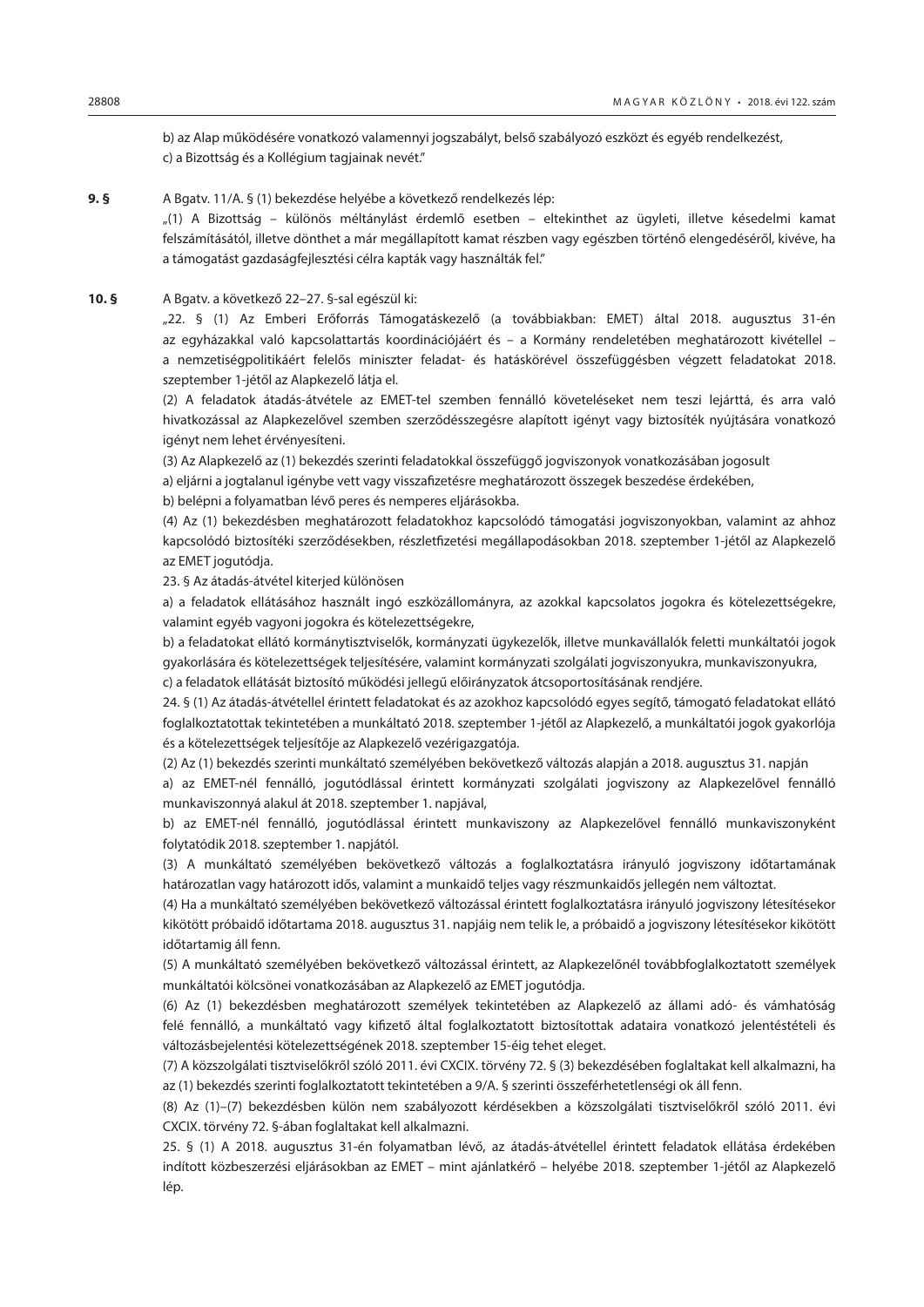(2) Az átadás-átvétellel érintett feladatok ellátásával összefüggő, az EMET javára kiadott, hatályban lévő hatósági engedélyek jogosultjának 2018. szeptember 1-jétől az Alapkezelő minősül. A hatósági engedélyek ennek megfelelő módosítását az Alapkezelő kezdeményezi.

26. § (1) Az átadás-átvétellel érintett feladatokhoz használt tárgyi eszközökkel – ideértve az informatikaitelekommunikációs eszközöket is – kapcsolatos vagyonkezelői jogok és kötelezettségek jogosultja és kötelezettje 2018. szeptember 1-jétől az Alapkezelő.

(2) A feladatok ellátásához szükséges vagyonelemeket az EMET az Alapkezelő részére köteles 2018. szeptember 1-jével átadni azzal, hogy az átadott vagyonelemek átadás napja szerinti állapotáról az EMET és az Alapkezelő mennyiségi és értékbeni leltárt vesz fel, és az Alapkezelő azt 2018. szeptember 30-éig a tulajdonosi joggyakorló részére megküldi. A leltár megküldését követően az Alapkezelő és a tulajdonosi joggyakorló az átvett vagyonra vonatkozó vagyonkezelési szerződést módosítja. Az EMET a könyvviteli, nyilvántartási számlái és részletező nyilvántartásai lezárása nélkül, a folyamatos könyvelés keretében a könyveiből 2018. augusztus 31. napjával kivezeti az átadott vagyonelemeket, és azokat a tulajdonosi joggyakorló ugyanezen napi állapotnak megfelelő értéken könyveiben nyilvántartásba veszi.

27. § (1) Az EMET és az Alapkezelő átadás-átvételi eljárást folytat le. Az átadás-átvételi eljárás levezetője az Alapkezelő. Az átadás-átvételről jegyzőkönyvet kell felvenni, amelyben

a) tételesen meg kell határozni az átadás-átvétellel érintett feladatokat, feladatcsoportokat,

b) rendelkezni kell az átadás-átvétellel érintett feladatokhoz, feladatcsoportokhoz kapcsolódó szerződések, okiratok, szabályzatok és más dokumentumok eredeti és hiteles másolati példányainak átadásáról,

c) meg kell határozni a közszolgálati tisztviselőkről szóló 2011. évi CXCIX. törvény 3. § (3) bekezdése és 72. § (1) és (10) bekezdése alapján az Alapkezelőhöz kerülő szakmai és az ahhoz kapcsolódó létszámarányos funkcionális létszámkeretet, a munkáltató személyében bekövetkező változással érintett személyek körét és személyi anyaguk átadás-átvételének módját és időpontját,

d) meg kell határozni az EMET elemi költségvetése módosított előirányzatainak az átadás-átvétellel érintett időarányos részét,

e) meg kell határozni az átadás-átvétellel érintett feladatok, feladatcsoportok végrehajtásához használt, leltári számon vagy más egyedi azonosító számon nyilvántartott ingó vagyon (így különösen informatikai, multifunkcionális tárgyi eszköz, gépjármű) és vagyoni értékű jog körét és átadásának napját.

(2) Az (1) bekezdés szerinti átadás-átvételt, illetve a jegyzőkönyv elkészítését legkésőbb 2018. szeptember 15-éig végre kell hajtani. A jegyzőkönyv aláírására az érintett szervezetek vezetői jogosultak.

(3) Az (1) bekezdés szerinti jegyzőkönyv felvétele mellett az EMET vezetője vagy általa meghatalmazott személy adja át az átadás-átvétellel érintett feladathoz kapcsolódóan az EMET, illetve általa ellátott és 2018. augusztus 31-én folyamatban lévő ügyeket az Alapkezelő vezérigazgatójának vagy az általa meghatalmazott személynek.

(4) Az (1)–(3) bekezdésben meghatározott átadás-átvétel keretében az EMET tájékoztatást nyújt mindazon tényekről, átadja mindazon okiratokat az Alapkezelőnek, amelyek 2018. szeptember 1-jétől az Alapkezelőt megillető jogok és az Alapkezelőt terhelő kötelezettségek gyakorlásához, illetve érvényesítéséhez szükségesek.

(5) Az (1)–(3) bekezdésben meghatározott átadás-átvétel keretében az EMET átadja az őrzésében lévő, a 24. § szerinti, 2018. augusztus 31-én az EMET által foglalkoztatott személyekre vonatkozó személyi anyagokat, vagyonnyilatkozatokat és a törvényben meghatározott nemzetbiztonsági ellenőrzés alapján készített szakvéleményeket."

## **11. §** A Bgatv.

- a) 9. § (1a) és (4) bekezdésében, valamint 9/B. § (1) bekezdésében az "Alap kezelő szerve" szövegrész helyébe az "Alapkezelő" szöveg,
- b) 10. § (1) bekezdésében a "benyújtása keretében" szövegrész helyébe az "alapján" szöveg,
- c) 11/A. § (2) bekezdésében a "kamat felszámításának" szövegrész helyébe a "kamat (1) bekezdés szerinti felszámításának" szöveg,
- d) 18. § (1) bekezdésében a "Kormány arra, hogy" szövegrész helyébe a "Kormány, hogy rendeletben határozza meg" szöveg,
- e) 18. § (1) bekezdés b) pontjában a "vállalkozások fejlesztési és más támogatásának" szövegrész helyébe a "vállalkozásfejlesztési és más támogatások részletes" szöveg,
- f) 18. § (1) bekezdés d) pontjában az "Alap kezelő szervének működésére és felügyeletére" szövegrész helyébe az "Alapkezelő feladataira, működésére és szakmai felügyeletére" szöveg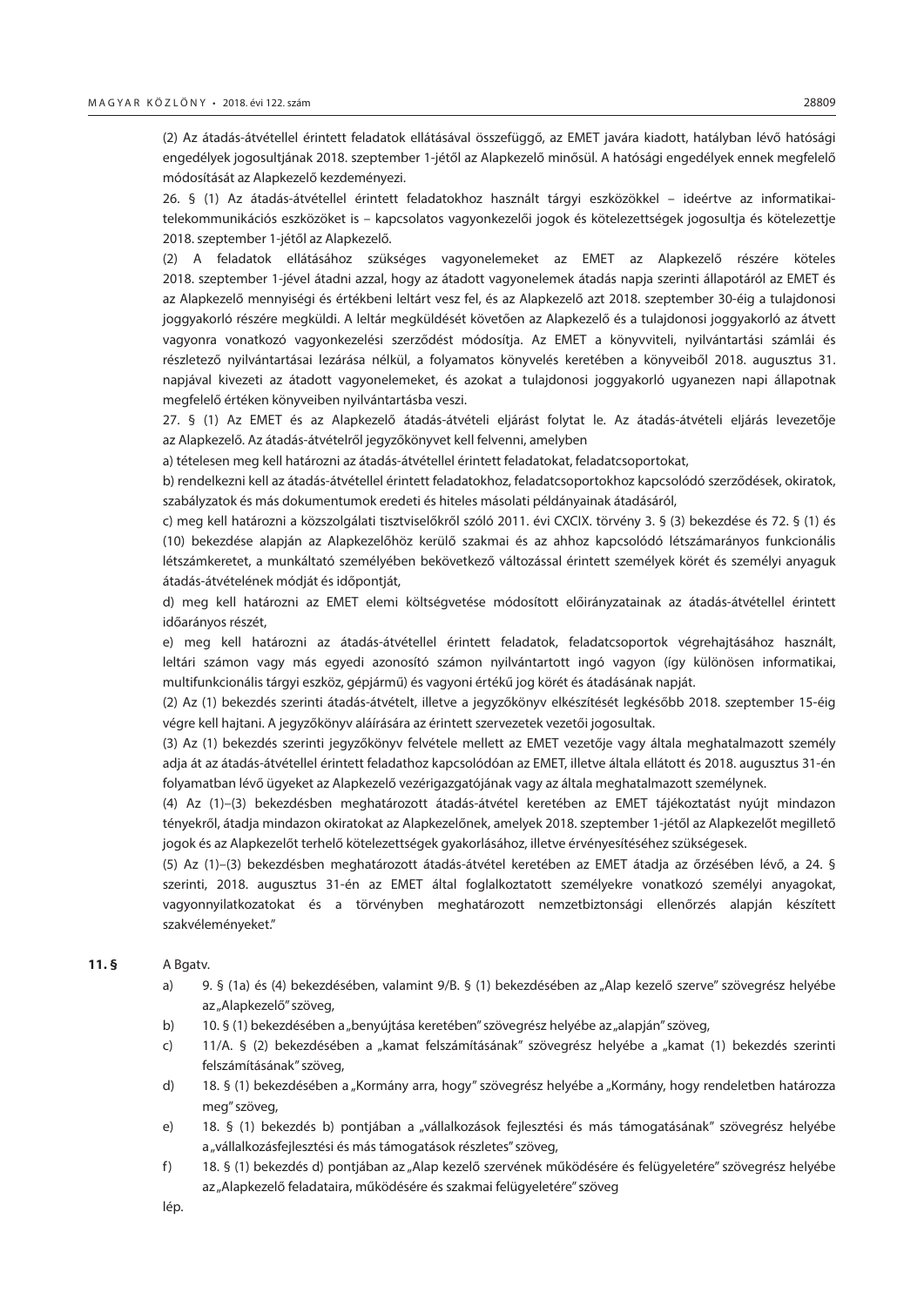#### <span id="page-17-0"></span>**12. §** (1) Hatályát veszti a Bgatv.

- a) 1. § (1a) és (1b) bekezdése,
- b) 9/B. § (2) bekezdése.
- (2) Hatályát veszti a Bgatv. 10. § (2) bekezdésében az "és egy országos napilapban" szövegrész.
- **13. §** (1) Ez a törvény a (2) bekezdésben meghatározott kivétellel a kihirdetését követő ötödik napon lép hatályba.
	- (2) Az 1. § (2) bekezdése 2018. november 1-jén lép hatályba.

*Áder János* s. k., *Kövér László* s. k.,

köztársasági elnök az Országgyűlés elnöke

## **2018. évi XLVIII. törvény a Nemzeti Közszolgálati Egyetem fenntartói jogait érintő egyes törvények módosításáról\***

## **1. A Nemzeti Közszolgálati Egyetemről, valamint a közigazgatási, rendészeti és katonai felsőoktatásról szóló 2011. évi CXXXII. törvény módosítása**

**1. §** A Nemzeti Közszolgálati Egyetemről, valamint a közigazgatási, rendészeti és katonai felsőoktatásról szóló 2011. évi CXXXII. törvény (a továbbiakban: NKE törvény) 1. § (1) bekezdése helyébe a következő rendelkezés lép:

"(1) A törvény hatálya kiterjed

a) a Nemzeti Közszolgálati Egyetemre (a továbbiakban: Egyetem),

b) az általa folytatott felsőoktatási tevékenységre, valamint az államtudományi és közigazgatási, rendészeti, katonai, nemzetbiztonsági, nemzetközi és európai közszolgálati felsőoktatásra, továbbá az ezekkel összefüggő szolgáltató és igazgatási tevékenységre, ideértve azon tevékenységet is, amelyet az Egyetem Magyarország területén kívül folytat, c) az Egyetem alapítójára, fenntartójára, valamint

d) az Egyetem oktatóira, tudományos kutatóira és más alkalmazottjaira, hallgatóira, támogatóira és az oda jelentkezőkre."

- **2. §** Az NKE törvény II. Fejezet címe helyébe a következő cím lép: *"A FENNTARTÓ"*
- **3. §** Az NKE törvény 4–9/A. §-a helyébe a következő rendelkezés lép:

"4. § Az Egyetem fenntartói jogait a közigazgatás-fejlesztésért felelős miniszter (a továbbiakban: Fenntartó) gyakorolja.

5. § A Fenntartó

a) kiírja a rektori pályázatot,

b) dönt az Egyetemre felvehető hallgatói létszám szakonkénti megosztásáról a 21/A. § (1) bekezdésében foglalt költségviselési formák szerinti bontásban,

c) elfogadja az intézményfejlesztési tervet, valamint a minősített adat védelmére vonatkozó egyetemi szabályzatot,

d) meghatározza az Egyetemen magasabb vezetői és vezetői megbízással rendelkezők számát,

e) jóváhagyja az Egyetem által elkészített éves költségvetési beszámolót,

f) ellenőrzi az állam által rendelkezésre bocsátott eszközök felhasználásának hatékonyságát és jogszerűségét,

g) törvényességi ellenőrzést gyakorol az Egyetem felett,

h) gyakorolja az Egyetem részére nyújtott támogatás felhasználása feletti belső ellenőrzési jogkörét,

i) meghatározza a szakmai ellenőrzés rendszerét,

j) vezeti a 9/B. § szerinti Tanácsadó Testület üléseit, valamint

k) az éves központi költségvetés tervezésekor benyújtja a Kormányhoz az Egyetem támogatási tervét a 36. §-ban foglaltak alapján.

6. § A Fenntartó képviselőjét a szenátus és a kari tanács ülésére tanácskozási joggal meg kell hívni.

<sup>\*</sup> A törvényt az Országgyűlés a 2018. július 20-i ülésnapján fogadta el.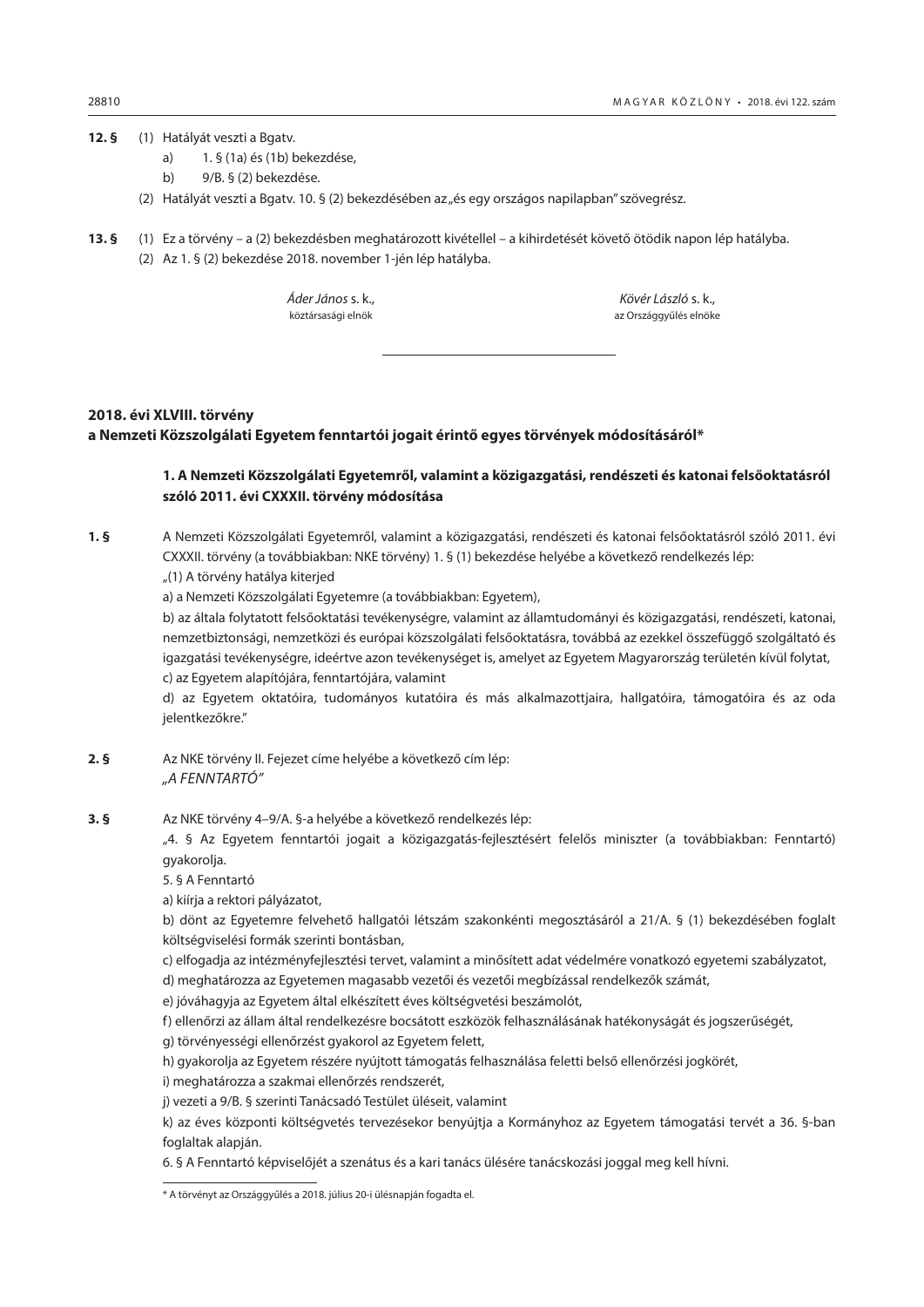7. § (1) A szenátus alábbi döntései a Fenntartó jóváhagyásával válnak érvényessé:

a) az Egyetem képzési és kutatási programjának elfogadása,

b) a szervezeti és működési szabályzat, valamint a minőségfejlesztési program elfogadása,

c) a minőség és teljesítmény alapján differenciáló jövedelemelosztás elveinek elfogadása,

d) az elemi költségvetés, az éves, illetve éven túli kötelezettségvállalási terv végrehajtása ütemtervének elfogadása,

e) a számviteli rendelkezések alapján elkészített éves beszámoló elfogadása,

f) fejlesztés indítása, továbbá

g) az Egyetem költségvetésének elfogadása.

(2) A Fenntartó a döntési javaslatoknak az alapító okirattal és az ágazati humánpolitikai igényekkel való összhangját, egységességét, teljességét, törvényességét, hatékonyságnak való megfelelőségét vizsgálja.

8. § A Fenntartó a hatáskörei gyakorlása során tiszteletben tartja az Egyetem önállóságát a kutatás és tanítás tartalmának és módszereinek meghatározásában.

9. § A Fenntartó ügyviteli és döntés-előkészítő feladatait a Fenntartó hivatala látja el.

9/A. § (1) A Fenntartó – az oktatási hivatal véleményének figyelembevételével – kezdeményezheti az államtudományi és közigazgatási, rendészeti, katonai, nemzetbiztonsági, valamint a nemzetközi és európai közszolgálati felsőoktatás körébe tartozó képzések indításával és a doktori iskola létesítésével kapcsolatos ügyekben, hogy az általa javasolt, az Európai Felsőoktatási Minőségbiztosítási Szövetség (European Association for Quality Assurance in Higher Education) teljes jogú tagjaként működő szervezet kerüljön felkérésre szakértői vélemény elkészítésére. Ebben az esetben az oktatási hivatal az Nftv. 67. § (3) bekezdés c) és e) pontja szerinti eljárásokban a Magyar Felsőoktatási Akkreditációs Bizottság helyett – az Nftv. 67. § (4) bekezdésében meghatározott feltételek mellett – a felkért szervezet szakértői véleményét szerzi be, azzal, hogy az azonos tárgy vagy személy tekintetében egy eljárás keretében szükséges újabb, ugyanazon szervezet által adott szakvélemény elkészítésében nem vehet részt az a személy, aki az eljárás korábbi részében szakértőként már részt vett.

(2) Az (1) bekezdésben meghatározott eljárás költségei az Egyetemet terhelik."

**4. §** Az NKE törvény a II. Fejezetet követően a következő II/A. Fejezettel egészül ki:

## *"II/A. FEJEZET*

#### *A TANÁCSADÓ TESTÜLET*

9/B. § (1) Az Egyetem mellett a Fenntartó vezetésével, az igazságügyért felelős miniszter, a honvédelemért felelős miniszter, az oktatásért felelős miniszter, az innovációért és technológiáért felelős miniszter, a külpolitikáért felelős miniszter, valamint a rendészetért felelős miniszter részvételével a Fenntartó egyes döntéseinek megalapozását és szakmai támogatását elősegítő Tanácsadó Testület működik.

(2) Az (1) bekezdésben felsorolt miniszterek képviseletét a Tanácsadó Testületben az általuk megbízott más személy is elláthatja.

9/C. § A Tanácsadó Testület feladatai különösen

a) az Egyetem költségvetésének, képzési és kutatási programjának, a szervezeti és működési szabályzatának, a minőségfejlesztési programjának, az intézményfejlesztési tervének véleményezése, valamint

b) az Egyetemre felvehető hallgatói létszám szakonkénti megosztására vonatkozó javaslattétel.

9/D. § (1) A Tanácsadó Testület tagjainak a Tanácsadó Testületben végzett tevékenysége oktatási tevékenységnek minősül.

(2) Amennyiben a 9/B. § (1) bekezdésében felsorolt miniszterek képviseletét az általuk kijelölt személy látja el a Tanácsadó Testületben, e képviselők tevékenységük ellátásáért – a Fenntartó által megállapított összegű – tiszteletdíjban részesülnek.

9/E. § A Tanácsadó Testület üléséhez kapcsolódó előkészítő és egyéb ügyviteli feladatokat a Fenntartó hivatala látja el."

**5. §** Az NKE törvény 10. §-a helyébe a következő rendelkezés lép:

"10. § (1) A szenátus az alapító okiratban és a Fenntartó határozataiban foglaltaknak megfelelően határozza meg az Egyetem képzési és kutatási feladatait, továbbá ellenőrzi azok végrehajtását.

(2) A szenátus javaslatot tesz a Fenntartónak az intézményfejlesztési terv elfogadására.

(3) A szenátus véleményt nyilvánít a rektori és magasabb vezetői pályázatokról."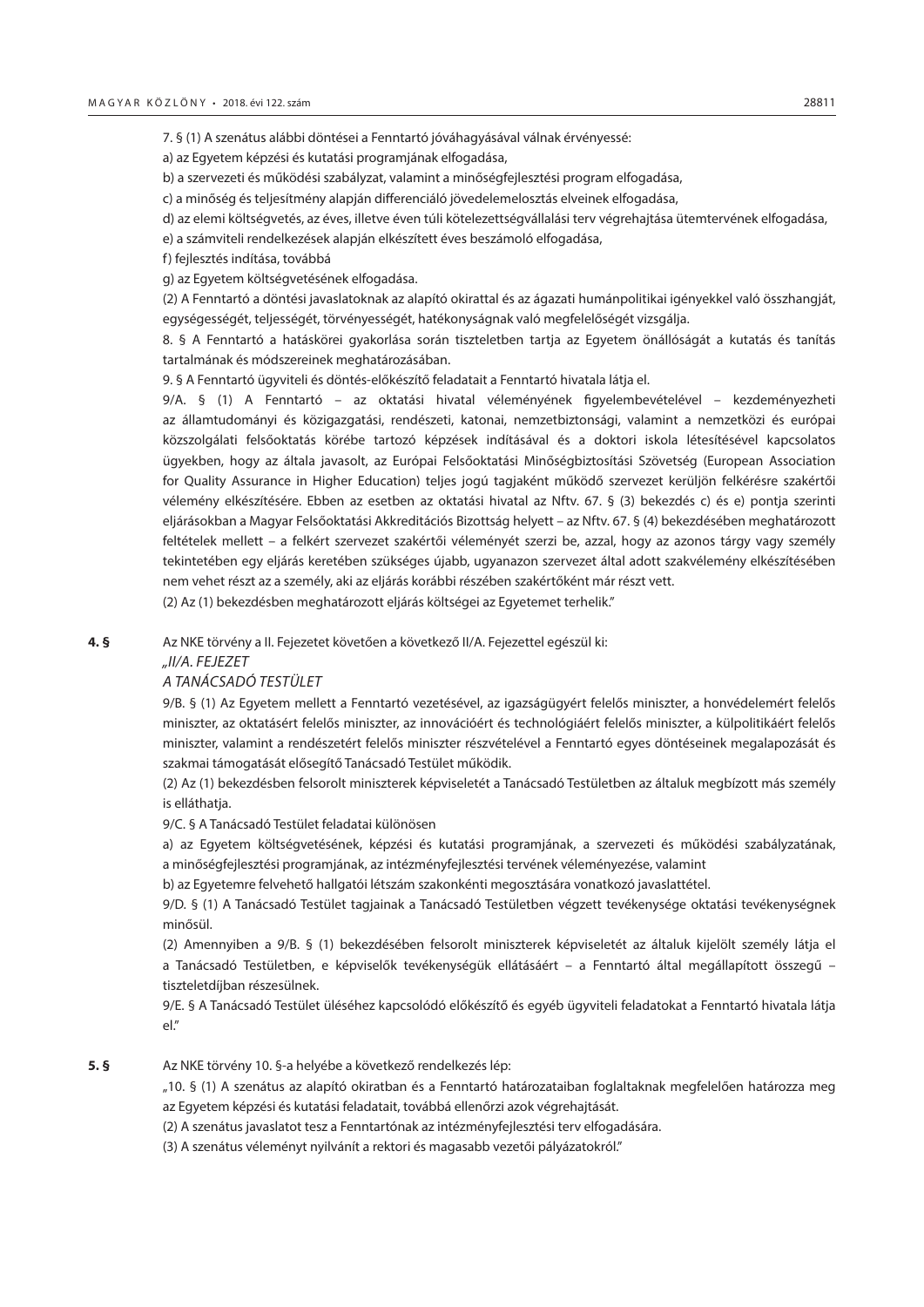## **6. §** Az NKE törvény 15. § (2) bekezdése helyébe a következő rendelkezés lép: "(2) Az egyetemi tanári pályázatokat a szenátus bírálja el és rangsorolja. A rektor a rangsorolt pályázatot benyújtó személyek közül a Fenntartó egyetértésével választott jelölttel létesíthet jogviszonyt."

**7. §** Az NKE törvény 18. §-a helyébe a következő rendelkezés lép: "18. § (1) A rektorhelyettest, a dékánt és a főtitkárt a rektor a Fenntartó előzetes egyetértésével bízza meg. (2) Rektorhelyettesi, illetve dékáni vezetői megbízást egyetemi tanár és egyetemi docens kaphat. (3) A gazdasági főigazgatót a rektor előterjesztésére a Fenntartó bízza meg, illetve vonja vissza vezetői megbízását az államháztartásért felelős miniszter előzetes tájékoztatása mellett. (4) Az (1) bekezdés szerinti vezető megbízását – a saját kérésére vagy a szenátus javaslatára – a rektor a Fenntartó előzetes egyetértésével a határidő lejárta előtt visszavonhatja."

## **8. §** Az NKE törvény 35. § (2) bekezdése helyébe a következő rendelkezés lép:

"(2) Az Egyetem költségvetését a közigazgatás-fejlesztésért felelős miniszter által vezetett minisztérium költségvetési fejezetében önálló címen kell biztosítani. Az igazságügyért felelős miniszter, a rendészetért felelős miniszter, az innovációért és technológiáért felelős miniszter, a honvédelemért felelős miniszter, az oktatásért felelős miniszter, valamint a külpolitikáért felelős miniszter az Egyetemmel kötött megállapodás alapján kiegészítő jelleggel költségvetési támogatást biztosíthat az általa vezetett minisztérium költségvetési fejezetében."

**9. §** Az NKE törvény 36. § (3) és (4) bekezdése helyébe a következő rendelkezés lép:

"(3) A Fenntartó hivatalának költségvetése az Egyetem költségvetésében szerepel.

(4) Az Egyetem költségvetésében kell biztosítani

a) az (1) bekezdés kivételével, valamint a rendészeti igazgatási alapképzési szak biztonsági szakirányán a hallgatói juttatások és a doktori képzésben részt vevők támogatásának fedezetét,

- b) az Egyetem engedélyezett költségvetési létszámának személyi juttatásait,
- c) az egyéb személyi jellegű juttatások költségeit,
- d) a (2) bekezdés kivételével az Egyetem teljes működésének költségeit a feladatellátás alapján,
- e) a Fenntartó által jóváhagyott kutatási és fejlesztési programok támogatását,

f) a 13. § (1) bekezdés b) és c) pontja szerinti vezényelt vezetői állomány illetményének Fenntartó által meghatározott vezetői illetményre történő kiegészítés költségeit."

**10. §** Az NKE törvény 44. § (1) bekezdés a) pontja helyébe a következő rendelkezés lép: *(Felhatalmazást kap a Kormány, hogy rendeletben szabályozza)*

"a) a Tanácsadó Testület és a Fenntartó hivatala működésének szabályait,"

## **2. A nemzeti felsőoktatásról szóló 2011. évi CCIV. törvény módosítása**

**11. §** A nemzeti felsőoktatásról szóló 2011. évi CCIV. törvény 104. § (1) bekezdés b) pontja helyébe a következő rendelkezés lép:

*(E törvény rendelkezéseit a Nemzeti Közszolgálati Egyetemre és az általa folytatott államtudományi és közigazgatási, rendészeti, katonai, nemzetbiztonsági, továbbá nemzetközi és európai közszolgálati felsőoktatásra, valamint az intézményben foglalkoztatottakra, hallgatókra vonatkozóan a Nemzeti Közszolgálati Egyetemről szóló törvényben meghatározott eltéréssel kell alkalmazni. A Nemzeti Közszolgálati Egyetem tekintetében:)*

"b) a rektor pályázatát az intézmény Fenntartója írja ki és a szenátus véleményezését követően dönt a rektorjelölt személyéről;"

## **3. A rendvédelmi feladatokat ellátó szervek hivatásos állományának szolgálati jogviszonyáról szóló 2015. évi XLII. törvény módosítása**

**12. §** A rendvédelmi feladatokat ellátó szervek hivatásos állományának szolgálati jogviszonyáról szóló 2015. évi XLII. törvény 68. § (2) bekezdése helyébe a következő rendelkezés lép:

"(2) A Nemzeti Közszolgálati Egyetemen rendszeresített szolgálati beosztásokat és azok besorolását a Nemzeti Közszolgálati Egyetem Fenntartója (a továbbiakban: Fenntartó) véleményének kikérésével a rendészetért felelős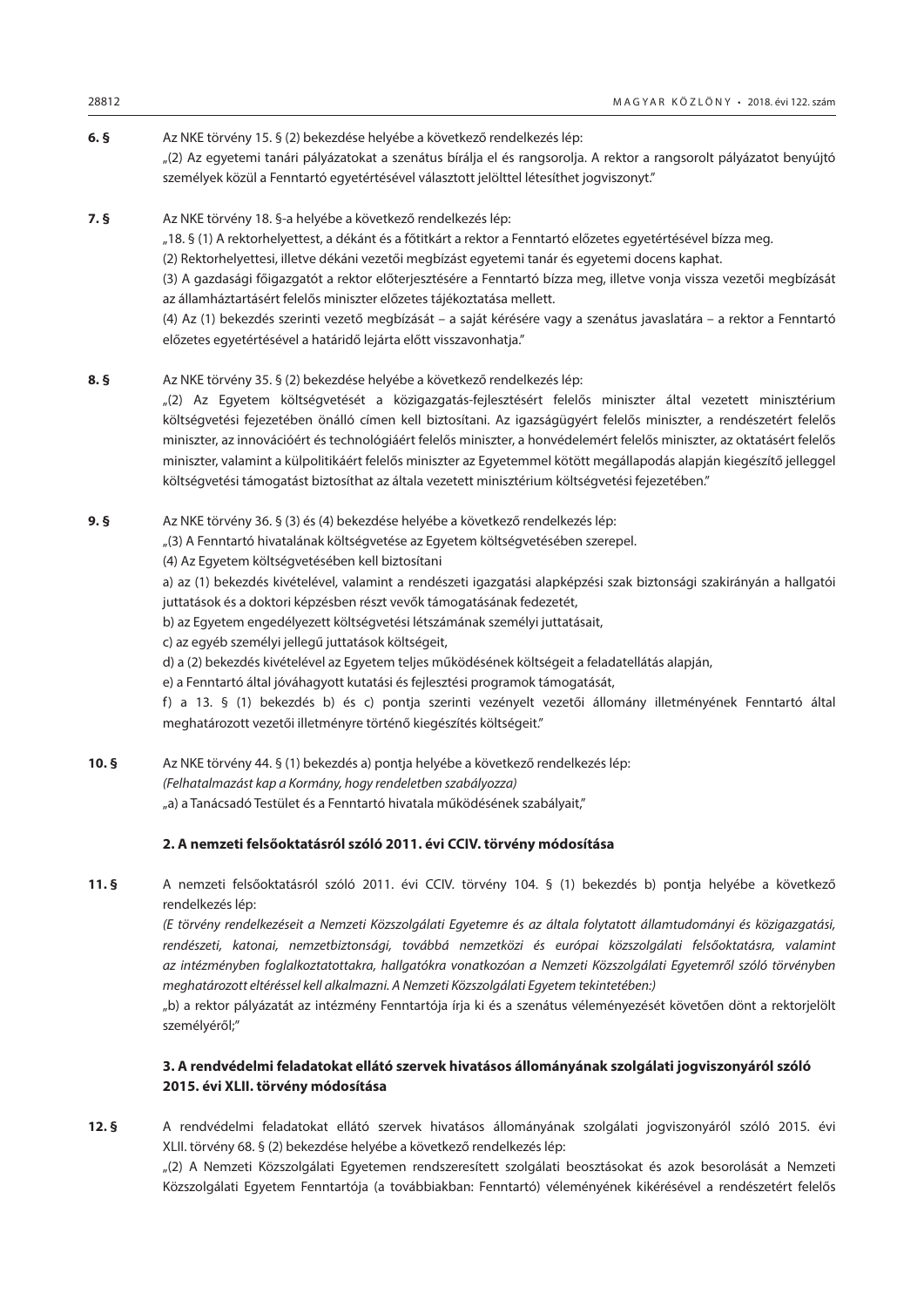<span id="page-20-0"></span>miniszter határozza meg. A szolgálati beosztás a Fenntartó egyetértésével szolgálati viszonyban nem álló személlyel is betölthető."

## **4. A honvédek jogállásáról szóló 2012. évi CCV. törvény módosítása**

**13. §** A honvédek jogállásáról szóló 2012. évi CCV. törvény 53. § (4) bekezdése helyébe a következő rendelkezés lép: "(4) A vezénylésre alkalmazni kell az 50. § (3)–(6) bekezdését. Az NKE-nél rendszeresített szolgálati beosztásokat és azok besorolását az NKE Fenntartója véleményének kikérésével a miniszter rendeletben határozza meg."

## **5. Záró rendelkezések**

**14. §** Ez a törvény 2018. augusztus 15-én lép hatályba.

*Áder János* s. k., *Kövér László* s. k., köztársasági elnök az Országgyűlés elnökezett az Országgyűlés elnökezett az Országgyűlés elnökezett az Országgyűlés elnökezett az Országgyűlés elnökezett az Országgyűlés elnökezett az Országgyűlés elnökezett az Országgyűlé

## **2018. évi XLIX. törvény**

## **a Budapest és az agglomeráció fejlesztésével összefüggő állami feladatokról, valamint egyes fejlesztések megvalósításáról, továbbá egyes törvényeknek a Magyarország filmszakmai támogatási programjáról szóló SA.50768 számú Európai Bizottsági határozattal összefüggő módosításáról\***

Annak érdekében, hogy a központi költségvetési forrásból és európai uniós támogatásból finanszírozott, Budapesten, illetve az agglomerációban nem önkormányzati hatáskörben megvalósuló, állami-kormányzati kiemelt jelentőségű városépítészeti, ingatlan- és közlekedési infrastruktúra fejlesztések előkészítése gyorsabb, hatékonyabb és egységes eljárási rendben, a rendelkezésre álló források hatékonyabb felhasználásával történjék, valamint Magyarország kiemelt nemzetközi sportesemények házigazdája legyen magas színvonalú rendezés mellett,

különös figyelemmel Budapestnek a nemzetgazdaságban és általában az ország életében betöltött kiemelkedő szerepére, a Budai Várnegyed, illetve annak részeként a Palotanegyed nemzet történelmében és emlékezetében betöltött kiemelkedő szerepének tudatában, a Budai Palotanegyed minőségi és egységes szempontú megújításának, fenntartható fejlesztésének

érdekében, az egyedülálló építészeti, kulturális és történelmi értékek megóvását, valamint méltó bemutatását biztosítva, az Országgyűlés a következő törvényt alkotja:

## *I. FEJEZET*

*A KIEMELT BUDAPESTI FEJLESZTÉSEK ÁLTALÁNOS SZABÁLYAI*

## **1. Értelmező rendelkezések**

## **1. §** E törvény alkalmazásában:

- 1. *agglomeráció:* a Budapesti Agglomeráció Területrendezési Tervéről szóló törvény szerinti Budapesti Agglomerációhoz tartozó települések;
- 2. *Budapest Diákváros Déli Városkapu Fejlesztési Program:* a Kormány által rendeletben meghatározott területen megvalósuló, diákotthoni elhelyezést biztosító, szabadidős, közpark, sport, rekreációs és egyéb infrastrukturális és kiegészítő funkciót magában foglaló komplex városfejlesztés, amelynek részét képezik az 1. mellékletben meghatározott létesítményfejlesztési projektek;
- 3. *kiemelt budapesti fejlesztés:* az államháztartás központi alrendszeréből, illetve az európai uniós forrásból finanszírozott, központi költségvetési szervek vagy 100%-ban közvetlen vagy közvetett állami tulajdonban álló gazdasági társaságok által Budapesten megvalósítandó azon közterület-, köztér-, illetve magasépítési ingatlanfejlesztések, valamint Budapesten, illetve az agglomerációban megvalósuló azon vonalas közlekedési infrastruktúrafejlesztések, amelyet a Kormány rendeletében kiemelt budapesti fejlesztéssé nyilvánított;

<sup>\*</sup> A törvényt az Országgyűlés a 2018. július 20-i ülésnapján fogadta el.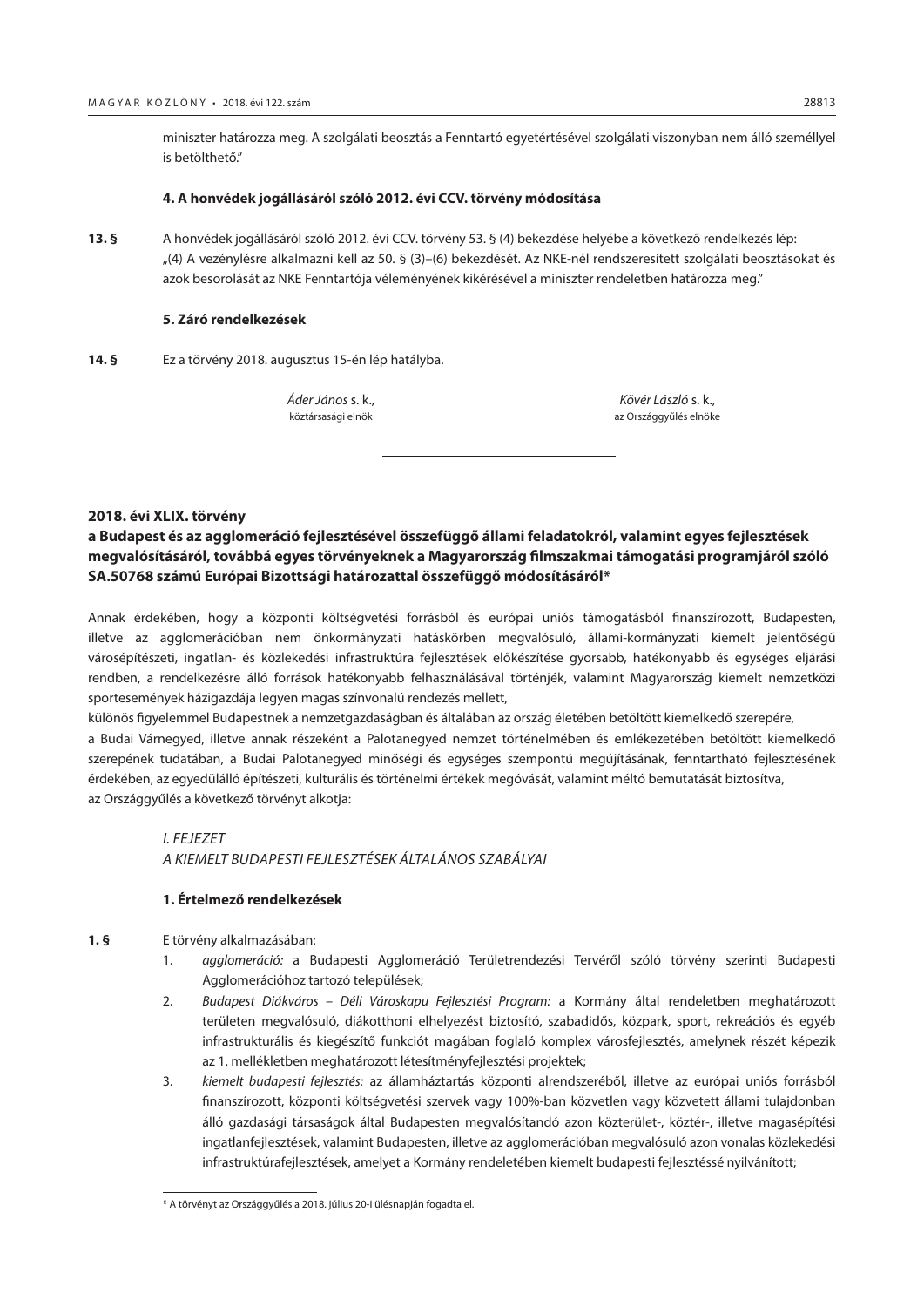4. *kiemelt nemzetközi sportesemény:* a Budapesten megvalósuló, kiemelt jelentőségű nemzetközi vagy nemzetközi érdeklődésre számot tartó, esetileg vagy ismétlődő jelleggel, részben vagy egészben központi költségvetési forrásból vagy egyéb állami támogatással lebonyolított sportesemények, különösen az olimpiai sportágak felnőtt Európa- és világbajnokságai, egyéb világversenyek, valamint a nemzetközi sportvilág ernyőszervezeteinek, a Nemzetközi Olimpiai Bizottságnak, a Nemzeti Olimpiai Bizottságok Szövetségének (ANOC), a nemzetközi sportági szakszövetségek közgyűlésének (GAISF), a téli és nyári olimpiai sportágak nemzetközi szövetségeinek (ASOIF, AIOWF), a SportAccord szövetségnek az éves eseményei és jelentős fórumai.

## **2. A kiemelt budapesti fejlesztésekkel kapcsolatos egyes állami feladatok**

- **2. §** (1) A kiemelt budapesti fejlesztésekkel összefüggésben az állam feladata különösen
	- a) a kiemelt budapesti fejlesztések előkészítése, ezen belül a kormányzati döntéselőkészítés, a beruházás előkészítése, a tervezési program összeállítása, a terveztetés és az engedélyeztetés,
	- b) Budapest fejlesztésével összefüggésben a kiemelt nemzetközi sportesemények rendezési jogának megszerzésére irányuló pályázattal és szerződéskötéssel összefüggő feladatok ellátása.
	- (2) A kiemelt budapesti fejlesztések előkészítése során e törvény rendelkezései szerint kell eljárni.
	- (3) Az (1) bekezdésben meghatározott feladatok ellátása kiemelkedően fontos közérdekű tevékenység. Az (1) bekezdésben meghatározott feladatok ellátása, valamint a kiemelt budapesti fejlesztések keretében megvalósuló beruházási, felújítási, létesítmény-fejlesztési tevékenység ellátása közfeladatnak minősül.
- **3. §** (1) A Kormány a 2. § (1) bekezdésében meghatározott feladatokat az e feladatok ellátására létrehozott, a magyar állam 100%-os tulajdonában álló nonprofit gazdasági társaság (a továbbiakban: Társaság) útján látja el. A Társaság által ellátandó feladatokat, valamint az érintett szervezetek közötti együttműködés rendjét a Kormány rendeletben határozza meg.
	- (2) A Társaság, illetve a kiemelt budapesti fejlesztések tekintetében építtetőként eljáró személy teljes személyes költség-, illeték- és igazgatási szolgáltatási díjmentességben részesül.
- **4. §** (1) A kiemelt budapesti fejlesztésekkel, valamint a kiemelt nemzetközi sporteseményekkel kapcsolatos feladatok ellátására a Kormány által – rendeletben vagy határozatban – kijelölt személy vagy szerv bármely hatóságtól, közigazgatási szervtől, közműszolgáltató, közműnyilvántartó és energiaszolgáltató társaságtól, az építtetőtől, egyéb állami tulajdonban álló társaságtól, a kiemelt budapesti fejlesztések megvalósításában közreműködő bármely szervezettől, továbbá Budapest Főváros Önkormányzatától, valamint egyéb érintett helyi önkormányzattól (a továbbiakban együtt: érintett szerv) a beruházással, illetve a kiemelt nemzetközi sporteseménnyel összefüggő ügyben tájékoztatást kérhet, illetve az érintett szerv részére intézkedés megtételét javasolhatja.
	- (2) A tájékoztatáskérésre az érintett szerv tizenöt napon belül köteles érdemi választ adni. Ha az érintett szerv az intézkedési javaslattal nem ért egyet, akkor az érintett szerv első számú vezetője – önkormányzat esetén a főpolgármester, illetve a polgármester – részletes indokolással ellátott nyilatkozatban közli álláspontját az intézkedési javaslat kézhezvételétől számított tizenöt napon belül.
	- (3) Ha az érintett szerv irányítását vagy felügyeletét valamely miniszter látja el, akkor az érintett szerv vezetője és az irányítást, illetve felügyeletet ellátó miniszter együttes, részletes indokolással ellátott nyilatkozatban közli álláspontját az intézkedési javaslat kézhezvételétől számított tizenöt napon belül.

## **3. A kiemelt budapesti fejlesztések előkészítése**

- **5. §** (1) A kiemelt budapesti fejlesztések megvalósítása során az építtető a vagyonkezelésében lévő ingatlanon a vagyonkezelési jog alapján beruházási és felújítási tevékenységet is végezhet.
	- (2) Az (1) bekezdésben megjelölt beruházás során az építtető az állam nevében és javára jár el, a beruházás során létrehozott vagyon az állam tulajdonába kerül.
	- (3) Amennyiben az (1) bekezdés szerinti beruházás nem az állam tulajdonában álló ingatlanon valósul meg, úgy az építtető köteles az ingatlan tulajdonosával a beruházási szerződés keretei között rendezni a beruházás eredményeképpen létrejövő vagyon vonatkozásában a tulajdoni hányadok megállapításának módját.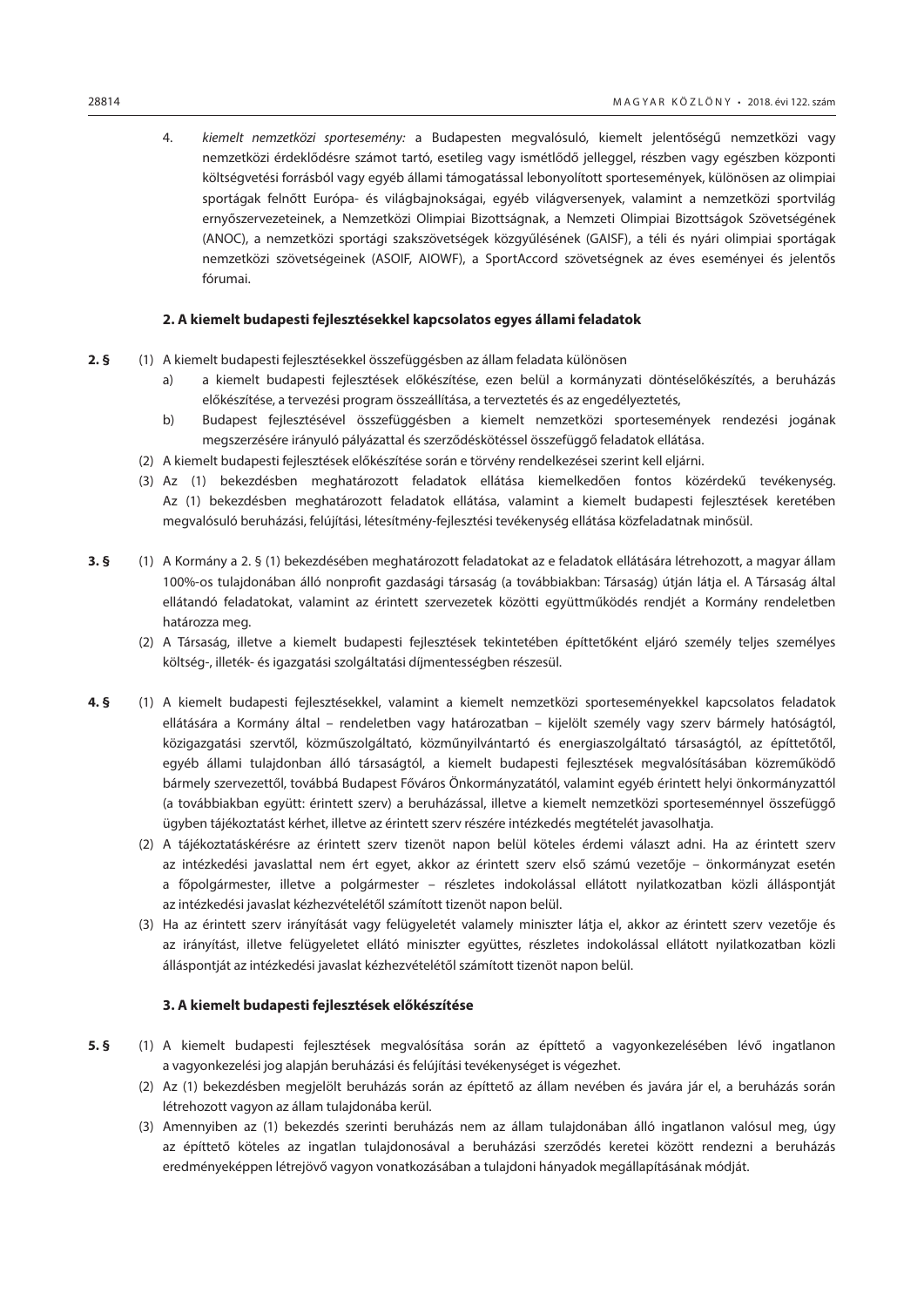- **6. §** (1) Azokban az esetekben, amelyekben a kiemelt budapesti fejlesztések előkészítésével összefüggő feladatokat – ideértve a terveztetést és az engedélyeztetést is – a Társaság látja el, azonban az adott létesítmény kivitelezése tekintetében építtetőként nem a Társaság kerül kijelölésre, a kijelölt építtető a beruházás előkészítése keretében már megkötött szerződésekben – ideértve különösen, de nem kizárólag a tanácsadói, lebonyolítói, műszaki ellenőri, tervezési és egyéb szakértői szerződéseket – szerződés-átruházás útján a Társaság helyébe lép és a hatósági engedélyeket szintén át kell ruházni a kijelölt építtetőre. A szerződés-átruházás a Társaság és a kijelölt építtető közötti megállapodás útján történik, és az ilyen szerződés-átruházáshoz a szerződésben részes harmadik fél hozzájárulása nem szükséges, őt a szerződés átruházásról értesíteni kell. A hatósági engedélyek átruházására, illetve a jogutódlás tudomásulvételére a Társaság bejelentése alapján kerül sor.
	- (2) Azon kiemelt budapesti fejlesztések esetében továbbá, amelyekben az adott létesítmény kivitelezése tekintetében építtetőként nem a Társaság kerül kijelölésre, a Társaság egyoldalúan jogosult az általa elkészíttetett tervekre vonatkozó felhasználási engedélyt, illetve a felhasználási szerződést a kijelölt építtetőre átruházni. Az ilyen átruházáshoz a tervező mint szerző hozzájárulása nem szükséges, de a Társaság a felhasználási engedély, illetve a szerződés átruházásáról értesíti a szerzőt.
	- (3) A szerződés átruházása esetén az átvevő személyt további közbeszerzési kötelezettség nem terheli, és a tervek felhasználási jogának átruházása esetén az átvevő személyt további tervpályázati vagy közbeszerzési kötelezettség nem terheli.

## *II. FEJEZET A BUDAPEST DIÁKVÁROS – DÉLI VÁROSKAPU FEJLESZTÉSI PROGRAM*

#### **4. A Budapest Diákváros – Déli Városkapu Fejlesztési Program megvalósítása**

- **7. §** (1) A Budapest Diákváros Déli Városkapu Fejlesztési Program keretében megvalósuló beruházások e törvény erejénél fogva – a nemzetgazdasági szempontból kiemelt jelentőségű beruházások megvalósításának gyorsításáról és egyszerűsítéséről szóló 2006. évi LIII. törvény (a továbbiakban: Ngtv.) szerinti – kiemelten közérdekű beruházásnak, valamint kiemelt budapesti fejlesztésnek minősülnek.
	- (2) A Budapest Diákváros Déli Városkapu Fejlesztési Program tekintetében az I. Fejezetben foglalt rendelkezéseket, valamint az Ngtv. szerinti kiemelten közérdekű beruházásra vonatkozó szabályokat az e törvényben és a felhatalmazása alapján kiadott kormányrendeletekben meghatározott eltérésekkel kell alkalmazni. A Budapest Diákváros – Déli Városkapu Fejlesztési Program helyszínét, illetve szükség szerint közvetlen környezetét jelentő ingatlanok körét a Kormány rendeletben jelöli ki.
- **8. §** A Budapest Diákváros Déli Városkapu Fejlesztési Program keretében a kivitelezés tekintetében az építtetőt a Kormány jelöli ki azzal, hogy építtetőként az egyes létesítmény-fejlesztési projektek tekintetében eltérő személyek is kijelölhetők.
- **9. §** A Budapest Diákváros Déli Városkapu Fejlesztési Program keretében megvalósuló beruházással érintett állami tulajdonú, illetve állami tulajdonba kerülő ingatlanokat a kivitelezés tekintetében a 8. § szerint kijelölt építtető vagyonkezelésébe kell adni. A vagyonkezelési szerződést az érintett ingatlanon történő kivitelezési tevékenység megkezdéséig, a munkaterület vállalkozó kivitelező részére történő átadásáig kell megkötni és az ingatlant eddig az időpontig kell a vagyonkezelő birtokába adni.

## **5. A Budapest Diákváros – Déli Városkapu Fejlesztési Program keretében megvalósuló építési tevékenység egyes szabályai**

- **10. §** (1) A Budapest Diákváros Déli Városkapu Fejlesztési Program keretében megvalósuló beruházások helyszíneként kijelölt ingatlanok tekintetében árvízvédelmi mű megvalósítása nem képezi az ingatlanokon a létesítendő épületre vonatkozó építési engedély kiadásának feltételét.
	- (2) Az (1) bekezdés szerinti ingatlanokon létesítendő épületre vonatkozó építési engedély kiadása során árvízvédelmi szempontokat nem kell figyelembe venni, és az építési engedély kiadása árvízvédelemmel összefüggő ok miatt nem tagadható meg. A használatbavételi engedély feltétele a fejlesztési területen megvalósított, a mértékadó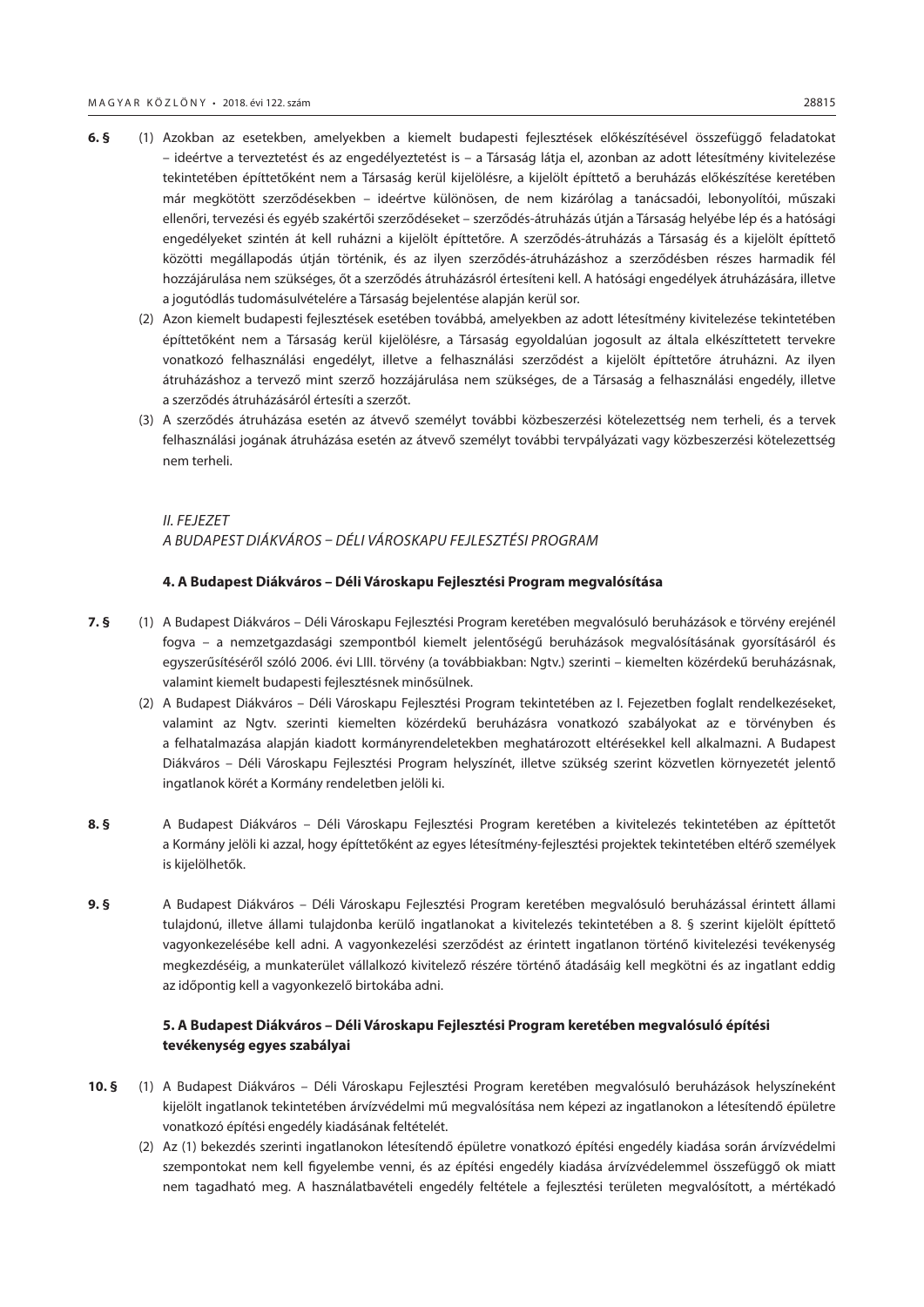árvízszintre vonatkozó jogszabályban meghatározott biztonsági követelményeknek megfelelő árvízvédelmi mű sikeres műszaki átadás-átvételi eljárásának lefolytatása.

- (3) A Budapest Diákváros Déli Városkapu Fejlesztési Program fejlesztési területét érintő árvízvédelmi műveknek – a Budapest Diákváros – Déli Városkapu Fejlesztési Program keretében megvalósuló beruházások részeként történő – elkészültét követően, a fejlesztési terület árvízvédelméért felelős szervei intézkednek az árvízvédelmi vonalnak az árvízvédelmi mű megvalósításának tárgyát képező ingatlanokra történő áthelyezéséről. Az elkészült árvízvédelmi műveket az árvízi védekezésért felelős szervek részére ingyenesen tulajdonba vagy határozatlan időre a vagyonkezelésébe vagy a versenyeztetés mellőzésével ingyenesen üzemeltetésbe kell adni. Az árvízvédelmi mű árvízvédelmi fal vagy mobil árvízvédelmi rendszer formájában is létesíthető.
- (4) Az (1) bekezdés szerinti árvízvédelmi mű elkészültéig és az árvízvédelmi vonal (3) bekezdés szerinti áthelyezéséig árvíz esetén az árvízi védekezésért felelős személy a 2. mellékletben meghatározott terület vonalán védekezik. Az árvízi védekezés és helyreállítás összes költségét – az árhullám levonulását követő 90 napon belül – védekezési költség címén az árvízi védekezésért felelős személy részére meg kell téríteni. A Budapest Diákváros – Déli Városkapu Fejlesztési Program keretében megvalósuló beruházások tekintetében a folyók nagyvízi medrének használatára vonatkozó jogszabályi előírások és korlátozások nem alkalmazandók.
- **11. §** A Budapest Diákváros Déli Városkapu Fejlesztési Program keretében megvalósuló beruházásokkal összefüggő, közműszakasz bontására, kiváltására vagy fejlesztésére irányuló munkákat az Ngtv. 11/F. § (2)–(7) bekezdésében foglaltak alapján kell elvégezni és elszámolni.

## **6. A Budapest Diákváros – Déli Városkapu Fejlesztési Programmal összefüggő kisajátítások sajátos szabályai**

- **12. §** (1) A Budapest Diákváros Déli Városkapu Fejlesztési Program megvalósításához szükséges, a Budapest Diákváros Déli Városkapu Fejlesztési Program keretében megvalósuló beruházások helyszíneként kijelölt ingatlanok állam javára polgári jogi úton való megszerzése sikertelenségét követően indult kisajátítási eljárásban a kisajátításról szóló 2007. évi CXXIII. törvény (a továbbiakban: Kstv.) rendelkezéseit a (2) és (3) bekezdésben meghatározott eltérésekkel kell alkalmazni.
	- (2) Az ingatlan kisajátítására a Kstv.-nek a nemzetgazdasági szempontból kiemelt jelentőségű közlekedési infrastruktúra-beruházásra vonatkozó szabályait kell alkalmazni.
	- (3) Az ingatlanok tekintetében a Kstv. 4. § (1) bekezdés c) pontjában foglalt feltételeknek való megfelelést az adott, illetve a más ingatlanon való megvalósításra vonatkozó feltétel kivételével – nem kell vizsgálni.

## *III. FEJEZET A BUDAI PALOTANEGYED MEGÚJÍTÁSA ÉS EGYSÉGES KEZELÉSE*

## **7. A Budai Palotanegyeddel kapcsolatos közfeladatok**

- **13. §** E törvény alkalmazása tekintetében a Budai Palotanegyeden a Kormány által e törvény felhatalmazása alapján kiadott rendeletében Budai Palotanegyed területébe tartozó ingatlanként meghatározott, a Budapest I. kerületben elhelyezkedő,
	- a) a Dísz tér 1–2. szám alatti ingatlant,
	- b) a Dísz tértől délre, a várfalon belül elhelyezkedő ingatlanokat, valamint
	- c) a várfalon túl, a várfal mellett elhelyezkedő, a Palota út–Váralja utca–Apród utca–Ybl Miklós tér–Lánchíd utca– Sikló utca–Hunyadi János út és Dísz tér által lehatárolt állami és önkormányzati tulajdonú ingatlanokat kell érteni.
- **14. §** (1) Magyarország kivételes és egyedi kulturális örökségeként, valamint a magyar nemzet történelmében és emlékezetében betöltött kiemelkedő helyszíneként a Budai Palotanegyed védelmét és fennmaradását szolgáló, annak méltóságát biztosító, értékőrző és fejlesztési célú használata és fenntartása közérdek, amelynek biztosítása – összhangban a világörökségről és a kulturális örökség védelméről szóló jogszabályok alapján fennálló védettségből fakadó kötelezettségekkel – az állami és önkormányzati szervek, az egyházi jogi személyek, a civil és egyéb szervezetek, valamint a természetes személyek együttműködésével valósul meg.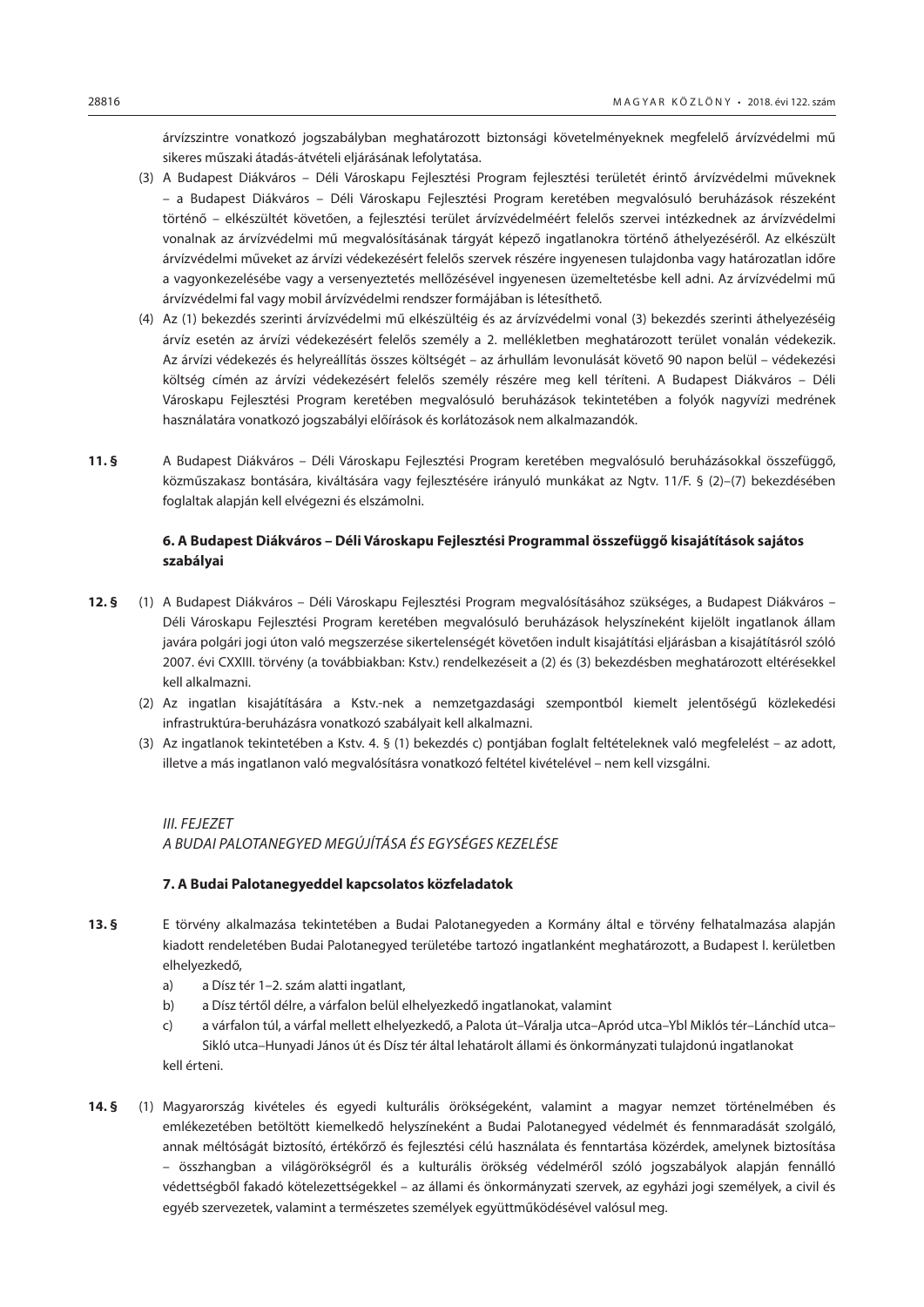- (2) A Budai Palotanegyed területét annak világörökségi, műemléki, történeti és nemzeti értékeit megőrizve, a Budai Palotanegyed – mint a Várnegyed nemzeti emlékhely részét képező ingatlanokat magában foglaló terület – méltóságát biztosítva, az (1) bekezdés szerinti közérdeket érvényesítve kell használni, fenntartani, bemutatni, hozzáférhetővé tenni, valamint fenntartható módon, történelmileg hiteles és egységes városképi arculatnak megfelelően fejleszteni, szükség esetén helyreállítani.
- (3) Az (1) és (2) bekezdésben foglalt közérdek és célok érvényesítése érdekében a Budai Palotanegyed értékmegőrző és méltó használatának, fenntartásának és bemutatásának, fenntartható fejlesztésének, valamint tervszerű és egységes szemléletű helyreállításának biztosítása kiemelt jelentőségű közfeladat, amelyet állami feladatként az e törvényben meghatározott szervek látnak el.

#### **15. §** A 14. § (3) bekezdése alapján az állam által ellátandó közfeladatként

- a) a Kormány Várnegyed rehabilitációs programot valósít meg, amely keretében a Budai Palotanegyed területén található ingatlanokon értékmegőrző, valamint értékteremtő fejlesztéseket és beruházásokat kell elvégezni,
- b) a Kormány biztosítja a világörökségre, valamint a kulturális örökség védelmére vonatkozó előírásokkal összhangban – az egységes településképi és építészeti követelmények érvényesítését, amely érdekében a Kormány rendeletben állapíthatia meg az egyedi településképi és építési követelményeket, valamint az ezekkel összefüggő sajátos beépítési és örökségvédelmi szabályokat,
- c) a Kormány rendeletben határozza meg a Budai Palotanegyed területe tekintetében a közterületek használati rendjét, a vonatkozó közterület-használati szabályokat, a forgalomszabályozásra vonatkozó sajátos előírásokat, továbbá a közterület-használati díjakat és az ellenőrzés rendjét,
- d) a Budai Palotanegyedben található, a 3. és 4. mellékletben felsorolt közterületek fenntartása, fejlesztése és üzemeltetése körében a Budai Palotanegyedben található zöldfelületek és egyéb közterületek fejlesztését és karbantartását az állam a Kormány által rendeletben kijelölt, 100%-os állami tulajdonban álló gazdasági társaság útján, az erre a célra nevesített támogatások biztosítása mellett látja el.
- **16. §** (1) A Budai Palotanegyed területére vonatkozó települési önkormányzati településrendezési eszközöket, településképi rendeletet, valamint egyéb önkormányzati rendeletet a 15. § b) pontja szerinti kormányrendeletben meghatározott eltérésekkel kell alkalmazni. Amennyiben a településrendezési eszköz, településképi rendelet vagy egyéb önkormányzati rendelet a 15. § b) pontja alapján megalkotott kormányrendelettel ellentétes vagy azzal nem összeegyeztethető előírást tartalmaz, akkor azt nem lehet alkalmazni, helyette a 15. § b) pontja szerinti kormányrendeletben foglaltakat kell alkalmazni.
	- (2) A 15. § c) pontja szerinti kormányrendelet hatálybalépését követően a Budai Palotanegyed területe vonatkozásában a Budapest Főváros Önkormányzata, valamint a Budapest Főváros I. kerület Budavári Önkormányzat által elfogadott azonos tárgykörű rendeleteket – a kormányrendelet eltérő rendelkezésének hiányában – nem lehet alkalmazni.

#### **8. A Budai Palotanegyeddel kapcsolatos különös vagyonkezelési szabályok**

- **17. §** (1) A nemzeti vagyonról szóló 2011. évi CXCVI. törvény 14. § (1) bekezdése alapján a Budapest Főváros Önkormányzata, valamint a Budapest I. kerület Budavári Önkormányzat tulajdonában álló, a 3. mellékletben felsorolt ingatlanok a 14. § (3) bekezdése és 15. § szerinti közfeladatok ellátása érdekében 2019. január 1-jével e törvény erejénél fogva ingyenesen, nyilvántartási értéken való átvezetéssel a magyar állam tulajdonába kerülnek.
	- (2) A Budai Palotanegyedben elhelyezkedő,
		- a) az 4. melléklet szerinti állami tulajdonban álló ingatlanok 2019. január 1. napján,
		- b) az (1) bekezdés alapján az állam tulajdonába kerülő ingatlanok az állam tulajdonjoga ingatlannyilvántartásba történő bejegyzésének időpontjában

e törvény erejénél fogva közfeladat ellátásához szükséges vagyonként ingyenesen, az e törvény hatálybalépésétől számított 99. év végéig a Kormány által rendeletben kijelölt, – a 14. § (3) bekezdése és a 15. § a) és d) pontja szerinti közfeladatok megvalósításában való közreműködés céljából, valamint a vagyonkezelési feladatok ellátása érdekében alapított, 100%-os állami tulajdonban álló – gazdasági társaság (a továbbiakban: Vagyonkezelő) vagyonkezelésébe kerülnek, a kormányrendelet hatálybalépésekor esetlegesen bejegyzett vagyonkezelők (a továbbiakban: bejegyzett vagyonkezelők) vagyonkezelői jogának egyidejű megszűnésével.

(3) A (2) bekezdés a) pontja szerint a Vagyonkezelő vagyonkezelésébe került ingatlanokkal kapcsolatos, 2019. január 1-jén fennálló jogviszonyok tekintetében 2019. január 1-jével a bejegyzett vagyonkezelők helyébe általános és egyetemleges jogutódként a Vagyonkezelő lép.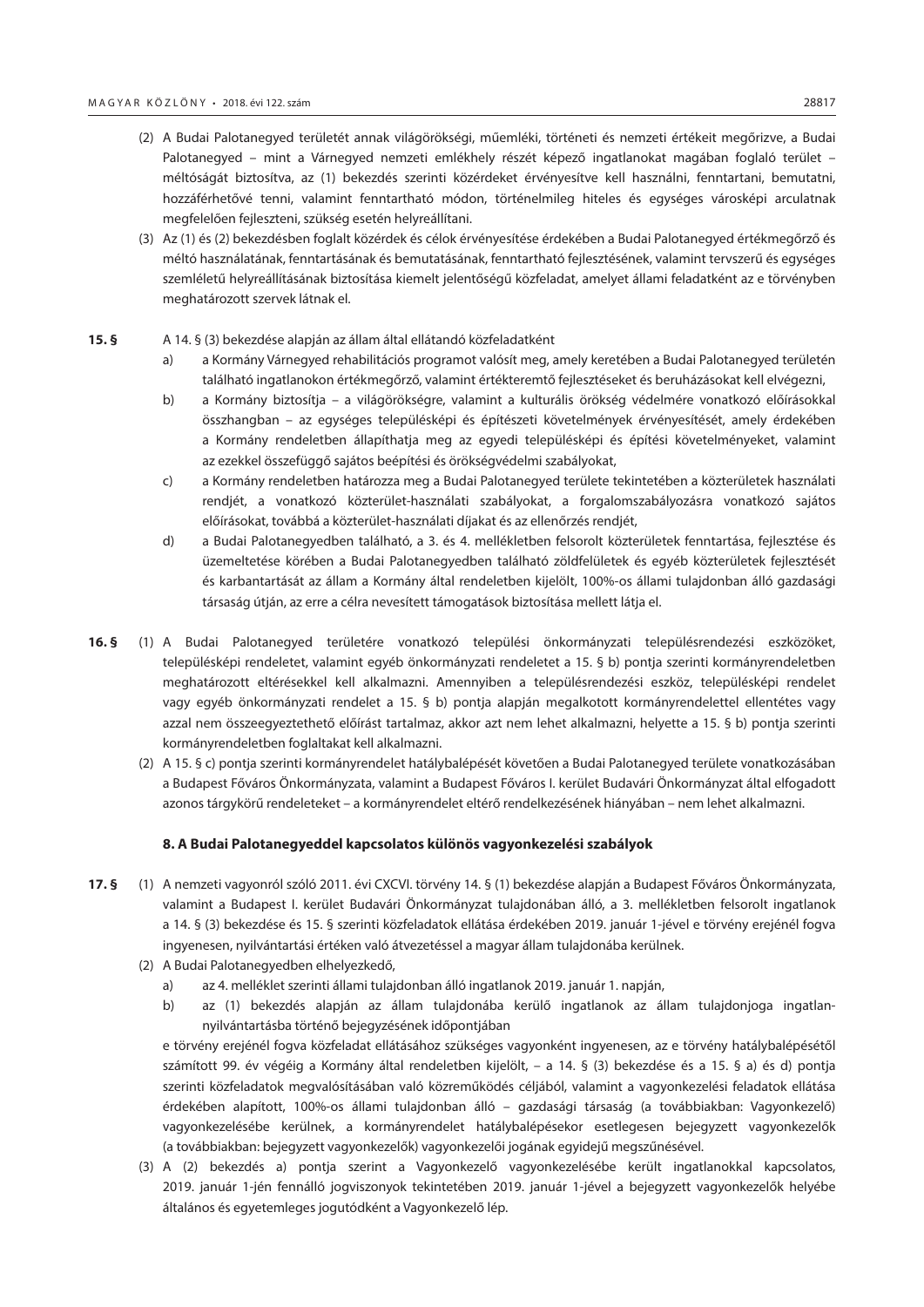- (4) Az (1) bekezdés alapján állami tulajdonba átvett ingatlanokkal kapcsolatos, az állami tulajdonba kerülés napján fennálló jogviszonyok tekintetében 2019. január 1-jével a Budapest Főváros Önkormányzata, valamint a Budapest I. kerület Budavári Önkormányzat helyébe általános és egyetemleges jogutódként a Vagyonkezelő lép.
- (5) A Vagyonkezelő az állami vagyonról szóló 2007. évi CVI. törvény 27. § (7) bekezdése szerinti visszapótlási kötelezettség teljesítése alól e törvény erejénél fogva mentesül. A Vagyonkezelő által az e törvény alapján végzett, a vagyonkezelt vagyonnal kapcsolatos tevékenység – ideértve a vagyonelemek hasznosítását is – közfeladatnak minősül.
- (6) A Vagyonkezelő által teljesített értéknövelő beruházás, felújítás megvalósításával, új eszköz létrehozatalával, vagy beszerzésével összefüggésben a feleknek egymással szemben megtérítési kötelezettsége nem keletkezik. Az állami vagyon növekedésével kapcsolatos nyilvántartási kötelezettségeinek a Vagyonkezelő – a tulajdonosi joggyakorlóval történő külön elszámolás nélkül – a tulajdonosi joggyakorló által vezetett vagyon-nyilvántartásban történő, az állami vagyonnal való gazdálkodásról szóló kormányrendeletben foglalt adatszolgáltatási kötelezettségének teljesítésével tesz eleget.
- (7) A Vagyonkezelőt megilletik a nemzeti vagyonról szóló 2011. évi CXCVI. törvény 11. § (8) bekezdése szerinti tulajdonos jogok és terhelik a tulajdonos kötelezettségei, azzal, hogy az állami tulajdonban álló ingatlanok tekintetében az építési tevékenység megvalósítása céljából a Vagyonkezelő által kezdeményezett hatósági eljárásokban a tulajdonosi joggyakorló hozzájárulását megadottnak kell tekinteni.
- (8) A Vagyonkezelőre nézve a tulajdonosi joggyakorló mindenkor hatályos vagyon-nyilvántartási és tulajdonosi ellenőrzési szabályzata külön elfogadás nélkül is kötelező. A Vagyonkezelő köteles a vagyonkezelésében álló állami vagyont – az e törvény alapján történő vagyonkezelésbe adás jogcímén – nyilvántartásba venni, és arról a Vr. szerint adatot szolgáltatni a Magyar Nemzeti Vagyonkezelő Zártkörűen működő Részvénytársaság részére.

## **9. A Budai Palotanegyed helyreállítása és fenntartható fejlesztése**

- **18. §** A Várnegyed rehabilitációs programot, valamint a Budai Palotanegyedet érintően a 14. §-ban foglalt célok és közfeladatok megvalósítását szolgáló egyéb beruházások e törvény erejénél fogva az Ngtv. szerinti kiemelten közérdekű beruházásnak minősülnek, azzal, hogy a beruházások megnevezését, helyszínét és közvetlen környezetét kormányrendelet állapítja meg.
- **19. §** (1) A Vagyonkezelő a vagyonkezelésében lévő ingatlanon értékmegőrző, valamint értéknövelő fejlesztéseket és beruházásokat végez, amelyekkel összefüggésben e törvény erejénél fogva jogosult a bontással járó munkálatok elvégzésére a saját selejtezési szabályzata alapján azzal, hogy a Vagyonkezelő köteles a vagyonkezelésében lévő vagyonelemek selejtezéséből származó hulladékok megsemmisítésére, valamint hulladékgyűjtő helyen történő elhelyezésére, illetve jogosult a hulladéknak nem minősülő vissznyeremény anyagok értékesítésére megbízási szerződést kötni a tulajdonosi joggyakorlóval. A vissznyeremény anyagok értékesítéséből származó bevétel a Vagyonkezelőt illeti meg azzal, hogy a Vagyonkezelő köteles az értékesítésből származó bevételt a vagyonkezelésében lévő ingatlanok értékének megőrzésére, gyarapítására vagy a vagyon célszerinti fenntartására fordítani.
	- (2) A Vagyonkezelő mint építtető az (1) bekezdés szerinti beruházások vonatkozásában különösen az alábbi feladatokat látja el:
		- a) teljes körűen elkészíti vagy elkészítteti az ingatlanfejlesztés megvalósításához szükséges terveket, tanulmányokat,
		- b) ügyfélként részt vesz a hatósági és egyéb igazgatási eljárásokban,
		- c) a saját nevére megszerzi az építési és egyéb engedélyeket,
		- d) lefolytatja a közbeszerzési eljárásokat,
		- e) megköti a megvalósításra vonatkozó építési és egyéb szerződéseket,
		- f) elvégzi a teljesítések igazolását,
		- g) gondoskodik az építési műszaki ellenőri tevékenység ellátásáról,
		- h) gondoskodik a műszaki átadás-átvétel lebonyolításáról,
		- i) a feladatok elvégzéséhez beruházás-lebonyolítót vehet igénybe.
	- (3) A Vagyonkezelő, mint építtető az (1) bekezdés szerinti beruházások tekintetében a feladatait az állam nevében és javára eljárva látja el.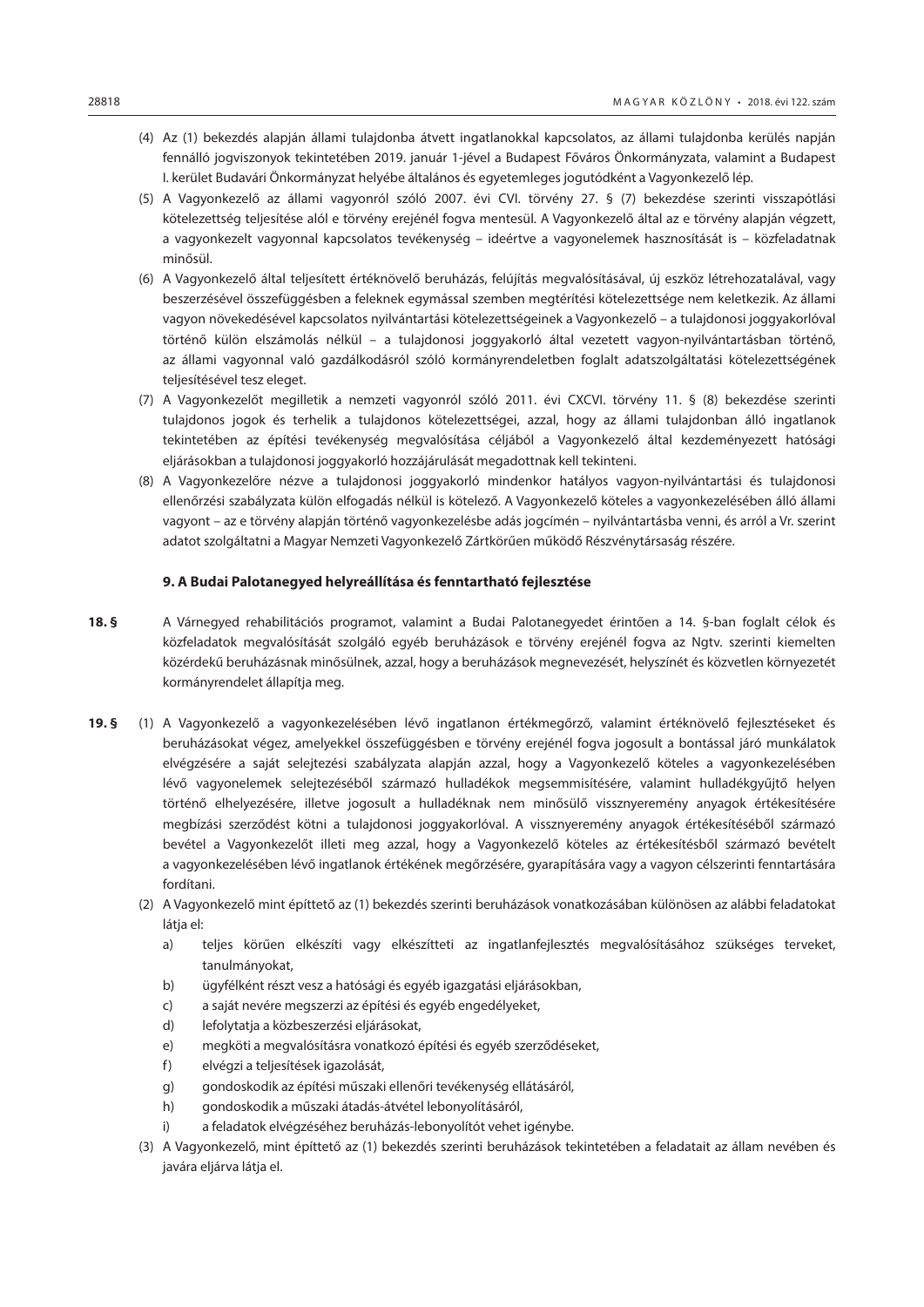(4) A Vagyonkezelő által a vagyonkezelésében lévő ingatlanon az (1) bekezdés szerinti beruházások megvalósításával összefüggő beruházási és fejlesztési, továbbá az ezekkel összefüggő beszerzési tevékenység ellátása közérdekű célú fejlesztésnek minősül.

*IV. FEJEZET ZÁRÓ RENDELKEZÉSEK*

## **10. Felhatalmazó rendelkezések**

- **20. §** (1) Felhatalmazást kap a Kormány, hogy rendeletben állapítsa meg
	- a) a kiemelt budapesti fejlesztésnek minősülő beruházások körét,
	- b) a Budapest és a fővárosi agglomeráció fejlesztéséért felelős miniszter, illetve a Társaság kiemelt budapesti fejlesztések előkészítésével és megvalósításuk felügyeletével kapcsolatos feladatait, valamint az érintett szervezetek közötti együttműködés rendjét,
	- c) a Budapest Diákváros Déli Városkapu Fejlesztési Program megvalósításának helyszíneként, illetve szükség szerint közvetlen környezeteként kijelölt ingatlanok körét,
	- d) a Budapest Diákváros Déli Városkapu Fejlesztési Program esetében a kivitelezés tekintetében az építtető személyét.
	- (2) Felhatalmazást kap a Kormány, hogy rendeletben állapítsa meg
		- a) a Budai Palotanegyed területébe tartozó ingatlanok felsorolását,
		- b) a Budai Palotanegyed területére vonatkozó egyedi településképi és építési követelményeket, valamint az ezekkel összefüggő sajátos beépítési és örökségvédelmi szabályokat,
		- c) a Budai Palotanegyed tekintetében a közterületek használati rendjét, a vonatkozó közterület-használati szabályokat, a forgalomszabályozásra vonatkozó sajátos előírásokat, továbbá a közterület-használati díjakat és az ellenőrzés rendjét,
		- d) a 18. § szerinti kiemelten közérdekű beruházások megnevezését, helyszínét, illetve szükség szerint közvetlen környezetét,
		- e) a Budai Palotanegyedben található zöldfelületek és egyéb közterületek fejlesztésére és karbantartására kijelölt, a 15. § d) pontja szerinti gazdasági társaságot,
		- f) a Budai Palotanegyedben található, állami tulajdonban lévő ingatlanok vagyonkezelési feladatainak ellátására kijelölt, a 17. § (2) bekezdése szerinti gazdasági társaságot.

#### **11. Hatályba léptető és átmeneti rendelkezések**

- **21. §** Ez a törvény a kihirdetését követő 5. napon lép hatályba.
- **22. §** (1) A Budai Palotanegyed területén szabálytalanul megépült építményre, építményrészre fennmaradási engedély csak akkor adható, ha az az épített környezet alakításáról és védelméről szóló 1997. évi LXXVIII. törvény 48/A. § (1) bekezdésében foglaltakon túlmenően e törvény, valamint a végrehajtására kiadott jogszabályok előírásainak is megfelel vagy szabályossá tehető.
	- (2) A 15. § d) pontja szerinti közfeladatot 2019. január 1-től látja el állami feladatként a Kormány által rendeletben kijelölt, 100%-os állami tulajdonban álló gazdasági társaság.
	- (3) A 23–25. §, a 30. § és a 33. § Magyarország filmszakmai támogatási programjáról szóló SA.36579 számú határozattal meghosszabbított N 202/2008. számú és az azt módosító SA.38425 számú és SA.50768 számú európai bizottsági határozat hatálya alá tartozó támogatást tartalmaz.

## **12. Módosító rendelkezések**

**23. §** A társasági adóról és az osztalékadóról szóló 1996. évi LXXXI. törvény (a továbbiakban: Tao. tv.) 29/Z. §-a a következő (3) bekezdéssel egészül ki:

"(3) E törvénynek a Budapest és az agglomeráció fejlesztésével összefüggő állami feladatokról, valamint egyes fejlesztések megvalósításáról, továbbá egyes törvényeknek a Magyarország filmszakmai támogatási programjáról szóló SA.50768 számú Európai Bizottsági határozattal összefüggő módosításáról szóló 2018. évi XLIX. törvénnyel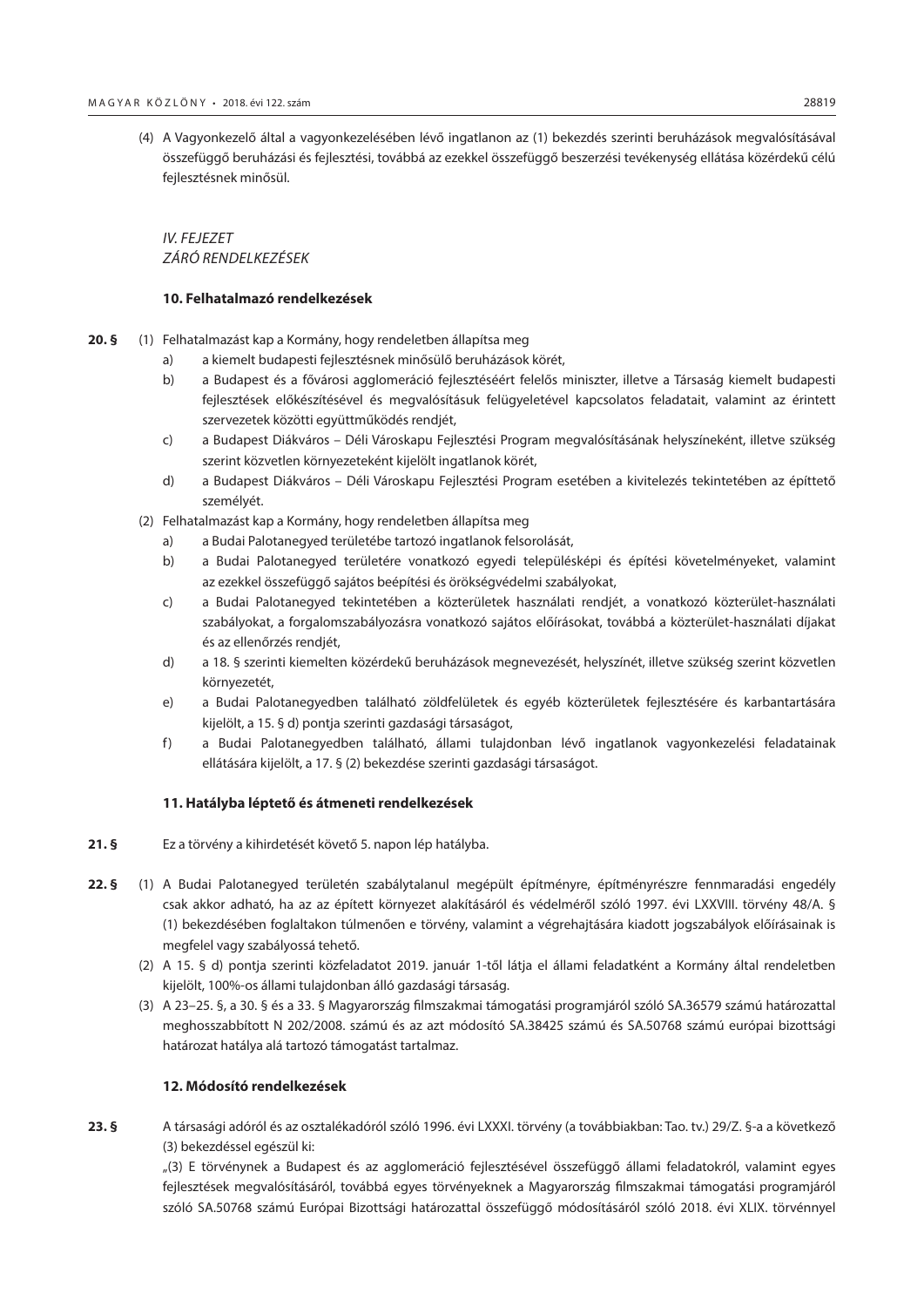módosított 22. § (3) bekezdését, valamint a 24/A. § (16) bekezdését a mozgóképszakmai hatósághoz 2018. június 11-ét követően benyújtott kérelemre induló, a támogatásra jogosultság megállapítására irányuló eljárás tárgyában hozott határozatok véglegessé válását követően indult költségellenőrzési eljárásokban és támogatási igazolási eljárásokban kell alkalmazni, kivéve a Médiaszolgáltatás-támogató és Vagyonkezelő Alappal támogatási szerződést kötött filmalkotásokra vonatkozó támogatásra jogosultság megállapítására irányuló eljárásokat."

**24. §** A mozgóképről szóló 2004. évi II. törvény (továbbiakban: Mktv.) V. Fejezet 1. Címe a következő 36/M. §-sal egészül ki: "36/M. § (1) E törvénynek a Budapest és az agglomeráció fejlesztésével összefüggő állami feladatokról, valamint egyes fejlesztések megvalósításáról, továbbá egyes törvényeknek a Magyarország filmszakmai támogatási programjáról szóló SA.50768 számú Európai Bizottsági határozattal összefüggő módosításáról szóló 2018. évi XLIX. törvénnyel módosított 31/C. § (2b) bekezdését és 31/D. § (3) bekezdését a 2018. június 11. napját követően benyújtott kérelemre indult támogatásra jogosultság megállapítása iránti eljárások tárgyában hozott határozatok véglegessé válását követően indult költségellenőrzési eljárásokban és támogatási igazolási eljárásokban kell alkalmazni.

> (2) E törvénynek a Budapest és az agglomeráció fejlesztésével összefüggő állami feladatokról, valamint egyes fejlesztések megvalósításáról, továbbá egyes törvényeknek a Magyarország filmszakmai támogatási programjáról szóló SA.50768 számú Európai Bizottsági határozattal összefüggő módosításáról szóló 2018. évi XLIX. törvénnyel módosított 31/D. § (4) bekezdését és 31/D. § (6) bekezdését 2018. június 11. napját követően benyújtott kérelemre indult támogatásra jogosultság megállapítása iránti eljárások tárgyában hozott határozatok véglegessé válását követően indult záró elszámolásokban kell alkalmazni.

> (3) E törvénynek a Budapest és az agglomeráció fejlesztésével összefüggő állami feladatokról, valamint egyes fejlesztések megvalósításáról, továbbá egyes törvényeknek a Magyarország filmszakmai támogatási programjáról szóló SA.50768 számú Európai Bizottsági határozattal összefüggő módosításáról szóló 2018. évi XLIX. törvénnyel módosított 31/C. § (2b) bekezdését, 31/D. § (3) bekezdését, 31/D. § (4) bekezdését és 31/D. § (6) bekezdését a Médiaszolgáltatás-támogató és Vagyonkezelő Alap által támogatott filmalkotások esetében a törvény hatálybalépését követően kötött támogatási szerződések esetében kell alkalmazni."

**25. §** Az Mktv. 38/C. § b) pontja helyébe a következő rendelkezés lép:

*(Ez a törvény)*

"b) a Magyarország filmszakmai támogatási programjáról szóló SA.36579 számú határozattal meghosszabbított N 202/2008. számú és az azt módosító SA.38425 számú és SA.50768 számú európai bizottsági határozat" *(hatálya alá tartozó támogatást tartalmaz.)*

**26. §** Az Ngtv. a Záró rendelkezések alcímet megelőzően a következő alcímmel egészül ki:

## **"A kiemelten közérdekű beruházásra megvalósítására vonatkozó szabályok**

11. § (1) Törvény vagy kormányrendelet kiemelten közérdekű beruházássá nyilváníthat közfeladat ellátásával összefüggő, kiemelten fontos közérdekű cél, így különösen

a) energetikai, közlekedésfejlesztési, környezetvédelmi, vízügyi és vízvédelmi, katasztrófavédelmi, honvédelmi, nemzetbiztonsági, közigazgatási, illetve

b) oktatási, egészségügyi, kutatás-fejlesztési, kulturális, örökségvédelmi, sport, városfejlesztési

cél megvalósítására irányuló beruházást.

(2) A Kormány csak olyan beruházást nyilváníthat kiemelten közérdekű beruházássá, amely beruházással összefüggő közigazgatási hatósági ügyeket a Kormány rendeletben nemzetgazdasági szempontból kiemelt jelentőségű üggyé nyilvánított.

(3) Amennyiben a kiemelten közérdekű beruházássá nyilvánításról

a) törvény rendelkezik, a kiemelt közérdekű beruházássá nyilvánításról rendelkező törvény vagy a felhatalmazása alapján kiadott kormányrendelet,

b) kormányrendelet rendelkezik, e kormányrendelet

állapítja meg a kiemelten közérdekű beruházás helyszínét és közvetlen környezetét.

(4) Kiemelten közérdekű beruházás megvalósításával összefüggésben e törvényt és más jogszabályokat az ezen alcímben foglalt eltérésekkel kell alkalmazni, azzal, hogy a kiemelten közérdekű beruházásra az e törvényben és más jogszabályokban a nemzetgazdasági szempontból kiemelt jelentőségű beruházásra vonatkozó rendelkezéseket is alkalmazni kell.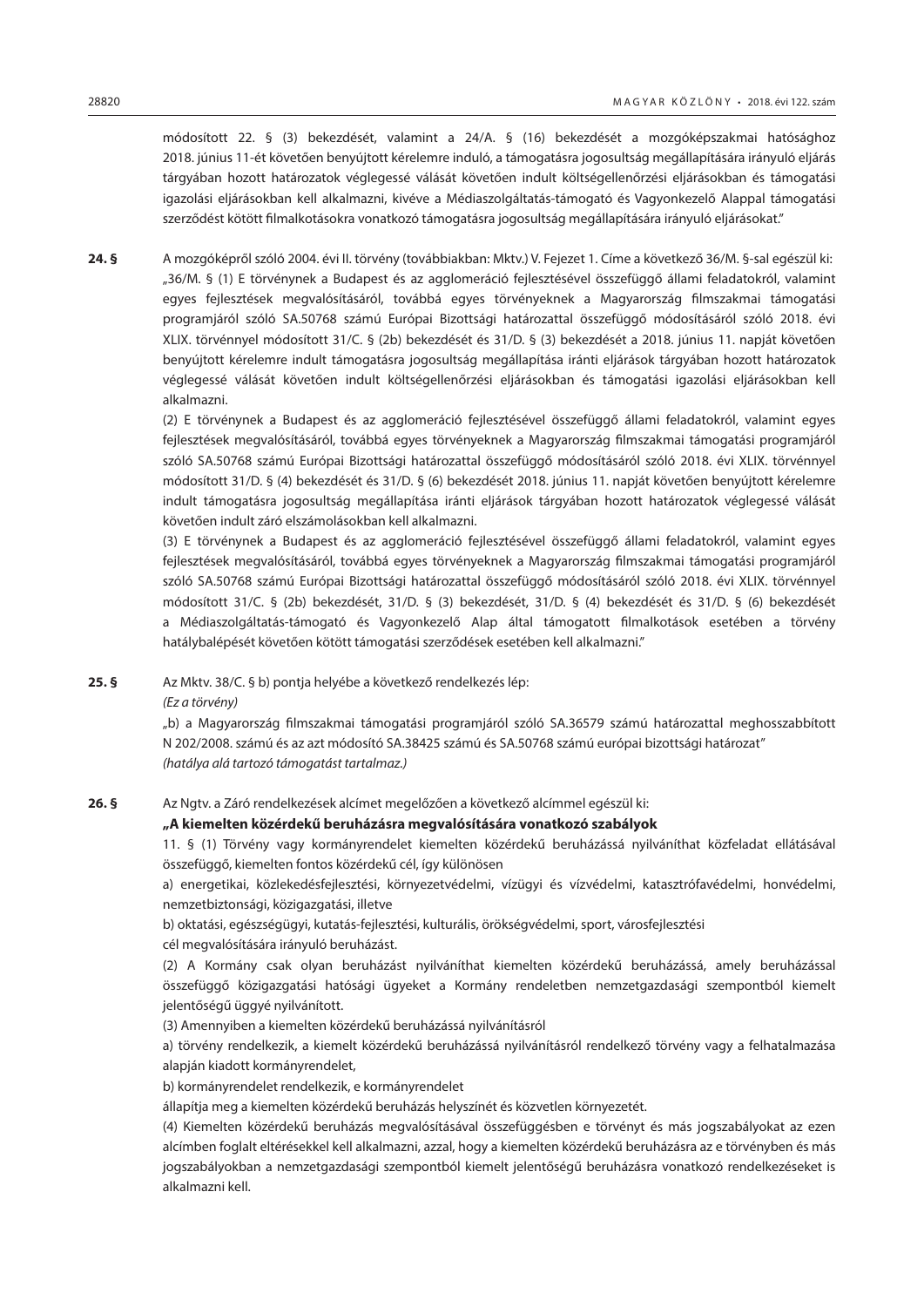11/A. § Kiemelten közérdekű beruházás esetén törvény erejénél fogva a magyar állam tulajdonába kerülő ingatlan pontos meghatározása érdekében a fővárosi és megyei kormányhivatal közigazgatási hatósági eljárást folytat le.

11/B. § (1) Kiemelten közérdekű beruházás esetében a Kormány rendeletben állapíthatja meg a kiemelten közérdekű beruházás helyszínére és közvetlen környezetére vonatkozóan

a) a sajátos településrendezési és beépítési szabályokat, valamint a beruházással érintett építményekre vonatkozó egyedi építési követelményeket,

b) a sajátos telekalakítási követelményeket,

c) az egyedi településképi követelményeket,

d) az egyedi örökségvédelmi szabályokat.

(2) Az (1) bekezdés a) pontja szerinti településrendezési és beépítési szabály, valamint egyedi építési követelmény az Étv. 13. § (1) bekezdésével összefüggő követelményekre, valamint az országos településrendezési és építési követelményektől, az országos tűzvédelmi szabályoktól, valamint a településrendezési eszközökben foglaltaktól való eltérő rendelkezésekre vonatkozhat.

(3) Az (1) bekezdés b) pontja szerinti sajátos telekalakítási követelmény az Étv. 23. §-ában foglaltakkal összefüggésben és összhangban állapítható meg.

(4) Az (1) bekezdés c) pontja szerinti egyedi településképi követelmény a településkép védelméről szóló 2016. évi LXXIV. törvény 3. §-ában meghatározott követelményekre terjedhet ki, az Étv. szerinti helyi építészeti örökség védetté nyilvánítása és a védettség megszüntetése kivételével.

(5) Az (1) bekezdés d) pontja szerinti egyedi örökségvédelmi követelmény – a kulturális örökség védelmére és a világörökségre vonatkozó követelményekkel összhangban – különösen a kulturális örökség védelméről szóló 2001. évi LXIV. törvény 63. § (4) bekezdésében foglaltakra vonatkozhat.

(6) Kiemelten közérdekű beruházás helyszínére és közvetlen környezetére vonatkozó települési önkormányzati településrendezési eszközöket, településképi rendeletet, valamint egyéb önkormányzati rendeletet az (1) bekezdés szerinti kormányrendeletben meghatározott eltérésekkel kell alkalmazni. Amennyiben a településrendezési eszköz, településképi rendelet vagy egyéb önkormányzati rendelet az (1) bekezdés alapján megalkotott kormányrendelettel ellentétes vagy azzal nem összeegyeztethető előírást tartalmaz, akkor helyette az (1) bekezdés szerinti kormányrendeletben foglaltakat kell alkalmazni.

11/C. § (1) Amennyiben a 11/B. § (1) bekezdés a) pontja szerinti beépítési szabály, építési követelmény meghatározásából a tulajdonosnak, haszonélvezőnek kára származik, a tulajdonost, haszonélvezőt – az e törvény felhatalmazása alapján kiadott kormányrendeletben meghatározott módon – egyösszegű, az Étv. 30. § (2) és (3) bekezdése szerinti kártalanítás illeti meg.

(2) Nem jár kártalanítás az Étv. 30. § (5) bekezdésében rögzített esetekben.

(3) A kártalanítási igény a vagyoni hátrány keletkezésekor válik esedékessé. A kártalanítás a felek megállapodásának tárgya. Ha a felek között – a kártalanítási igényt támasztó kérelmének benyújtásától számított egy éven belül – nem jön létre megállapodás, akkor kisajátítási kártalanítás szabályai szerinti kártalanítási eljárás lefolytatásának van helye. (4) A kártalanítás tárgyában hozott közigazgatási határozat bírósági felülvizsgálatára az Étv. 30. § (8) bekezdésében foglaltakat kell alkalmazni.

11/D. § (1) A Kormány a 11/B. § (1) bekezdése szerinti követelmények meghatározásával együtt rendeletben határozhatja meg

a) az építésügyi hatósági eljárások – közműegyeztetésekre is kiterjedő –,

b) a telekalakítási hatósági eljárás,

c) a tűzvédelmi hatósági eljárások,

d) a településképi véleményezési és bejelentési eljárás,

e) az örökségvédelmi hatósági eljárások

ágazati jogszabályban foglaltaktól eltérő különös eljárási szabályait.

(2) A Kormány

a) az (1) bekezdés a) és e) pontja keretében állapítja meg az építészeti-műszaki tervtanácsi véleményezésre, műemléki tanácsadó testület közreműködésére,

b) az (1) bekezdés d) pontja keretében állapítja meg a településképi véleményezési és bejelentési eljárás alkalmazására

vagy mellőzésére vonatkozó szabályokat.

11/E. § Amennyiben kiemelten közérdekű beruházás esetében a beruházással érintett közművezetéküzemeltető – a jogszabályban meghatározott határidőn belül – nem nyilatkozik az építtető által benyújtott tervek jóváhagyásáról, a nyilatkozatot – a megkeresésben foglalt tartalommal – megadottnak kell tekinteni.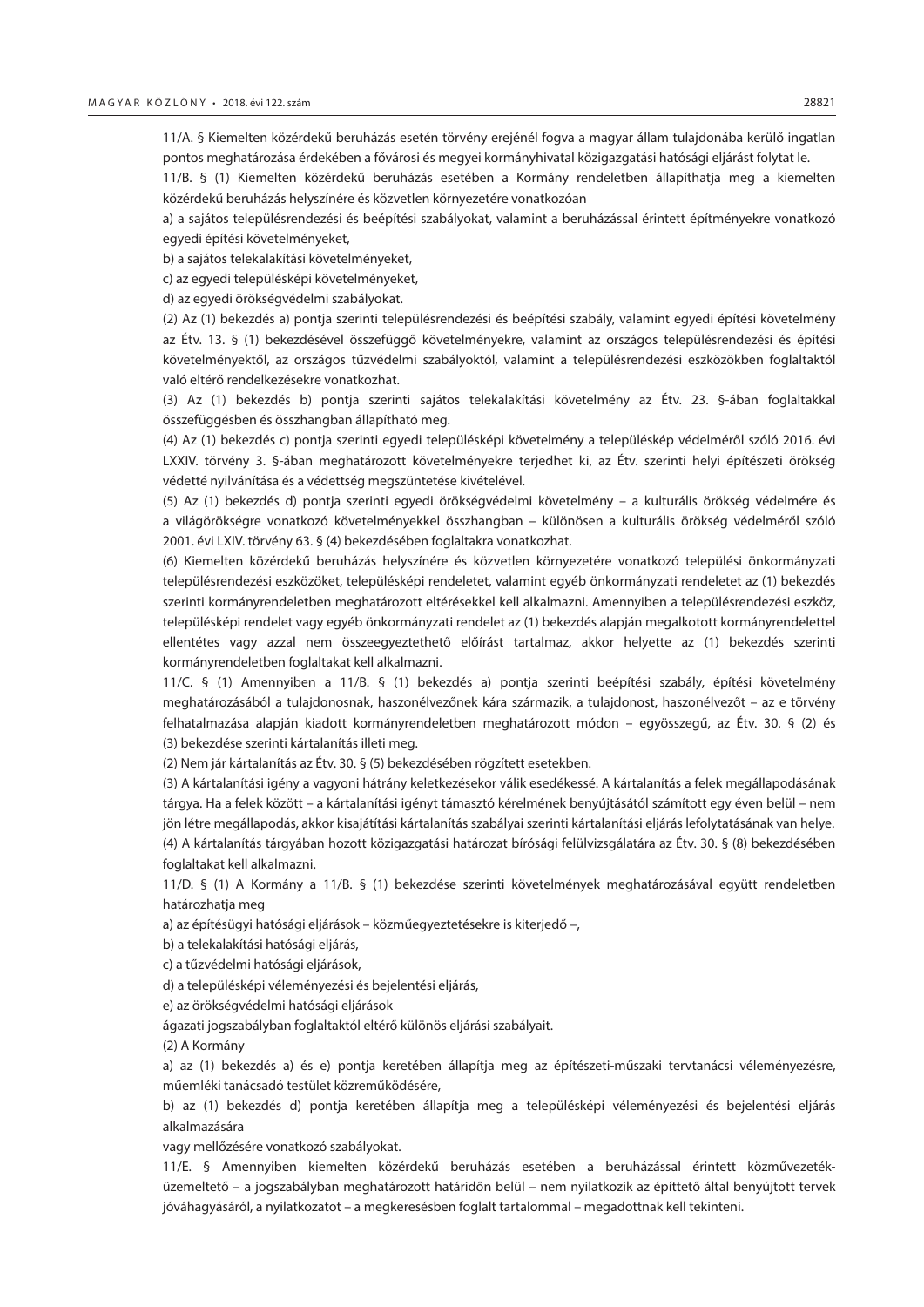11/F. § (1) Kiemelten közérdekű beruházáshoz közvetlenül kapcsolódóan közműszakasz bontása, kiváltása vagy fejlesztése (a továbbiakban együtt: a közműszakaszt érintő munka) esetében a törvény vagy kormányrendelet rendelkezhet arról, hogy a közműszakaszt érintő munkát a (2)–(7) bekezdésben foglaltak alapján kell elvégezni és elszámolni.

(2) Az egységes elektronikus közműnyilvántartásról szóló kormányrendelet szerinti közműegyeztetést követően a kiemelten közérdekű beruházás építtetője (e § tekintetében a továbbiakban: építtető) köteles írásban értesíteni a kiemelten közérdekű beruházással érintett közmű tulajdonosát és üzemeltetőjét arról, hogy a beruházás során mely közműszakasz bontása, kiváltása vagy fejlesztése szükséges.

(3) Az építtető a közműszakaszt érintő munka elvégzésére vagy elvégeztetésére a körülmények és a műszaki szükségesség által indokolt mértékű – a közmű tulajdonosa számára biztosított, legalább 10 napos határidőn belül adott véleménye figyelembevételével –, 180 napnál nem rövidebb határidőt határoz meg. A közmű tulajdonosa az egyeztetett, egyetértés hiányában az építtető által meghatározott határidőn belül köteles a közműszakaszt érintő munkát elvégezni vagy elvégeztetni.

(4) Ha a közmű tulajdonosa a közműszakaszt érintő munkát a (3) bekezdés szerinti véleménye szerint nem kívánja elvégezni vagy elvégeztetni, és az építtetővel másképp nem állapodik meg, akkor az építtető jogosult a közműszakaszt érintő munkát megfelelő szakmai képesítéssel rendelkező vállalkozóval elvégeztetni, amit a közmű tulajdonosa tűrni köteles. A közmű tulajdonosa jogosult a munkát ellenőrizni, erre külön szakfelügyeletet biztosíthat.

(5) A közmű tulajdonosa által elvégzett, a közműszakaszt érintő munka indokolt költségeit az építtető a közmű tulajdonosának köteles megtéríteni. Ha a közműszakaszt érintő munkára a műszakilag feltétlenül szükséges mértéket meghaladóan került sor, akkor a műszakilag feltétlenül szükséges mértéket meghaladó munkák költségét a közmű tulajdonosa köteles megtéríteni, illetve viselni. Az építtető által létrehozott közmű – a közmű műszaki átadás-átvételi eljárása eredményes lezárását követően – e törvény erejénél fogva, ingyenesen, az építtető által nyilvántartott nyilvántartási értéken való átvezetéssel a (6) bekezdés szerinti közműtulajdonos tulajdonába – Budapesten a víziközmű az ellátásért felelős fővárosi önkormányzat tulajdonába – és a közmű üzemeltetőjének üzemeltetésébe kerül.

(6) Kiemelten közérdekű beruházás megvalósításához közvetlenül kapcsolódó útépítési, közmű-csatlakozási, fejlesztési, bontási és kiváltási munkák elvégzésével érintett vagyonelemek értékének változásával az építtető a beruházások teljes megvalósítását követően, a teljes beruházás időszakát figyelembe véve köteles elszámolni a beruházással érintett közművagyon-elemek tulajdonosával, Budapesten a víziközművek esetén az ellátásért felelős fővárosi önkormányzattal.

(7) A felek kötelesek a (2) bekezdés szerinti értesítést követően legkésőbb 90 napon belül megállapodást kötni – a teljes beruházási időszakban elvégzésre kerülő munkálatok figyelembevételével – az elszámolás feltételeiről, valamint a felmerülő terhek viselésének megosztásáról.

11/G. § (1) A kiemelt közérdekű beruházással kapcsolatos feladatok ellátására, irányítására – törvényben vagy a Kormány által rendeletben vagy határozatban – kijelölt személy vagy szerv bármely hatóságtól, közigazgatási szervtől, közműszolgáltató, közműnyilvántartó és energiaszolgáltató társaságtól, az építtetőtől, egyéb állami tulajdonban álló társaságtól, a kiemelt közérdekű beruházás megvalósításában közreműködő bármely szervezettől, továbbá az érintett helyi önkormányzattól (a továbbiakban együtt: érintett szerv) a beruházással összefüggő ügyben tájékoztatást kérhet, illetve az érintett szerv részére intézkedés megtételét javasolhatja.

(2) A tájékoztatáskérésre az érintett szerv tizenöt napon belül köteles érdemi választ adni. Ha az érintett szerv az intézkedési javaslattal nem ért egyet, akkor az érintett szerv első számú vezetője – önkormányzat esetén a főpolgármester, illetve a polgármester – részletes indokolással ellátott nyilatkozatban közli álláspontját az intézkedési javaslat kézhezvételétől számított tizenöt napon belül.

(3) Ha az érintett szerv irányítását vagy felügyeletét valamely miniszter látja el, akkor az érintett szerv vezetője és az irányítást, illetve felügyeletet ellátó miniszter együttes, részletes indokolással ellátott nyilatkozatban közli álláspontját az intézkedési javaslat kézhezvételétől számított tizenöt napon belül."

#### **27. §** Az Ngtv. 12. §-a a következő (4) bekezdéssel egészül ki:

"(4) Felhatalmazást kap a Kormány, hogy rendeletben állapítsa meg

a) a kiemelten közérdekű beruházást, a kiemelten közérdekű beruházás helyszínét és közvetlen környezetét,

b) a kiemelten közérdekű beruházás megvalósításával összefüggő sajátos településrendezési és beépítési szabályokat, egyedi építési követelményeket, sajátos telekalakítási követelményeket, egyedi településképi követelményeket, egyedi örökségvédelmi szabályokat,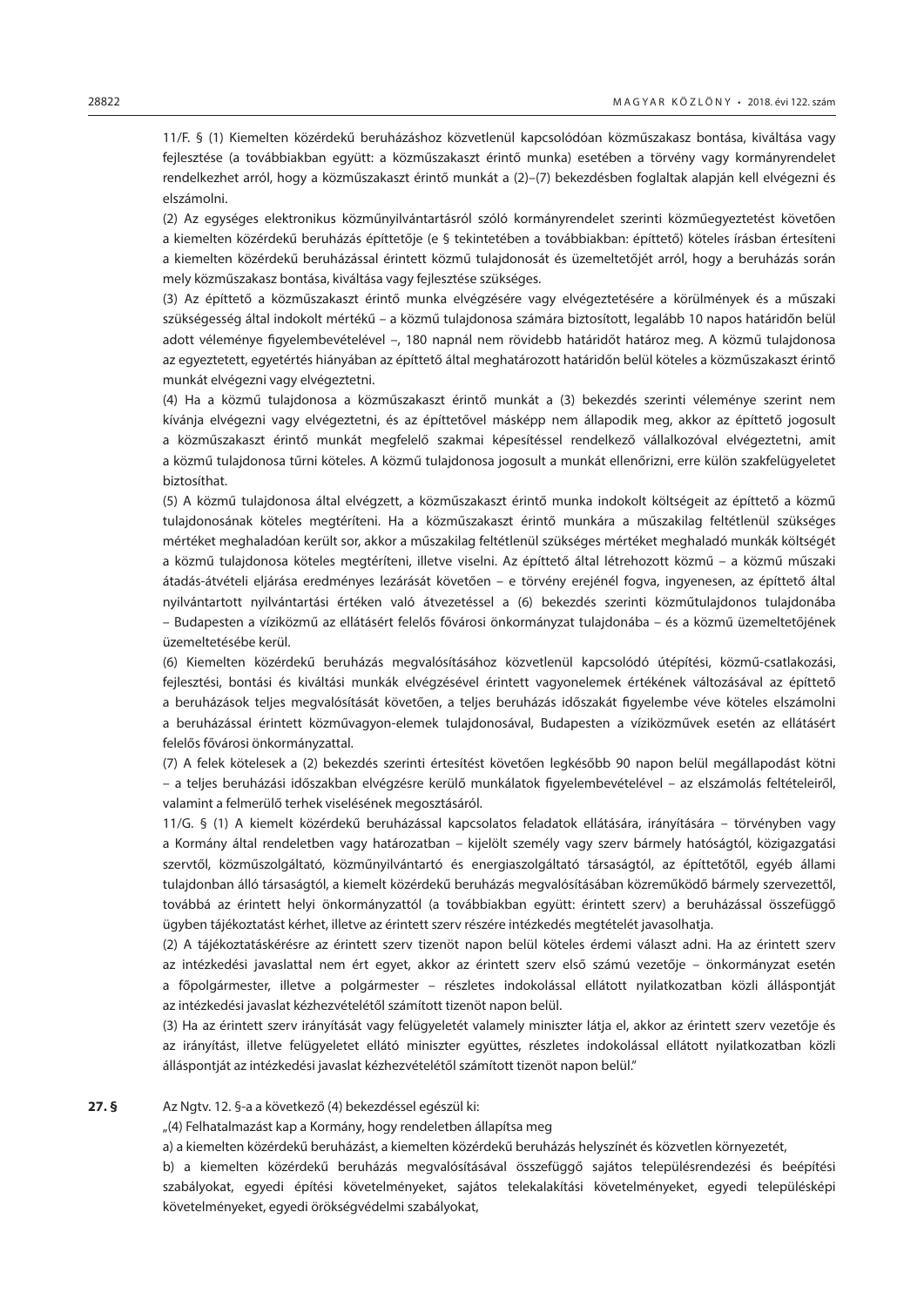c) a 11/D. § (1) bekezdése szerinti különös eljárás szabályokat,

d) a kiemelten közérdekű beruházással kapcsolatos, a 11/C. § szerinti kártalanítás részletes szabályait,

e) a kiemelten közérdekű beruházáshoz közvetlenül kapcsolódó, közműszakaszt érintő munka elvégezésére és elszámolására a 11/F. §-ban foglaltak alkalmazását."

**28. §** Az Ngtv. 1. § (1) bekezdésében a "nemzetgazdasági szempontból kiemelt jelentőségű beruházásokkal összefüggő," szövegrész helyébe a "nemzetgazdasági szempontból kiemelt jelentőségű beruházások megvalósítására, valamint az azokkal összefüggő," szöveg lép.

#### **29. §** A Kstv. 2. § d) pontja helyébe a következő rendelkezés lép:

*(Ingatlant kisajátítani a 3. § szerinti feltételek fennállása esetén, a 4. és 5. § szerinti esetekben, az alábbi közérdekű célokra lehetséges:)*

"d) kötelező állami, illetve kötelező önkormányzati feladathoz kapcsolódó oktatási – ideértve a diákotthoni elhelyezést biztosító létesítményeket is –, egészségügyi, szociális létesítmény elhelyezése;"

## **30. §** A Tao. tv.

- a) 22. § (3) bekezdésében a "25 százalékát" szövegrész helyébe a "30 százalékát" szöveg,
- b) 24/A. § (16) bekezdésében a "25 százalékának" szövegrész helyébe a "30 százalékának" szöveg
- lép.
- **31. §** Az épített környezet alakításáról és védelméről szóló 1997. évi LXXVIII. törvény
	- a) 19. § (1) bekezdésében a "kiadott kormányrendelet" szövegrész helyébe a "kiadott, illetve a kiemelten közérdekű beruházás helyszínére és közvetlen környezetére vonatkozó beépítési szabályt megállapító kormányrendelet" szöveg,
	- b) 34. § (6) bekezdésében a "beruházásokra" szövegrész helyébe a "beruházásokra, valamint a kiemelten közérdekű beruházásokra" szöveg
	- lép.
- **32. §** A közszolgálati tisztviselőkről szóló 2011. évi CXCIX. törvény 8. § (1) bekezdése helyébe a következő rendelkezés lép: "(1) A közigazgatási szerv közhatalmi, irányítási, ellenőrzési és felügyeleti hatáskörének gyakorlásával közvetlenül összefüggő, valamint ügyviteli feladat ellátására kizárólag kormányzati szolgálati, illetve közszolgálati jogviszony létesíthető. A közigazgatási minőségpolitikáért és személyzetpolitikáért felelős miniszter a közbeszerzések felügyeletével kapcsolatos feladatok ellátásáért felelős és az azt támogató foglalkoztatottak munkaszerződés keretében történő alkalmazását engedélyezheti."

## **33. §** Az Mktv.

- a) 31/C. § (2b) bekezdésében a "25%-áig" szövegrész helyébe a "30%-áig" szöveg,
- b) 31/D. § (3) bekezdésében a "25%-áig" szövegrész helyébe a "30%-áig" szöveg,
- c) 31/D. § (4) bekezdésében a "25%-os" szövegrész helyébe a "30%-os" szöveg,
- d) 31/D. § (6) bekezdésében a "25%-os" szövegrész helyébe a "30%-os" szöveg
- lép.

*Áder János* s. k., *Kövér László* s. k., köztársasági elnök az Országgyűlés elnöke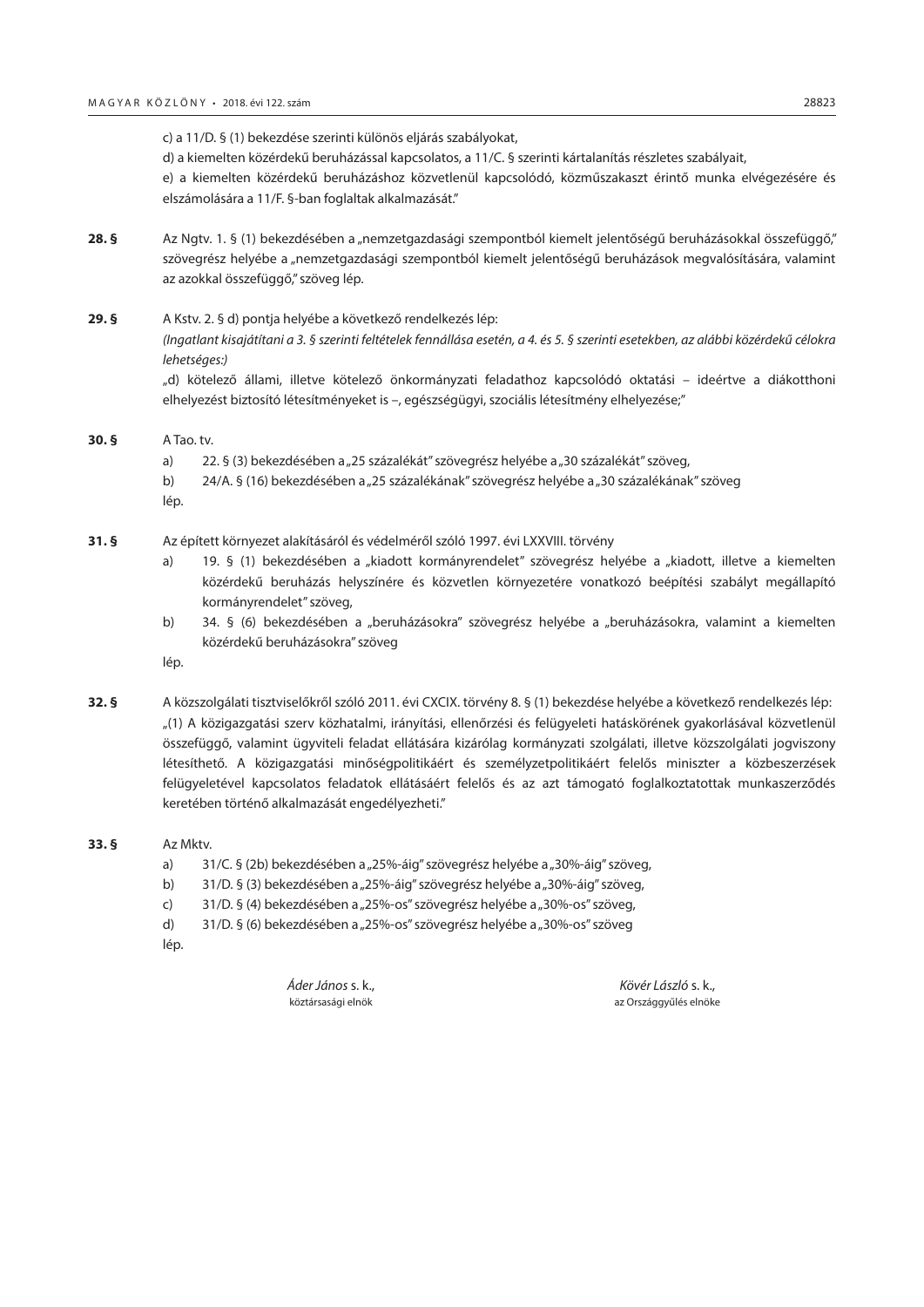#### *1. melléklet a 2018. évi XLIX. törvényhez*

## **A Budapest Diákváros – Déli Városkapu Fejlesztési Program részét képező létesítményfejlesztési projektek**

- 1. Budapesti Xtrém Szabadidő Park, amely magába foglalja a kajak-kenu szlalompályákat, a BMX pályákat, teniszpályákat, az ezekhez tartozó klubházat, valamint egyéb kapcsolódó létesítményt, infrastruktúrát, továbbá a környezetrendezést,
- 2. Dunai Evezős Központ, amely magába foglalja az evezős pályát és klubházat, céltornyot, lelátót, hajótárolót, az ezekhez kapcsolódó gyalogos és kerékpáros hidat, illetve egyéb kapcsolódó létesítményt, infrastruktúrát, továbbá a környezetrendezést,
- 3. Budapesti Atlétikai Stadion, szabadtéri edzőpályák, fedett pályás atlétikai edzőcsarnok, valamint az ezek összeköttetését biztosító gyalogos és kerékpáros hidak, illetve egyéb kapcsolódó létesítmény, infrastruktúra, valamint környezetrendezés,
- 4. a Ráckevei (Soroksári) Duna-ág a Kvassay Jenő út a Soroksári út a Galvani utca és Illatos út vonalában megépítendő Új Duna-híd által határolt területen, több ütemben megvalósuló, mintegy 8500 férőhelyes kollégiumi, sport, rekreációs, egyéb kapcsolódó infrastrukturális, valamint kiegészítő funkciókat, továbbá a műemléki védelem alatt álló Nagyvásárcsarnok épületegyüttesének felújítását és integrálását is magába foglaló új városnegyed (Budapest Diákváros).

#### *2. melléklet a 2018. évi XLIX. törvényhez*

|                | A              | B          | C          |
|----------------|----------------|------------|------------|
| $\mathbf{1}$   |                | Y (Keleti) | X (Északi) |
| $\overline{2}$ | 1              | 651699.88  | 236046.28  |
| 3              | 2              | 651699.00  | 236021.95  |
| 4              | 3              | 651693.10  | 235966.05  |
| 5              | 4              | 651711.21  | 235871.68  |
| 6              | 5              | 651675.83  | 235836.50  |
| $\overline{7}$ | 6              | 651619.64  | 235654.89  |
| 8              | $\overline{7}$ | 651519.30  | 235436.90  |
| 9              | 8              | 651465.59  | 235330.86  |
| 10             | 9              | 651465.60  | 235322.16  |
| 11             | 10             | 651469.79  | 235317.45  |
| 12             | 11             | 651492.76  | 235314.49  |
| 13             | 12             | 651513.36  | 235313.03  |
| 14             | 13             | 651581.79  | 235308.19  |
| 15             | 14             | 651642.96  | 235310.40  |
| 16             | 15             | 651651.24  | 235208.52  |
| 17             | 16             | 651618.12  | 235200.28  |
| 18             | 17             | 651621.28  | 235187.41  |
| 19             | 18             | 651623.22  | 235173.66  |
| 20             | 19             | 651620.98  | 235156.91  |
| 21             | 20             | 651607.66  | 235119.51  |
| 22             | 21             | 651574.55  | 235050.52  |

## **A Budapest Diákváros – Déli Városkapu Fejlesztési Programmal összefüggő árvízvédelmi vonal**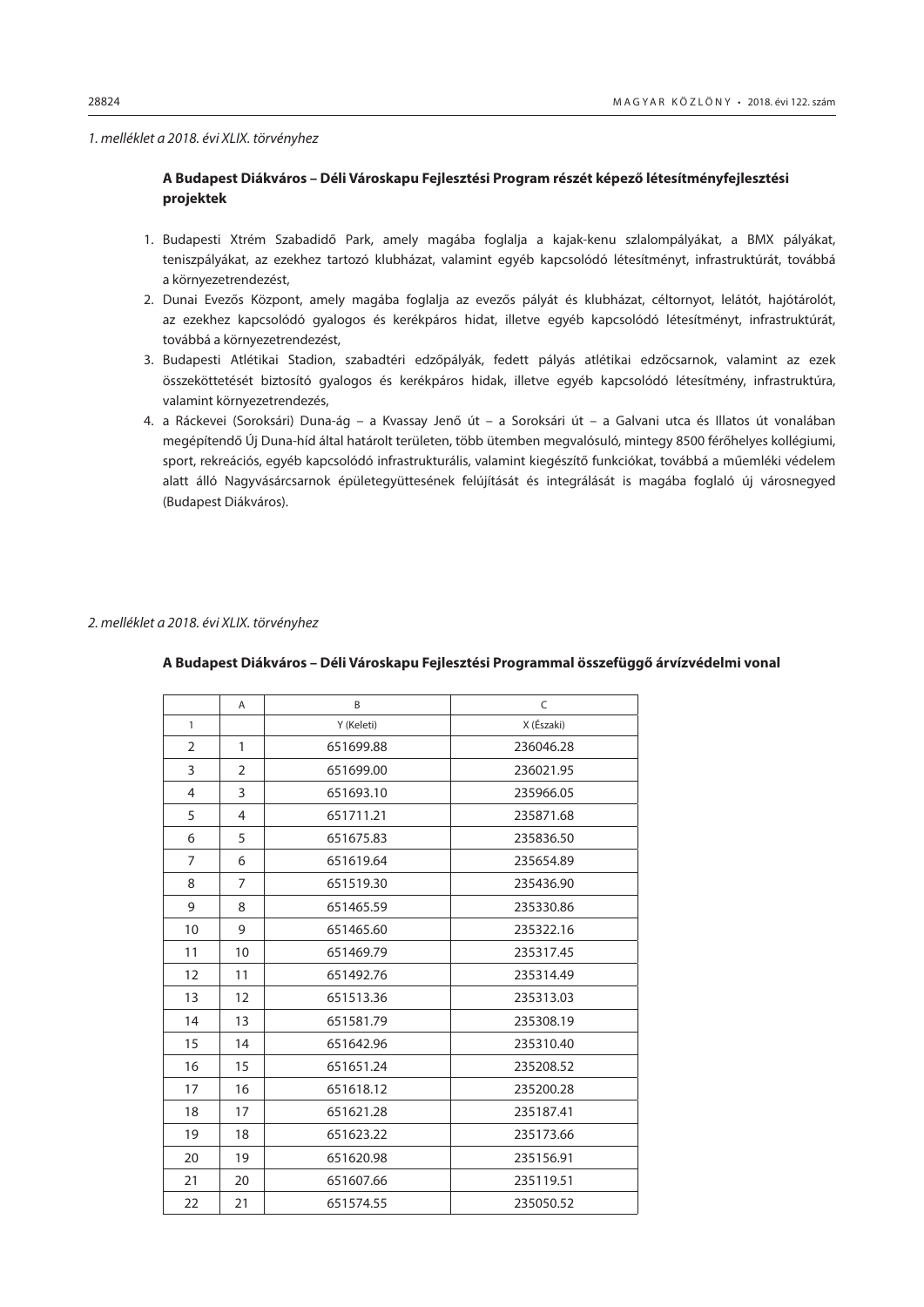| $\mathbf{\sim}$<br>دے | $\sim$<br>--         |            | 235002.89 |
|-----------------------|----------------------|------------|-----------|
| $\neg$<br>24          | $\sim$<br><u>. .</u> | .01<br>-44 | 234880.50 |

## *3. melléklet a 2018. évi XLIX. törvényhez*

## **A magyar állam tulajdonába kerülő, a Budai Palotanegyed területén elhelyezkedő önkormányzati tulajdonú ingatlanok**

A 17. § (1) bekezdése alapján a Budapest Főváros Önkormányzata, valamint a Budapest I. kerület Budavári Önkormányzat tulajdonában álló, e törvény erejénél fogva ingyenesen az állam tulajdonába kerülő ingatlanok azonosító adatai:

| A                   | B              | D                                         |
|---------------------|----------------|-------------------------------------------|
| Település           | Helyrajzi szám | Tulajdonos                                |
| Budapest I. kerület | 6455/1         | Budapest I. kerület Budavári Önkormányzat |
| Budapest I. kerület | 6461           | Budapest I. kerület Budavári Önkormányzat |
| Budapest I. kerület | 6464           | Budapest I. kerület Budavári Önkormányzat |
| Budapest I. kerület | 6516           | Budapest I. kerület Budavári Önkormányzat |
| Budapest I. kerület | 14371/1        | Budapest I. kerület Budavári Önkormányzat |
| Budapest I. kerület | 14371/2        | Budapest I. kerület Budavári Önkormányzat |
| Budapest I. kerület | 6453/1         | Budapesti Fővárosi Önkormányzat           |
| Budapest I. kerület | 6330           | Budapesti I. kerületi Önkormányzat        |
| Budapest I. kerület | 6331           | Budapest I. kerület Budavári Önkormányzat |
| Budapest I. kerület | 14363/1        | Budapesti I. kerületi Önkormányzat        |
| Budapest I. kerület | 14359          | Budapest I. kerület Budavári Önkormányzat |
| Budapest I. kerület | 14360          | Budapest I. kerület Budavári Önkormányzat |
| Budapest I. kerület | 14361          | Budapest I. kerület Budavári Önkormányzat |
| Budapest I. kerület | 14362          | Budapest I. kerület Budavári Önkormányzat |
| Budapest I. kerület | 14369          | Budapest I. kerület Budavári Önkormányzat |

#### *4. melléklet a 2018. évi XLIX. törvényhez*

## **A Vagyonkezelő vagyonkezelésébe kerülő állami tulajdonú ingatlanok**

A 17. § alapján állami tulajdonban lévő, a Vagyonkezelő vagyonkezelésébe kerülő ingatlanok:

| Α                   | R              |
|---------------------|----------------|
| Település           | Helyrajzi szám |
| Budapest I. kerület | 6458           |
| Budapest I. kerület | 6459           |
| Budapest I. kerület | 6515           |
| Budapest I. kerület | 6462           |
| Budapest I. kerület | 6456/1         |
| Budapest I. kerület | 6452/1         |
| Budapest I. kerület | 6452/2         |
| Budapest I. kerület | 6452/3         |
| Budapest I. kerület | 6453/2         |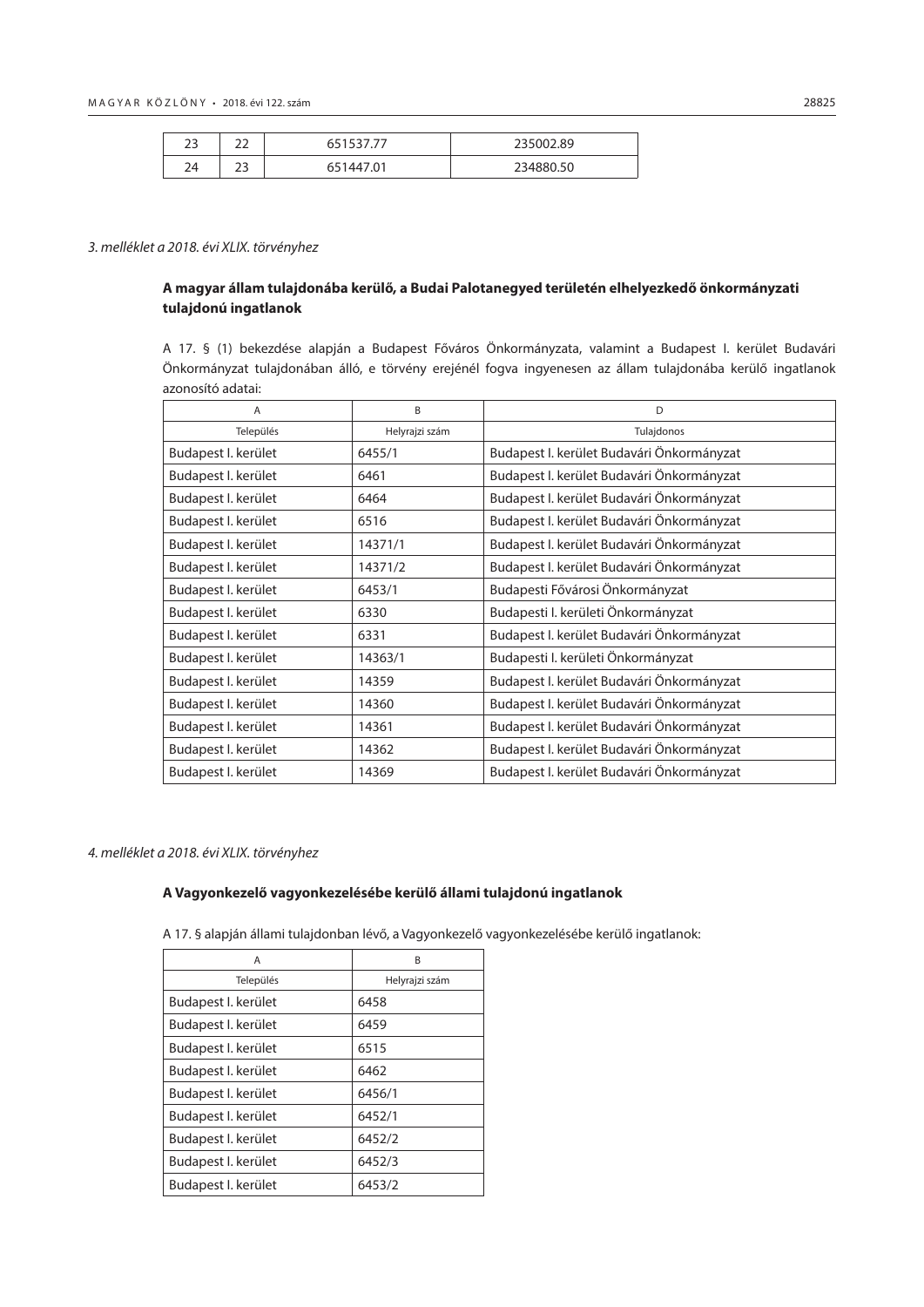# <span id="page-33-0"></span>**III. Kormányrendeletek**

## **A Kormány 142/2018. (VII. 30.) Korm. rendelete**

## **a Budapest Diákváros – Déli Városkapu Fejlesztési Program megvalósításával összefüggésében egyes kormányrendeletek módosításáról**

A Kormány a kisajátításról szóló 2007. évi CXXIII. törvény 41. § (3) bekezdés a) pontjában,

a 3. §, az 5–7. § és az 1. melléklet tekintetében a nemzetgazdasági szempontból kiemelt jelentőségű beruházások megvalósításának gyorsításáról és egyszerűsítéséről szóló 2006. évi LIII. törvény 12. § (5) bekezdés a), b) és f) pontjában, továbbá a Budapest és az agglomeráció fejlesztésével összefüggő állami feladatokról, valamint egyes fejlesztések megvalósításáról, továbbá egyes törvényeknek a Magyarország filmszakmai támogatási programjáról szóló SA.50768 számú Európai Bizottsági határozattal összefüggő módosításáról szóló 2018. évi XLIX. törvény 20. § (1) bekezdés c) pontjában,

a 4. § tekintetében a nemzetgazdasági szempontból kiemelt jelentőségű beruházások megvalósításának gyorsításáról és egyszerűsítéséről szóló 2006. évi LIII. törvény 12. § (4) bekezdés b) és c) pontjában, valamint a Magyar Energetikai és Közmű-szabályozási Hivatalról szóló 2013. évi XXII. törvény 20/A. §-ában, valamint az elektronikus hírközlésről szóló 2003. évi C. törvény 182. § (1) bekezdés a) pontjában

kapott felhatalmazás alapján, az Alaptörvény 15. cikk (1) bekezdésében meghatározott feladatkörében eljárva a következőket rendeli el:

## **1. A kisajátítási terv elkészítéséről, felülvizsgálatáról, záradékolásáról, valamint a kisajátítással kapcsolatos értékkülönbözet megfizetésének egyes kérdéseiről szóló 178/2008. (VII. 3.) Korm. rendelet módosítása**

**1. §** A kisajátítási terv elkészítéséről, felülvizsgálatáról, záradékolásáról, valamint a kisajátítással kapcsolatos értékkülönbözet megfizetésének egyes kérdéseiről szóló 178/2008. (VII. 3.) Korm. rendelet (a továbbiakban: Kisajvhr.) 8. §-a a következő (8) bekezdéssel egészül ki:

"(8) A záradékolás során az (1) bekezdés a) pontja szerinti feltétel teljesülését nem kell vizsgálni, ha az adott kisajátítás esetében a területfelhasználásra vonatkozó építésjogi követelményeknek való megfelelést jogszabály rendelkezése alapján nem kell vizsgálni vagy nem kell figyelembe venni."

#### **2. §** A Kisajvhr. a következő 19. §-sal egészül ki:

"19. § E rendeletnek a Budapest Diákváros – Déli Városkapu Fejlesztési Program megvalósításával összefüggésében egyes kormányrendeletek módosításáról szóló 142/2018. (VII. 30.) Korm. rendelettel (a továbbiakban: Módr3.) megállapított 8. § (8) bekezdését a Módr3. hatálybalépésekor folyamatban lévő eljárásokban is alkalmazni kell."

## **2. A Kemény Ferenc Sportlétesítmény-fejlesztési Programmal, valamint egyéb dél-pesti és észak-csepeli beruházásokkal összefüggő közigazgatási hatósági ügyek nemzetgazdasági szempontból kiemelt jelentőségű üggyé nyilvánításáról és az eljáró hatóságok kijelöléséről, valamint az egyes közérdeken alapuló kényszerítő indok alapján eljáró szakhatóságok kijelöléséről szóló 531/2017. (XII. 29.) Korm. rendelet módosításáról szóló 42/2018. (III. 13.) Korm. rendelet módosítása**

**3. §** A Kemény Ferenc Sportlétesítmény-fejlesztési Programmal, valamint egyéb dél-pesti és észak-csepeli beruházásokkal összefüggő közigazgatási hatósági ügyek nemzetgazdasági szempontból kiemelt jelentőségű üggyé nyilvánításáról és az eljáró hatóságok kijelöléséről, valamint az egyes közérdeken alapuló kényszerítő indok alapján eljáró szakhatóságok kijelöléséről szóló 531/2017. (XII. 29.) Korm. rendelet módosításáról szóló 42/2018. (III. 13.) Korm. rendelet (a továbbiakban: R.) 6. §-a helyébe a következő rendelkezés lép:

> "6. § Az 1. § (1) bekezdése szerinti közigazgatási hatósági ügyekre vonatkozó ügyintézési határidő – az előzetes vizsgálati eljárás, a környezeti hatásvizsgálati eljárás, valamint a természetvédelmi hatósági eljárás kivételével, vagy ha jogszabály rövidebbet nem állapít meg – harminc nap."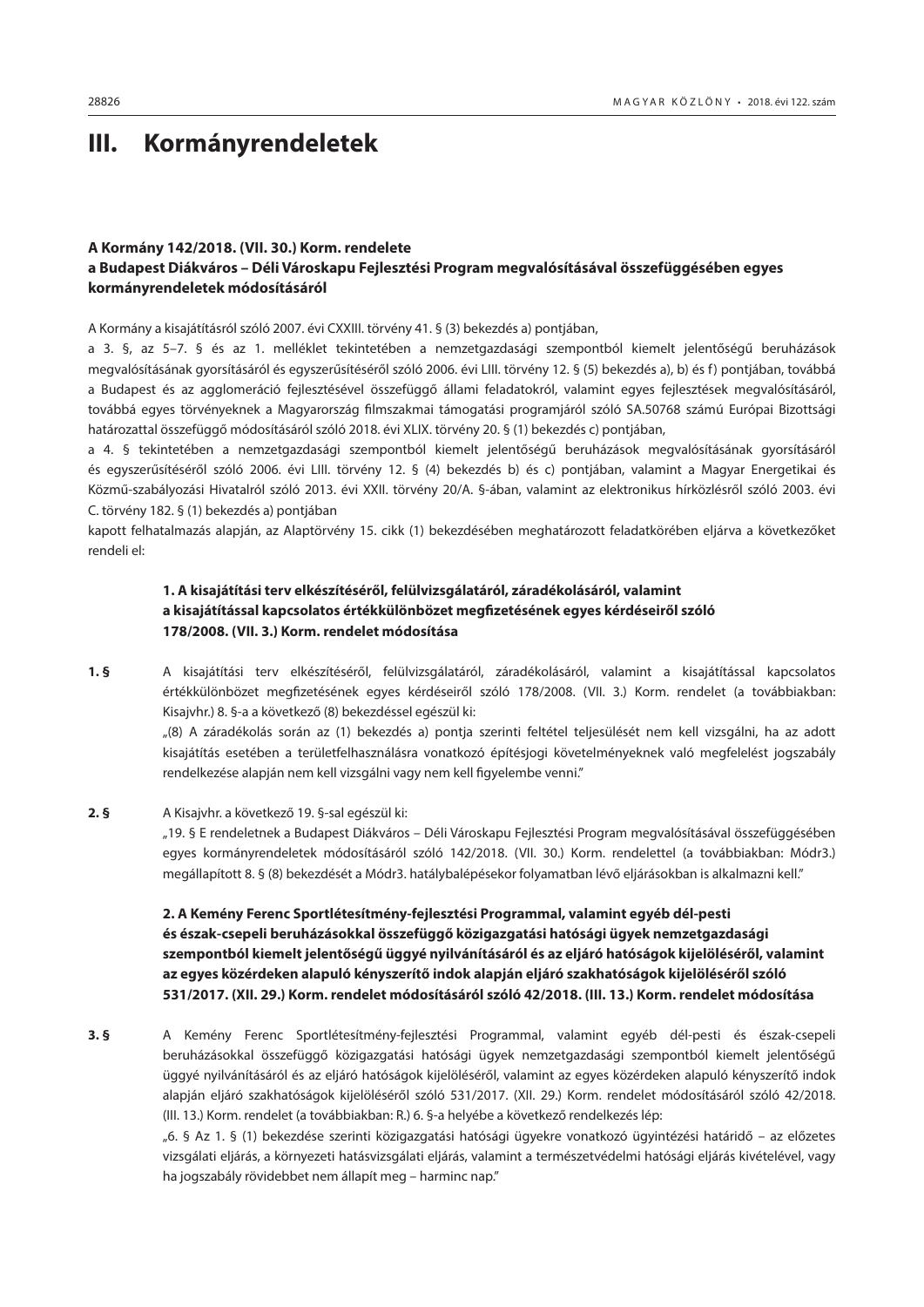**4. §** Az R. a következő 6/A. §-sal és 6/B. §-sal egészül ki: "6/A. § (1) A Beruházás esetén az építésügyi hatóság az építési engedély iránti kérelem elbírálása során nem vizsgálja, hogy az engedéllyel érintett telek rendezett-e.

(2) A Beruházás esetén egy épületre vonatkozóan az építési engedély akkor is megadható, ha a létesítendő épület helyszínéül szolgáló terület jelenleg több telekből áll, továbbá az épület építési teleknek nem minősülő területen is elhelyezhető.

(3) Az építtető az épület használatbavételi engedélyének kiadásáig köteles gondoskodni arról, hogy a Beruházás keretében megvalósított építési tevékenységgel érintett telek az alkalmazandó településrendezési és építési követelményeknek megfelelően kialakításra és az ingatlan-nyilvántartásba bejegyzésre kerüljön.

6/B. § A Beruházás esetében az egységes elektronikus közműnyilvántartásról szóló kormányrendeletet azzal kell alkalmazni, hogy a közműegyeztetés során a közművezeték-üzemeltetőnek öt napon belül nyilatkoznia kell az érintettségéről. Amennyiben a közművezeték-üzemeltető úgy nyilatkozik, hogy érintett, a további kérdésekről további tizenöt napon belül kell nyilatkoznia, az adott szakágra vonatkozó előírások szerint."

**5. §** Az R. a következő 9. §-sal egészül ki:

"9. § E rendeletnek a Budapest Diákváros – Déli Városkapu Fejlesztési Program megvalósításával összefüggésében egyes kormányrendeletek módosításáról szóló 142/2018. (VII. 30.) Korm. rendelettel (a továbbiakban: Módr1.) megállapított 2. § (1) bekezdését, 6. §-át, 6/A. §-át, 1. mellékletét, 2. melléklet 1. pontját a Módr1. hatálybalépésekor folyamatban lévő közigazgatási hatósági ügyekben is alkalmazni kell."

- **6. §** (1) Az R. 2. § (1) bekezdésében a "2. és 3. pontja" szövegrész helyébe az "1., 2. és 3. pontja" szöveg lép.
	- (2) Az R. 2. melléklet 1. pontjában az "építésügyi hatósági engedélyezési és tudomásulvételi" szövegrész helyébe az "építésügyi és építésfelügyeleti hatósági" szöveg lép.
- **7. §** Az R. 1. melléklete helyébe az 1. melléklet lép.

#### **3. Záró rendelkezés**

**8. §** Ez a rendelet a kihirdetését követő 5. napon lép hatályba.

 *Orbán Viktor* s. k., miniszterelnök

*1. melléklet a 142/2018. (VII. 30.) Korm. rendelethez* "1. melléklet a 42/2018. (III. 13.) Korm. rendelethez

## **A Beruházás területi lehatárolása a terület határpontjainak Egységes Országos Vetületi rendszerben megadott koordinátáival**

|                | A        | B          |            |
|----------------|----------|------------|------------|
|                |          | Y (Keleti) | X (Északi) |
| 2              | $\Omega$ | 652392.89  | 235531.79  |
| 3              |          | 652385.29  | 235545.18  |
| $\overline{4}$ | 2        | 652354.98  | 235598.86  |
| 5              | 3        | 652317.38  | 235665.56  |
| 6              | 4        | 652314.49  | 235663.96  |
|                | 5        | 652291.91  | 235704.03  |
| 8              | 6        | 652276.49  | 235731.40  |
| 9              |          | 652263.57  | 235754.31  |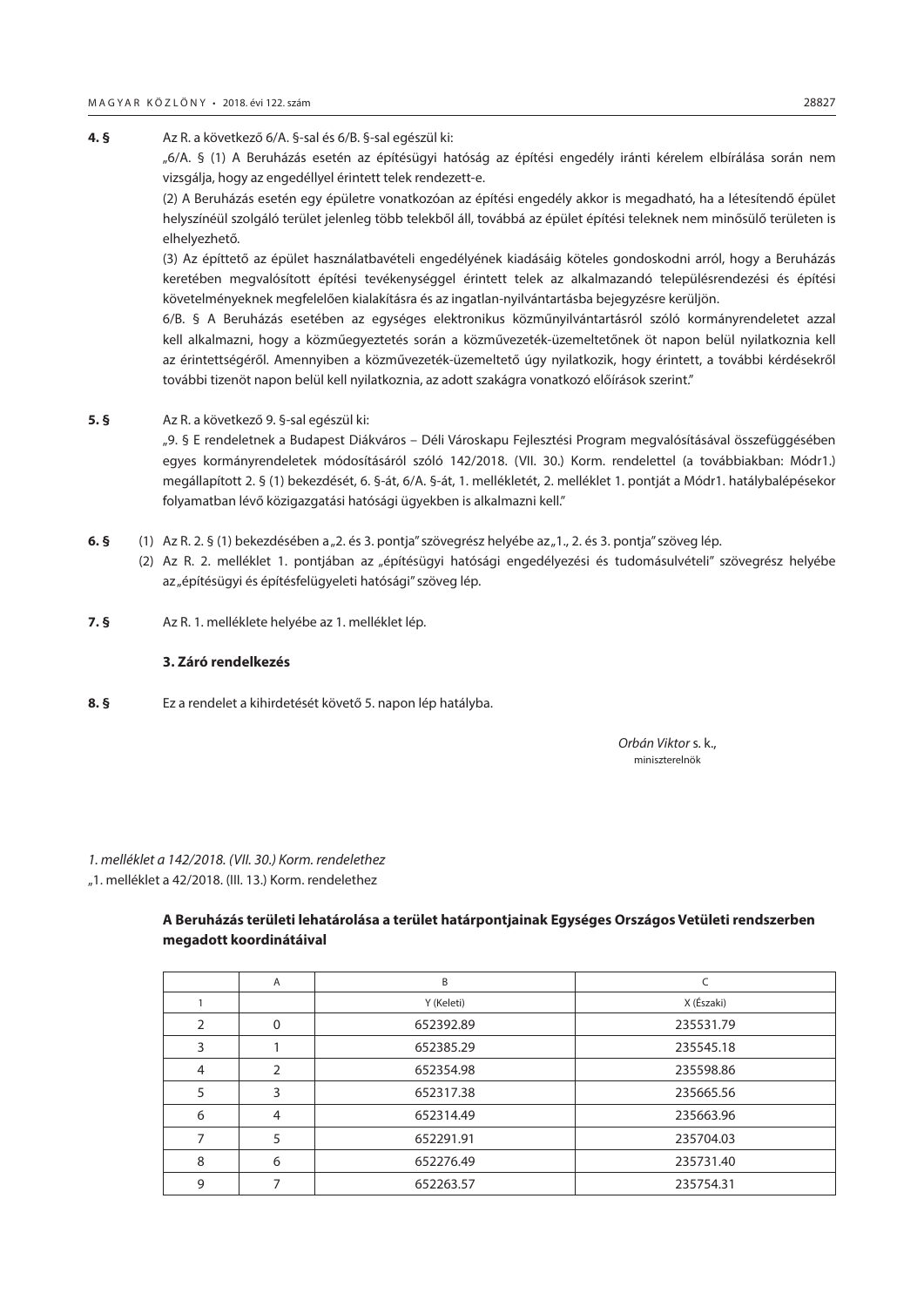| 10 | 8  | 652256.99 | 235765.10 |
|----|----|-----------|-----------|
| 11 | 9  | 652253.36 | 235771.15 |
| 12 | 10 | 652236.15 | 235802.45 |
| 13 | 11 | 652238.76 | 235803.81 |
| 14 | 12 | 652236.34 | 235806.54 |
| 15 | 13 | 652233.61 | 235809.61 |
| 16 | 14 | 652230.91 | 235814.39 |
| 17 | 15 | 652229.35 | 235816.25 |
| 18 | 16 | 652226.11 | 235819.91 |
| 19 | 17 | 652226.18 | 235820.02 |
| 20 | 18 | 652226.17 | 235820.04 |
| 21 | 19 | 652227.52 | 235822.05 |
| 22 | 20 | 652227.82 | 235822.50 |
| 23 | 21 | 652219.98 | 235836.31 |
| 24 | 22 | 652155.27 | 235950.36 |
| 25 | 23 | 652125.92 | 236002.45 |
| 26 | 24 | 652052.33 | 236146.46 |
| 27 | 25 | 651980.27 | 236143.73 |
| 28 | 26 | 651741.93 | 236134.69 |
| 29 | 27 | 651712.42 | 236133.55 |
| 30 | 28 | 651664.17 | 236131.70 |
| 31 | 29 | 651650.17 | 236034.78 |
| 32 | 30 | 651626.22 | 235867.85 |
| 33 | 31 | 651597.05 | 235773.63 |
| 34 | 32 | 651551.29 | 235633.43 |
| 35 | 33 | 651438.52 | 235417.35 |
| 36 | 34 | 651394.96 | 235316.53 |
| 37 | 35 | 651419.80 | 235259.97 |
| 38 | 36 | 651416.62 | 235254.44 |
| 39 | 37 | 651387.74 | 235204.09 |
| 40 | 38 | 651381.28 | 235192.82 |
| 41 | 39 | 651372.41 | 235176.34 |
| 42 | 40 | 651352.96 | 235140.53 |
| 43 | 41 | 651338.73 | 235114.36 |
| 44 | 42 | 651323.19 | 235085.80 |
| 45 | 43 | 651309.13 | 235059.95 |
| 46 | 44 | 651296.45 | 235036.62 |
| 47 | 45 | 651286.27 | 235017.89 |
| 48 | 46 | 651277.96 | 235002.64 |
| 49 | 47 | 651267.94 | 234984.19 |
| 50 | 48 | 651257.08 | 234964.11 |
| 51 | 49 | 651251.64 | 234954.80 |
| 52 | 50 | 651232.23 | 234921.45 |
| 53 | 51 | 651216.36 | 234893.86 |
| 54 | 52 | 651211.87 | 234886.06 |
| 55 | 53 | 651198.41 | 234859.14 |
| 56 | 54 | 651196.03 | 234854.38 |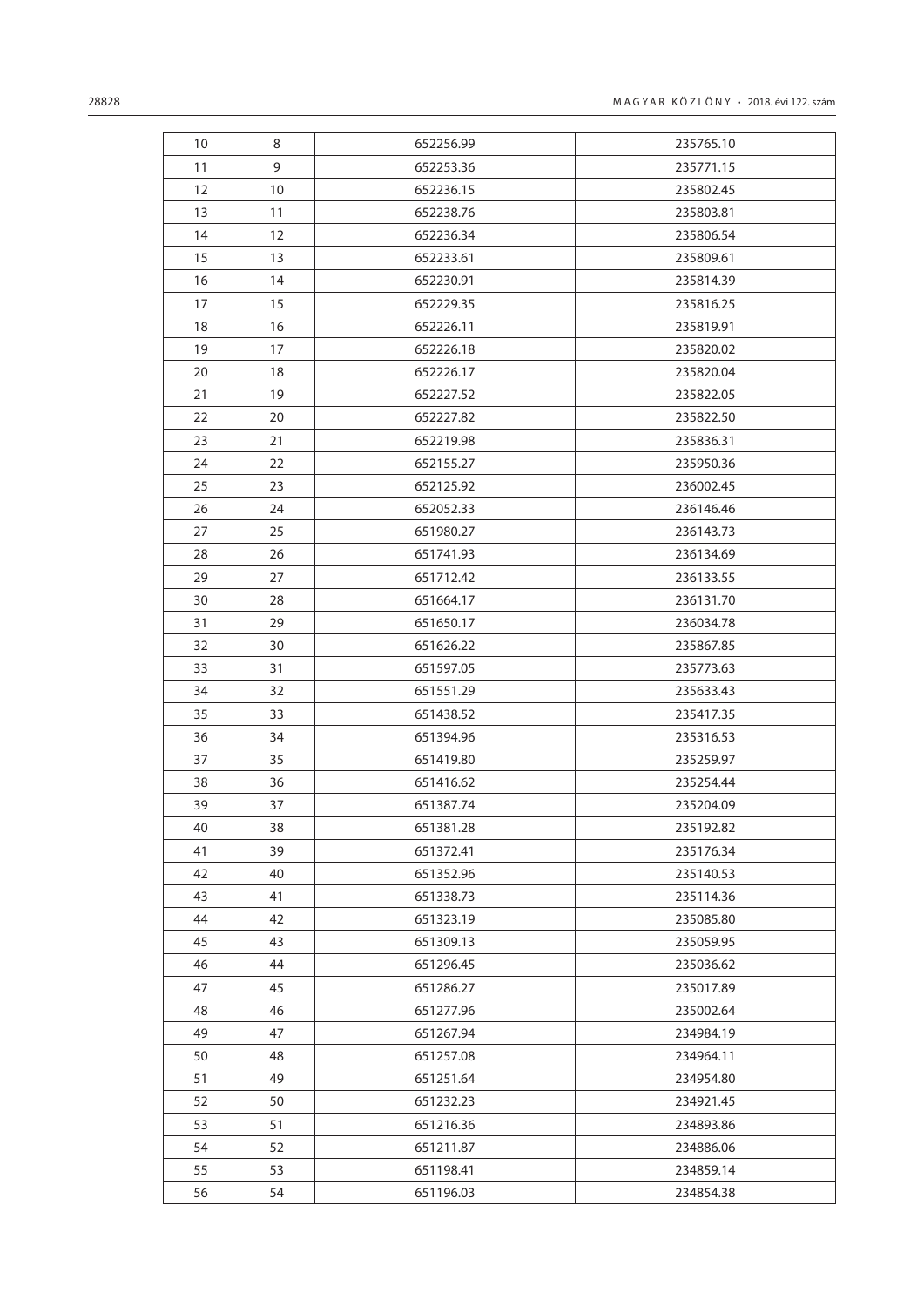| 57  | 55  | 651183.81 | 234829.94 |
|-----|-----|-----------|-----------|
| 58  | 56  | 651164.82 | 234791.96 |
| 59  | 57  | 651168.33 | 234789.65 |
| 60  | 58  | 651176.31 | 234784.38 |
| 61  | 59  | 651181.63 | 234780.87 |
| 62  | 60  | 651218.39 | 234754.16 |
| 63  | 61  | 651243.67 | 234735.79 |
| 64  | 62  | 651260.55 | 234723.53 |
| 65  | 63  | 651271.67 | 234718.32 |
| 66  | 64  | 651283.11 | 234716.30 |
| 67  | 65  | 651294.64 | 234717.25 |
| 68  | 66  | 651305.27 | 234721.61 |
| 69  | 67  | 651309.09 | 234724.49 |
| 70  | 68  | 651314.92 | 234728.91 |
| 71  | 69  | 651324.36 | 234738.59 |
| 72  | 70  | 651334.00 | 234748.48 |
| 73  | 71  | 651339.37 | 234753.99 |
| 74  | 72  | 651349.34 | 234764.21 |
| 75  | 73  | 651363.41 | 234780.45 |
| 76  | 74  | 651376.35 | 234795.40 |
| 77  | 75  | 651385.37 | 234806.73 |
| 78  | 76  | 651399.74 | 234824.86 |
| 79  | 77  | 651408.87 | 234836.29 |
| 80  | 78  | 651417.10 | 234846.69 |
| 81  | 79  | 651421.78 | 234852.72 |
| 82  | 80  | 651426.08 | 234858.51 |
| 83  | 81  | 651441.79 | 234879.60 |
| 84  | 82  | 651501.99 | 234879.60 |
| 85  | 83  | 651577.03 | 234879.60 |
| 86  | 84  | 651645.51 | 234879.60 |
| 87  | 85  | 651709.76 | 234879.58 |
| 88  | 86  | 651766.96 | 234879.60 |
| 89  | 87  | 651767.11 | 234899.05 |
| 90  | 88  | 651767.55 | 234902.22 |
| 91  | 89  | 651774.01 | 234949.35 |
| 92  | 90  | 651774.32 | 234951.41 |
| 93  | 91  | 651779.29 | 234975.32 |
| 94  | 92  | 651781.79 | 234987.21 |
| 95  | 93  | 651784.12 | 234998.40 |
| 96  | 94  | 651785.61 | 235005.97 |
| 97  | 95  | 651788.68 | 235019.80 |
| 98  | 96  | 651791.43 | 235032.28 |
| 99  | 97  | 651793.79 | 235040.00 |
| 100 | 98  | 651805.70 | 235078.46 |
| 101 | 99  | 651806.24 | 235080.22 |
| 102 | 100 | 651812.12 | 235106.83 |
| 103 | 101 | 651815.73 | 235123.05 |
|     |     |           |           |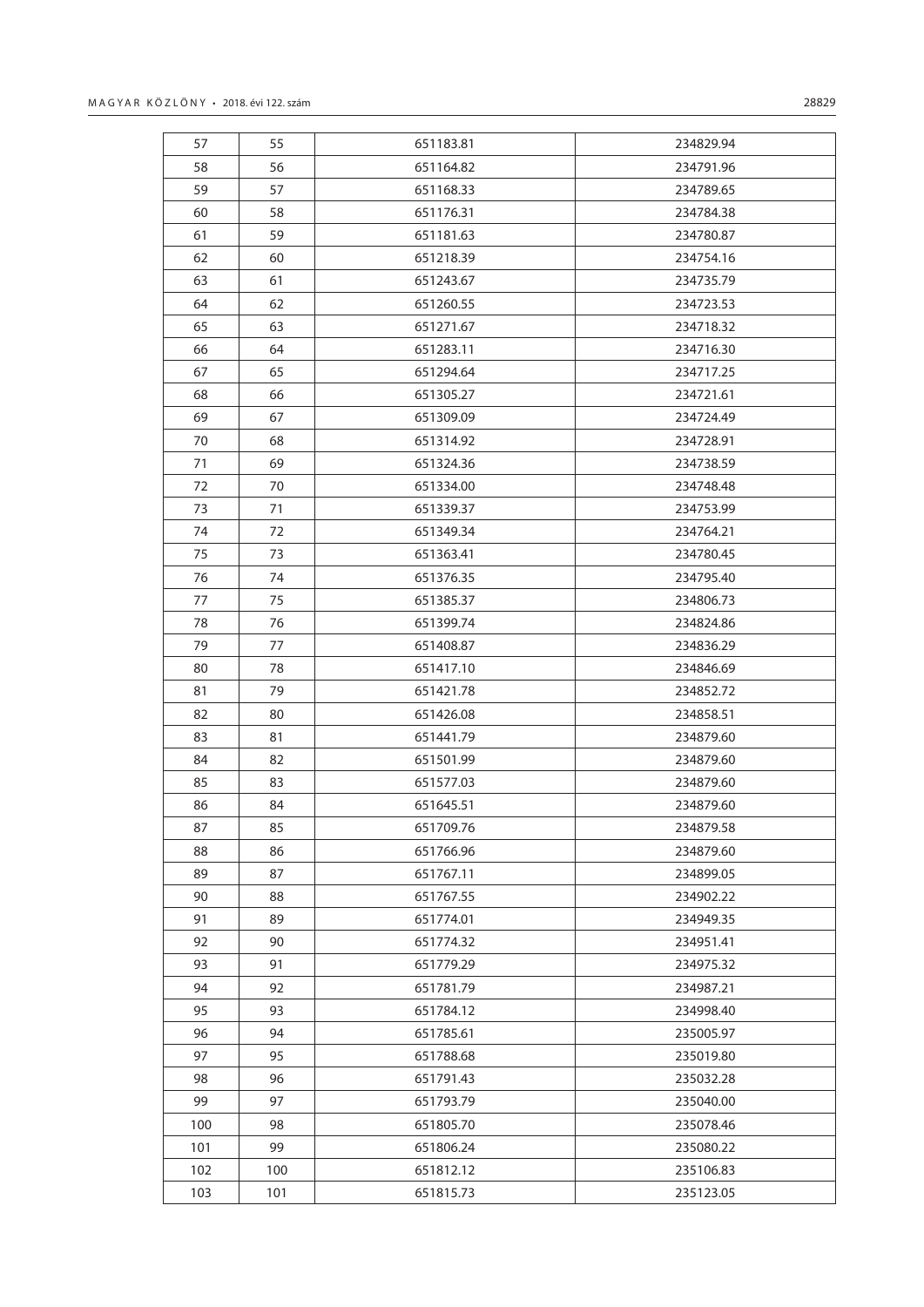| 104 | 102 | 651816.89 | 235129.89 |
|-----|-----|-----------|-----------|
| 105 | 103 | 651821.38 | 235156.30 |
| 106 | 104 | 651822.61 | 235163.77 |
| 107 | 105 | 651827.31 | 235197.74 |
| 108 | 106 | 651830.65 | 235222.02 |
| 109 | 107 | 651838.09 | 235220.69 |
| 110 | 108 | 651841.11 | 235234.42 |
| 111 | 109 | 651847.61 | 235265.32 |
| 112 | 110 | 651858.77 | 235266.09 |
| 113 | 111 | 651862.45 | 235266.09 |
| 114 | 112 | 651878.32 | 235262.09 |
| 115 | 113 | 651870.73 | 235226.15 |
| 116 | 114 | 651882.48 | 235223.55 |
| 117 | 115 | 651882.26 | 235222.07 |
| 118 | 116 | 651879.38 | 235200.30 |
| 119 | 117 | 651875.62 | 235171.98 |
| 120 | 118 | 651870.01 | 235145.98 |
| 121 | 119 | 651870.65 | 235143.13 |
| 122 | 120 | 651866.74 | 235129.34 |
| 123 | 121 | 651865.19 | 235124.15 |
| 124 | 122 | 651855.55 | 235092.29 |
| 125 | 123 | 651844.42 | 235047.74 |
| 126 | 124 | 651840.47 | 235048.41 |
| 127 | 125 | 651836.72 | 235049.07 |
| 128 | 126 | 651833.93 | 235033.30 |
| 129 | 127 | 651831.67 | 235022.87 |
| 130 | 128 | 651820.90 | 234973.27 |
| 131 | 129 | 651819.05 | 234964.75 |
| 132 | 130 | 651815.72 | 234949.40 |
| 133 | 131 | 651814.51 | 234929.77 |
| 134 | 132 | 651810.94 | 234871.41 |
| 135 | 133 | 651809.28 | 234844.35 |
| 136 | 134 | 651809.90 | 234827.41 |
| 137 | 135 | 651812.06 | 234768.51 |
| 138 | 136 | 651814.41 | 234709.29 |
| 139 | 137 | 651817.70 | 234629.96 |
| 140 | 138 | 651817.93 | 234624.48 |
| 141 | 139 | 651818.37 | 234606.59 |
| 142 | 140 | 651818.86 | 234584.41 |
| 143 | 141 | 651819.66 | 234547.66 |
| 144 | 142 | 651820.31 | 234517.56 |
| 145 | 143 | 651820.97 | 234487.47 |
| 146 | 144 | 651821.89 | 234460.11 |
| 147 | 145 | 651822.84 | 234433.82 |
| 148 | 146 | 651823.72 | 234409.26 |
| 149 | 147 | 651824.48 | 234390.74 |
| 150 | 148 | 651825.26 | 234372.64 |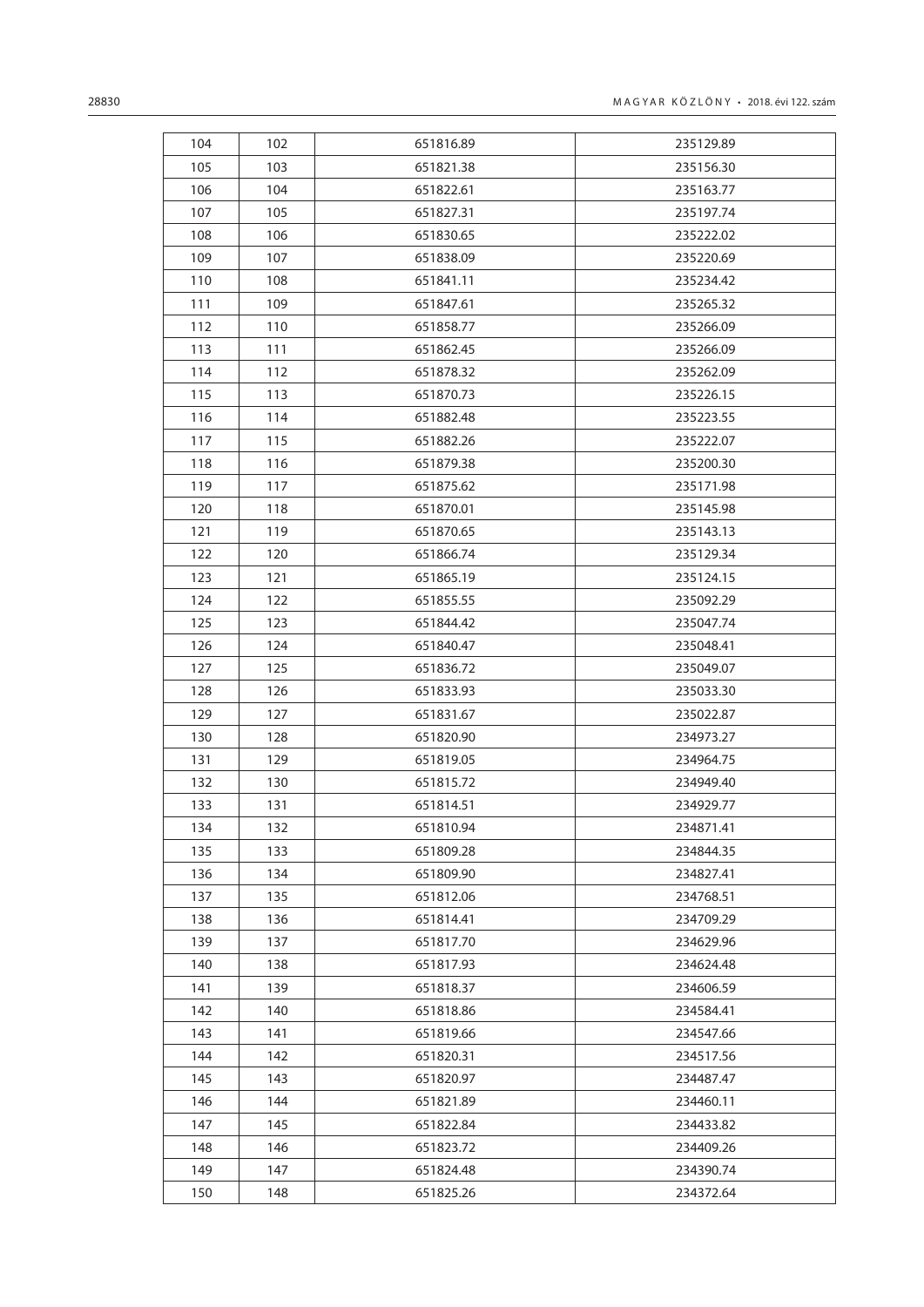| 151 | 149 | 651827.65 | 234316.78 |
|-----|-----|-----------|-----------|
| 152 | 150 | 651840.39 | 234007.21 |
| 153 | 151 | 651840.79 | 233933.98 |
| 154 | 152 | 651851.55 | 233607.33 |
| 155 | 153 | 651874.61 | 233608.86 |
| 156 | 154 | 651973.46 | 233615.41 |
| 157 | 155 | 652021.10 | 233618.57 |
| 158 | 156 | 652059.05 | 233621.45 |
| 159 | 157 | 652145.76 | 233628.30 |
| 160 | 158 | 652187.13 | 233632.04 |
| 161 | 159 | 652288.33 | 233634.93 |
| 162 | 160 | 652380.49 | 233637.56 |
| 163 | 161 | 652580.42 | 233647.18 |
| 164 | 162 | 652603.07 | 233648.25 |
| 165 | 163 | 652710.34 | 233656.72 |
| 166 | 164 | 652711.27 | 233650.52 |
| 167 | 165 | 652712.08 | 233650.22 |
| 168 | 166 | 652721.05 | 233646.84 |
| 169 | 167 | 652721.35 | 233645.57 |
| 170 | 168 | 652727.90 | 233613.26 |
| 171 | 169 | 652741.01 | 233548.50 |
| 172 | 170 | 652753.33 | 233488.62 |
| 173 | 171 | 652765.62 | 233432.47 |
| 174 | 172 | 652779.66 | 233368.35 |
| 175 | 173 | 652788.10 | 233329.82 |
| 176 | 174 | 652796.40 | 233291.94 |
| 177 | 175 | 652786.21 | 233292.01 |
| 178 | 176 | 652819.82 | 233132.18 |
| 179 | 177 | 652774.47 | 233131.52 |
| 180 | 178 | 652774.34 | 233124.34 |
| 181 | 179 | 652757.95 | 233113.22 |
| 182 | 180 | 652749.27 | 233113.22 |
| 183 | 181 | 652749.35 | 233090.08 |
| 184 | 182 | 652748.86 | 233050.09 |
| 185 | 183 | 652748.47 | 233018.08 |
| 186 | 184 | 652748.22 | 232997.78 |
| 187 | 185 | 652748.09 | 232982.27 |
| 188 | 186 | 652700.01 | 232982.78 |
| 189 | 187 | 652644.97 | 232983.26 |
| 190 | 188 | 652615.85 | 232982.84 |
| 191 | 189 | 652559.11 | 232981.71 |
| 192 | 190 | 652521.18 | 232980.96 |
| 193 | 191 | 652417.54 | 232979.65 |
| 194 | 192 | 652384.46 | 232978.93 |
| 195 | 193 | 652338.96 | 232978.85 |
| 196 | 194 | 652271.50 | 232978.95 |

195 652237.31 232979.74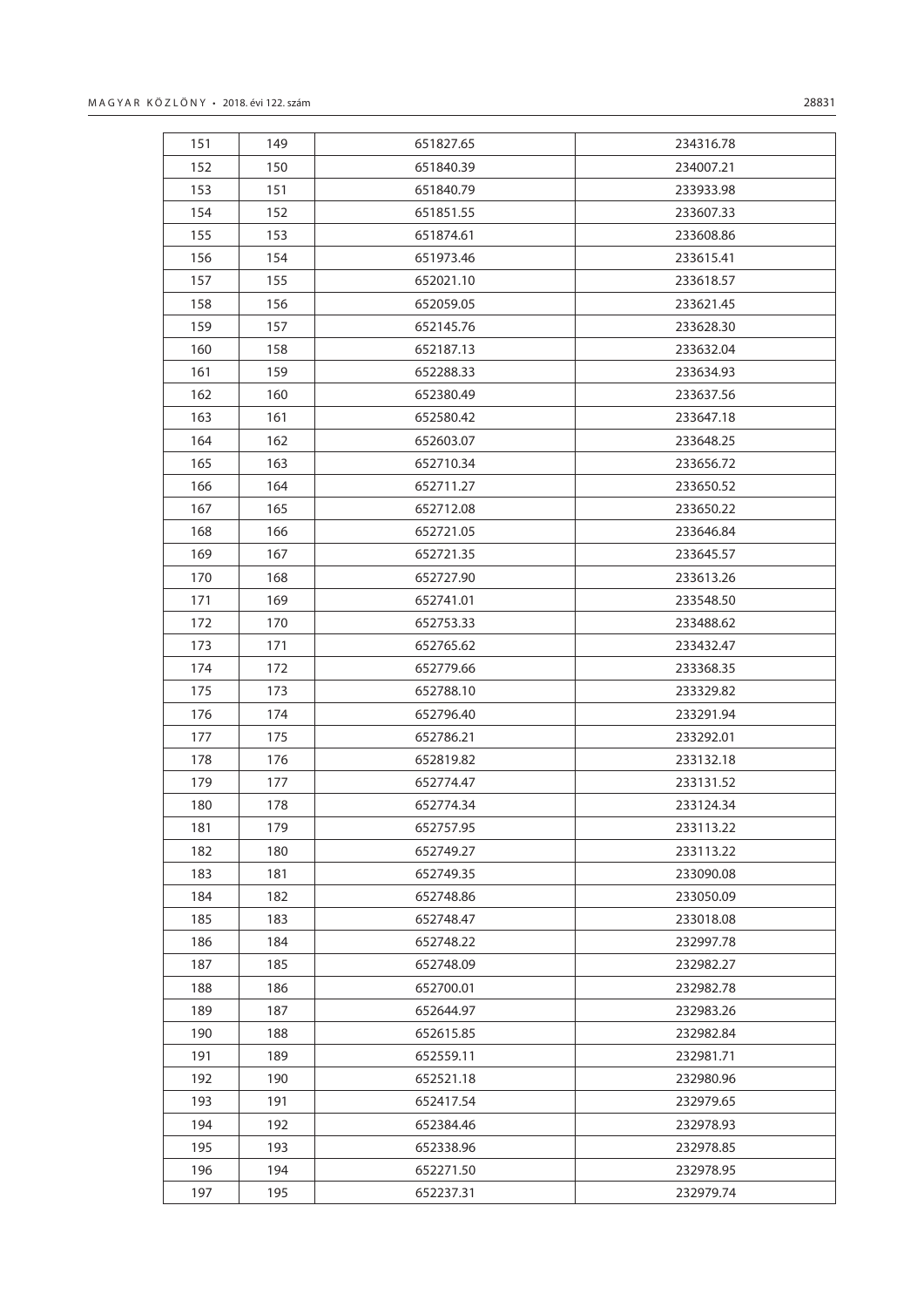| 198 | 196 | 652181.45 | 232981.02 |
|-----|-----|-----------|-----------|
| 199 | 197 | 652138.90 | 232980.85 |
| 200 | 198 | 652055.57 | 232980.48 |
| 201 | 199 | 652054.96 | 232886.82 |
| 202 | 200 | 652203.58 | 232888.96 |
| 203 | 201 | 652358.82 | 232891.20 |
| 204 | 202 | 652359.13 | 232871.26 |
| 205 | 203 | 652360.07 | 232810.83 |
| 206 | 204 | 652360.38 | 232791.22 |
| 207 | 205 | 652368.10 | 232791.34 |
| 208 | 206 | 652386.60 | 232791.63 |
| 209 | 207 | 652442.09 | 232792.50 |
| 210 | 208 | 652476.31 | 232793.04 |
| 211 | 209 | 652518.52 | 232793.70 |
| 212 | 210 | 652545.40 | 232794.12 |
| 213 | 211 | 652592.71 | 232794.95 |
| 214 | 212 | 652605.11 | 232795.18 |
| 215 | 213 | 652665.63 | 232796.29 |
| 216 | 214 | 652675.97 | 232796.48 |
| 217 | 215 | 652699.07 | 232796.91 |
| 218 | 216 | 652777.38 | 232798.16 |
| 219 | 217 | 652878.83 | 232799.76 |
| 220 | 218 | 652892.74 | 232726.04 |
| 221 | 219 | 652897.69 | 232699.82 |
| 222 | 220 | 652899.37 | 232690.91 |
| 223 | 221 | 652897.40 | 232684.40 |
| 224 | 222 | 652894.21 | 232678.85 |
| 225 | 223 | 652889.39 | 232673.54 |
| 226 | 224 | 652883.36 | 232669.60 |
| 227 | 225 | 652877.42 | 232667.29 |
| 228 | 226 | 652870.69 | 232666.35 |
| 229 | 227 | 652863.33 | 232666.98 |
| 230 | 228 | 652845.99 | 232669.71 |
| 231 | 229 | 652827.85 | 232671.16 |
| 232 | 230 | 652809.62 | 232671.03 |
| 233 | 231 | 652798.86 | 232670.10 |
| 234 | 232 | 652798.86 | 232661.16 |
| 235 | 233 | 652798.86 | 232640.93 |
| 236 | 234 | 652812.90 | 232641.44 |
| 237 | 235 | 652837.78 | 232642.35 |
| 238 | 236 | 652846.72 | 232640.76 |
| 239 | 237 | 652863.87 | 232637.72 |
| 240 | 238 | 652872.64 | 232634.67 |
| 241 | 239 | 652883.57 | 232630.88 |
| 242 | 240 | 652907.38 | 232621.22 |
| 243 | 241 | 652908.33 | 232620.76 |
| 244 | 242 | 652928.05 | 232608.88 |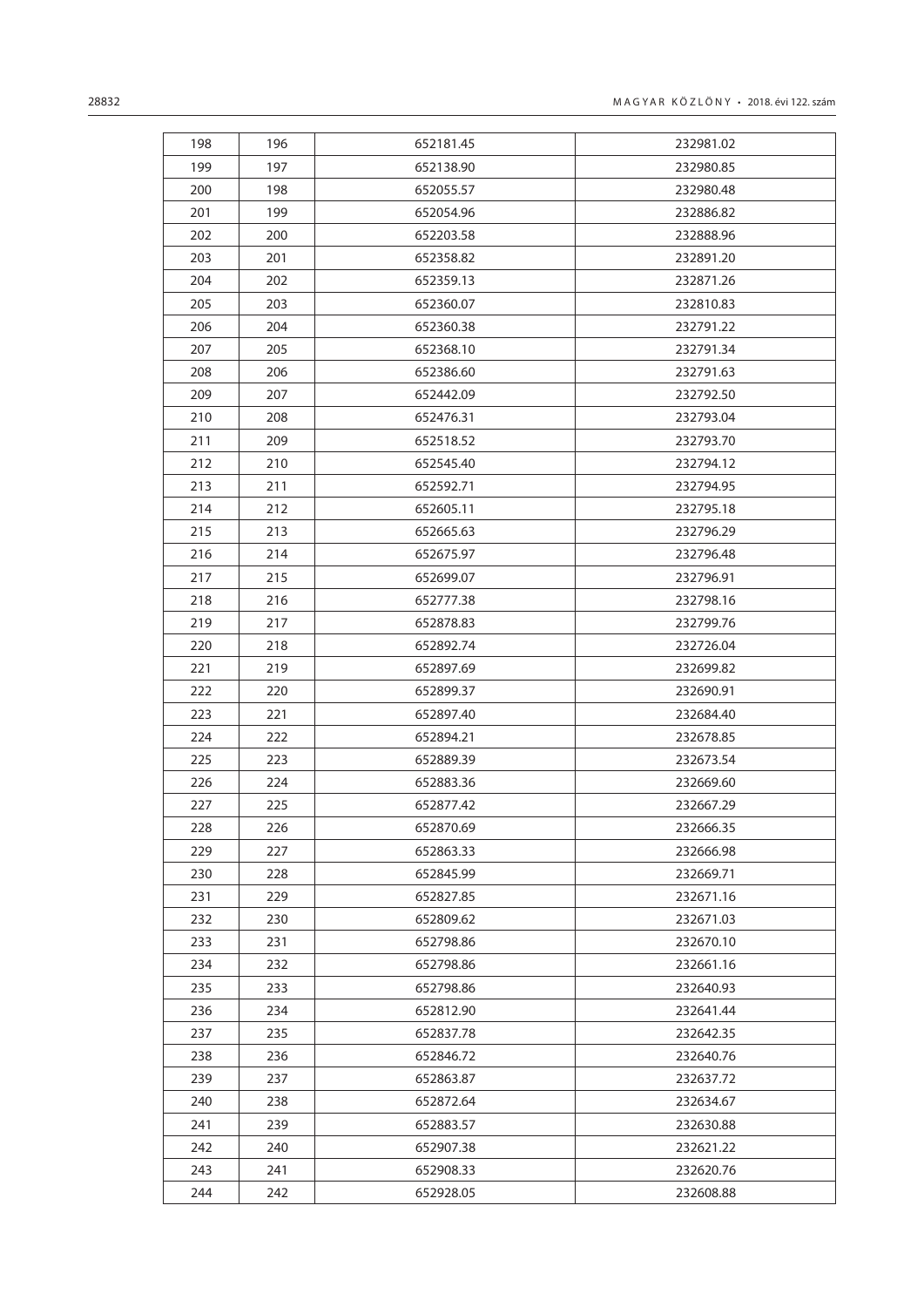245 243 652929.27 246 244 652937.39 247 245 652947.76 248 246 652960.83

| 28833     |
|-----------|
|           |
| 232607.96 |
| 232601.84 |
| 232593.88 |
| 232581.45 |
| 232578.38 |
| 232577.38 |
| 232566.28 |
| 232559.91 |
| 232550.20 |
| 232540.22 |
| 232539.06 |
| 232526.31 |
| 232519.08 |
| 232508.42 |
| 232496.29 |
| 232491.48 |
|           |

| 249 | 247 | 652964.03 | 232578.38 |
|-----|-----|-----------|-----------|
| 250 | 248 | 652964.85 | 232577.38 |
| 251 | 249 | 652973.91 | 232566.28 |
| 252 | 250 | 652979.05 | 232559.91 |
| 253 | 251 | 652985.21 | 232550.20 |
| 254 | 252 | 652991.54 | 232540.22 |
| 255 | 253 | 652992.09 | 232539.06 |
| 256 | 254 | 652998.11 | 232526.31 |
| 257 | 255 | 653001.52 | 232519.08 |
| 258 | 256 | 653005.00 | 232508.42 |
| 259 | 257 | 653008.92 | 232496.29 |
| 260 | 258 | 653009.57 | 232491.48 |
| 261 | 259 | 653011.53 | 232476.97 |
| 262 | 260 | 653018.66 | 232477.39 |
| 263 | 261 | 653038.91 | 232477.42 |
| 264 | 262 | 653039.56 | 232473.47 |
| 265 | 263 | 653138.00 | 232484.65 |
| 266 | 264 | 653166.68 | 232487.90 |
| 267 | 265 | 653176.53 | 232489.23 |
| 268 | 266 | 653177.77 | 232478.83 |
| 269 | 267 | 653183.37 | 232432.01 |
| 270 | 268 | 653186.84 | 232403.04 |
| 271 | 269 | 653194.20 | 232405.13 |
| 272 | 270 | 653194.83 | 232413.86 |
| 273 | 271 | 653197.48 | 232429.64 |
| 274 | 272 | 653199.50 | 232438.23 |
| 275 | 273 | 653202.95 | 232443.69 |
| 276 | 274 | 653205.91 | 232447.17 |
| 277 | 275 | 653205.92 | 232461.57 |
| 278 | 276 | 653205.93 | 232478.06 |
| 279 | 277 | 653203.52 | 232492.09 |
| 280 | 278 | 653199.65 | 232508.71 |
| 281 | 279 | 653197.10 | 232536.84 |
| 282 | 280 | 653221.59 | 232534.21 |
| 283 | 281 | 653233.10 | 232534.35 |
| 284 | 282 | 653244.55 | 232536.21 |
| 285 | 283 | 653258.87 | 232541.08 |
| 286 | 284 | 653276.04 | 232546.92 |
| 287 | 285 | 653299.05 | 232561.51 |
| 288 | 286 | 653316.74 | 232573.32 |
| 289 | 287 | 653322.83 | 232579.10 |
| 290 | 288 | 653328.10 | 232584.10 |
| 291 | 289 | 653333.36 | 232590.10 |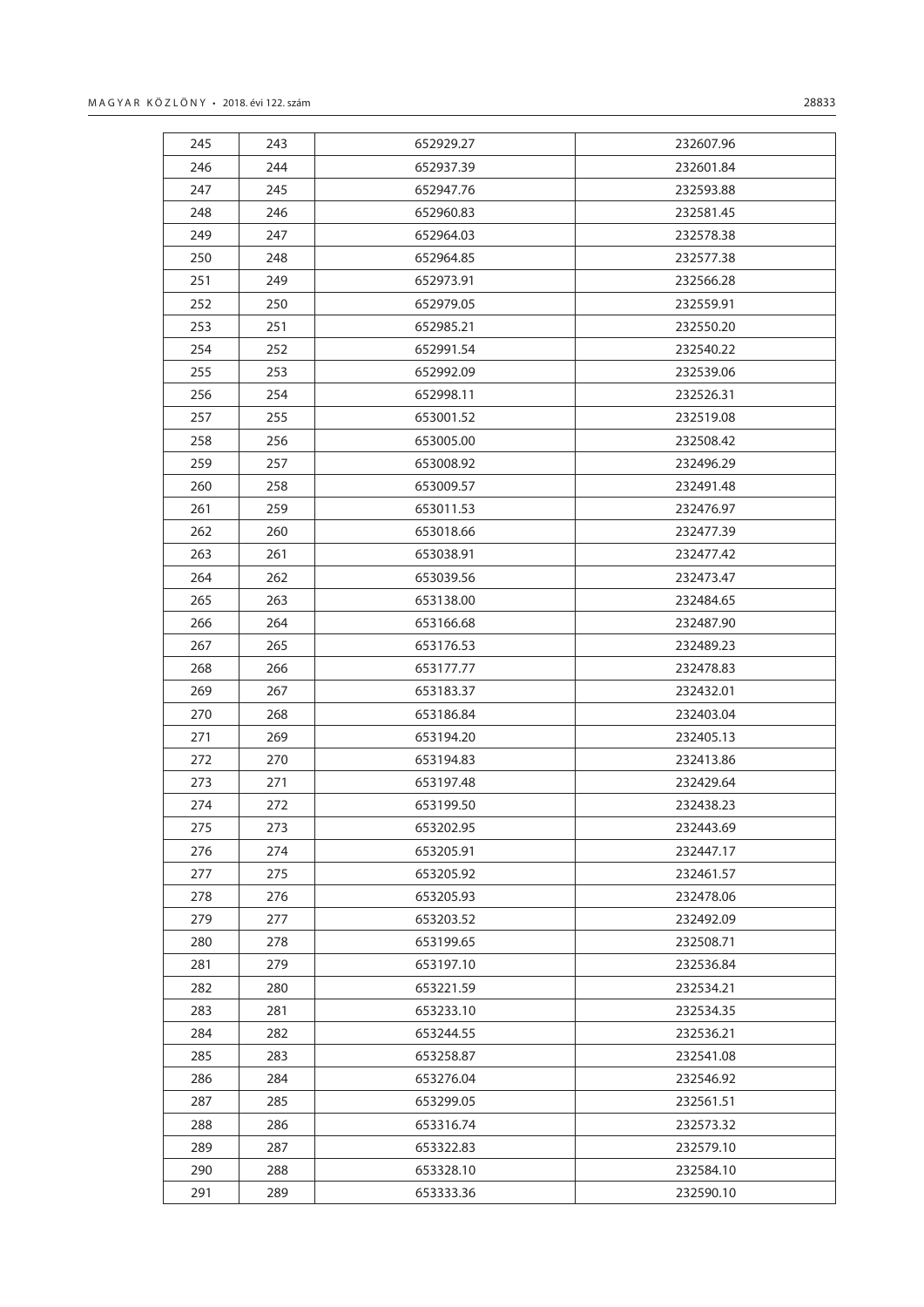| 292 | 290 | 653348.33 | 232606.87 |
|-----|-----|-----------|-----------|
| 293 | 291 | 653355.59 | 232617.61 |
| 294 | 292 | 653361.78 | 232627.46 |
| 295 | 293 | 653366.23 | 232635.99 |
| 296 | 294 | 653369.98 | 232643.70 |
| 297 | 295 | 653374.26 | 232653.54 |
| 298 | 296 | 653378.06 | 232663.84 |
| 299 | 297 | 653380.48 | 232670.90 |
| 300 | 298 | 653384.48 | 232685.39 |
| 301 | 299 | 653387.56 | 232701.35 |
| 302 | 300 | 653389.25 | 232729.74 |
| 303 | 301 | 653389.32 | 232738.57 |
| 304 | 302 | 653389.05 | 232746.33 |
| 305 | 303 | 653388.88 | 232750.99 |
| 306 | 304 | 653387.26 | 232763.31 |
| 307 | 305 | 653385.79 | 232773.46 |
| 308 | 306 | 653384.38 | 232781.54 |
| 309 | 307 | 653375.90 | 232802.29 |
| 310 | 308 | 653353.23 | 232857.21 |
| 311 | 309 | 653306.14 | 232971.33 |
| 312 | 310 | 653316.42 | 232975.89 |
| 313 | 311 | 653283.78 | 233037.27 |
| 314 | 312 | 653224.05 | 233149.61 |
| 315 | 313 | 653215.30 | 233166.06 |
| 316 | 314 | 653186.84 | 233210.84 |
| 317 | 315 | 653151.97 | 233300.94 |
| 318 | 316 | 653123.50 | 233375.08 |
| 319 | 317 | 653084.31 | 233477.14 |
| 320 | 318 | 653074.27 | 233529.40 |
| 321 | 319 | 653069.17 | 233555.97 |
| 322 | 320 | 653061.14 | 233554.43 |
| 323 | 321 | 653057.69 | 233582.02 |
| 324 | 322 | 653043.94 | 233692.15 |
| 325 | 323 | 653040.86 | 233716.81 |
| 326 | 324 | 653034.02 | 233749.50 |
| 327 | 325 | 653026.07 | 233787.48 |
| 328 | 326 | 653032.12 | 233788.67 |
| 329 | 327 | 653030.37 | 233804.67 |
| 330 | 328 | 653024.62 | 233857.02 |
| 331 | 329 | 653020.35 | 233895.96 |
| 332 | 330 | 653017.36 | 233910.97 |
| 333 | 331 | 653004.64 | 233973.53 |
| 334 | 332 | 652977.65 | 234084.05 |
| 335 | 333 | 652969.29 | 234118.07 |
| 336 | 334 | 652965.85 | 234129.34 |
| 337 | 335 | 652942.77 | 234204.19 |
| 338 | 336 | 652939.85 | 234237.29 |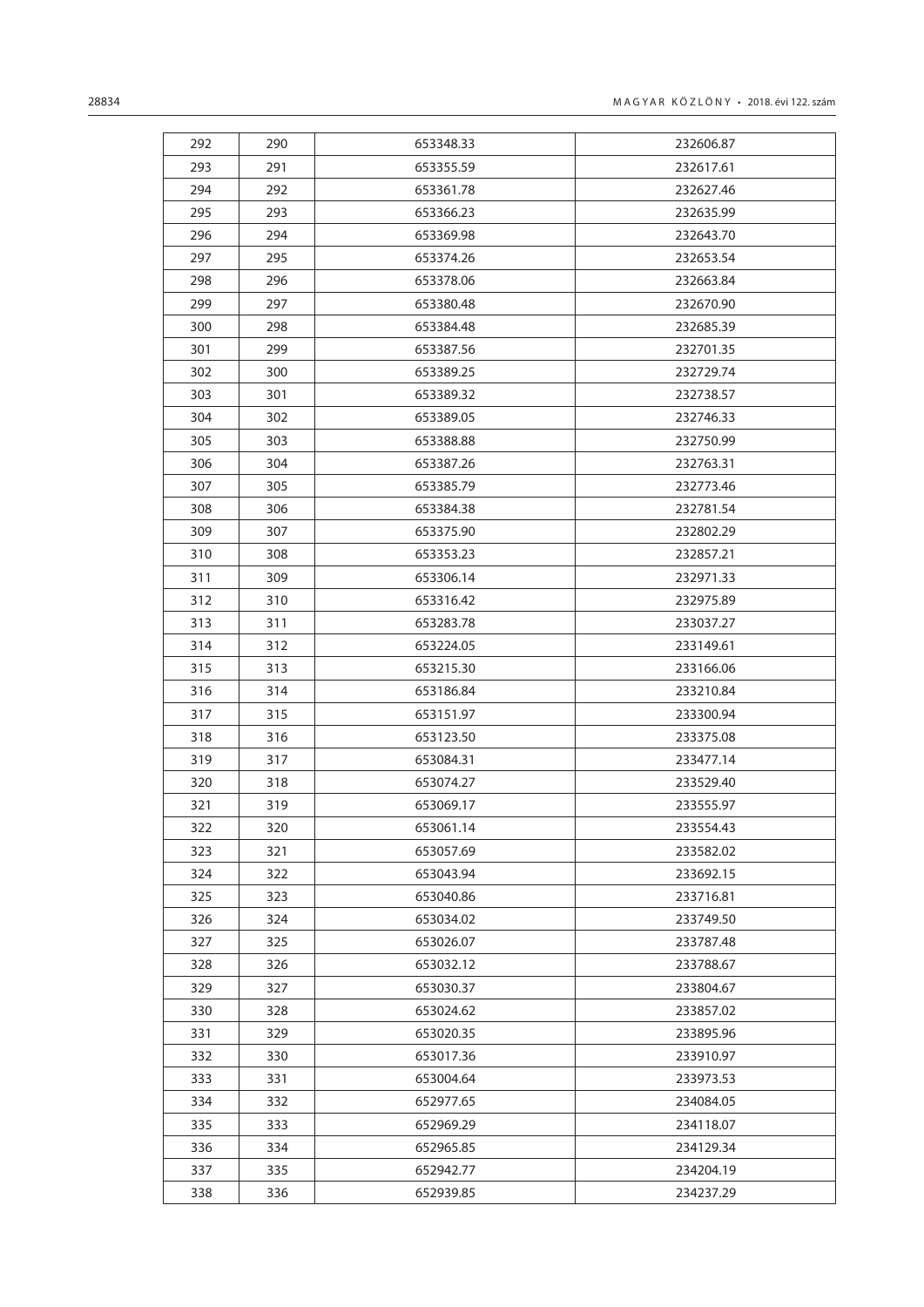| 341<br>339<br>652904.04<br>234339.66<br>342<br>340<br>652878.48<br>234387.91<br>343<br>341<br>652894.18<br>234402.49<br>344<br>342<br>652889.04<br>234411.37<br>345<br>343<br>652893.84<br>234415.84<br>346<br>344<br>652900.32<br>234422.42<br>347<br>345<br>652910.72<br>234433.56<br>348<br>346<br>652917.81<br>234440.46<br>349<br>347<br>652912.61<br>234450.97<br>350<br>348<br>652896.52<br>234483.49<br>351<br>652867.59<br>349<br>234541.96<br>352<br>350<br>652866.34<br>234544.48<br>353<br>351<br>652869.77<br>234544.66<br>354<br>352<br>652874.64<br>234544.89<br>355<br>353<br>652880.43<br>234545.20<br>356<br>354<br>652889.42<br>234545.69<br>357<br>355<br>652891.34<br>234546.87<br>356<br>358<br>652902.69<br>234553.82<br>359<br>357<br>652916.27<br>234562.11<br>360<br>358<br>652933.36<br>234572.60<br>361<br>359<br>652840.66<br>234738.41<br>362<br>360<br>652827.13<br>234762.36<br>363<br>361<br>652789.01<br>234830.37<br>364<br>362<br>652757.27<br>234886.48<br>365<br>363<br>234886.22<br>652756.81<br>364<br>366<br>652692.70<br>234999.79<br>367<br>365<br>652642.09<br>235089.34<br>368<br>366<br>235120.52<br>652624.50<br>369<br>367<br>652594.67<br>235173.36<br>370<br>368<br>652594.99<br>235173.54<br>371<br>369<br>652592.62<br>235177.74<br>372<br>370<br>652592.86<br>235177.88<br>373<br>371<br>652590.97<br>235180.96<br>374<br>372<br>652561.96<br>235232.14<br>375<br>373<br>652505.79<br>235331.52<br>376<br>374<br>652471.39<br>235392.52<br>377<br>375<br>652446.84<br>235436.09<br>376<br>378<br>652425.90<br>235473.24<br>379<br>377<br>652392.89<br>235531.79 | 340 | 338 | 652917.40 | 234314.34 |
|----------------------------------------------------------------------------------------------------------------------------------------------------------------------------------------------------------------------------------------------------------------------------------------------------------------------------------------------------------------------------------------------------------------------------------------------------------------------------------------------------------------------------------------------------------------------------------------------------------------------------------------------------------------------------------------------------------------------------------------------------------------------------------------------------------------------------------------------------------------------------------------------------------------------------------------------------------------------------------------------------------------------------------------------------------------------------------------------------------------------------------------------------------------------------------------------------------------------------------------------------------------------------------------------------------------------------------------------------------------------------------------------------------------------------------------------------------------------------------------------------------------------------------------------------------------------------------------------------------------------|-----|-----|-----------|-----------|
|                                                                                                                                                                                                                                                                                                                                                                                                                                                                                                                                                                                                                                                                                                                                                                                                                                                                                                                                                                                                                                                                                                                                                                                                                                                                                                                                                                                                                                                                                                                                                                                                                      |     |     |           |           |
|                                                                                                                                                                                                                                                                                                                                                                                                                                                                                                                                                                                                                                                                                                                                                                                                                                                                                                                                                                                                                                                                                                                                                                                                                                                                                                                                                                                                                                                                                                                                                                                                                      |     |     |           |           |
|                                                                                                                                                                                                                                                                                                                                                                                                                                                                                                                                                                                                                                                                                                                                                                                                                                                                                                                                                                                                                                                                                                                                                                                                                                                                                                                                                                                                                                                                                                                                                                                                                      |     |     |           |           |
|                                                                                                                                                                                                                                                                                                                                                                                                                                                                                                                                                                                                                                                                                                                                                                                                                                                                                                                                                                                                                                                                                                                                                                                                                                                                                                                                                                                                                                                                                                                                                                                                                      |     |     |           |           |
|                                                                                                                                                                                                                                                                                                                                                                                                                                                                                                                                                                                                                                                                                                                                                                                                                                                                                                                                                                                                                                                                                                                                                                                                                                                                                                                                                                                                                                                                                                                                                                                                                      |     |     |           |           |
|                                                                                                                                                                                                                                                                                                                                                                                                                                                                                                                                                                                                                                                                                                                                                                                                                                                                                                                                                                                                                                                                                                                                                                                                                                                                                                                                                                                                                                                                                                                                                                                                                      |     |     |           |           |
|                                                                                                                                                                                                                                                                                                                                                                                                                                                                                                                                                                                                                                                                                                                                                                                                                                                                                                                                                                                                                                                                                                                                                                                                                                                                                                                                                                                                                                                                                                                                                                                                                      |     |     |           |           |
|                                                                                                                                                                                                                                                                                                                                                                                                                                                                                                                                                                                                                                                                                                                                                                                                                                                                                                                                                                                                                                                                                                                                                                                                                                                                                                                                                                                                                                                                                                                                                                                                                      |     |     |           |           |
|                                                                                                                                                                                                                                                                                                                                                                                                                                                                                                                                                                                                                                                                                                                                                                                                                                                                                                                                                                                                                                                                                                                                                                                                                                                                                                                                                                                                                                                                                                                                                                                                                      |     |     |           |           |
|                                                                                                                                                                                                                                                                                                                                                                                                                                                                                                                                                                                                                                                                                                                                                                                                                                                                                                                                                                                                                                                                                                                                                                                                                                                                                                                                                                                                                                                                                                                                                                                                                      |     |     |           |           |
|                                                                                                                                                                                                                                                                                                                                                                                                                                                                                                                                                                                                                                                                                                                                                                                                                                                                                                                                                                                                                                                                                                                                                                                                                                                                                                                                                                                                                                                                                                                                                                                                                      |     |     |           |           |
|                                                                                                                                                                                                                                                                                                                                                                                                                                                                                                                                                                                                                                                                                                                                                                                                                                                                                                                                                                                                                                                                                                                                                                                                                                                                                                                                                                                                                                                                                                                                                                                                                      |     |     |           |           |
|                                                                                                                                                                                                                                                                                                                                                                                                                                                                                                                                                                                                                                                                                                                                                                                                                                                                                                                                                                                                                                                                                                                                                                                                                                                                                                                                                                                                                                                                                                                                                                                                                      |     |     |           |           |
|                                                                                                                                                                                                                                                                                                                                                                                                                                                                                                                                                                                                                                                                                                                                                                                                                                                                                                                                                                                                                                                                                                                                                                                                                                                                                                                                                                                                                                                                                                                                                                                                                      |     |     |           |           |
|                                                                                                                                                                                                                                                                                                                                                                                                                                                                                                                                                                                                                                                                                                                                                                                                                                                                                                                                                                                                                                                                                                                                                                                                                                                                                                                                                                                                                                                                                                                                                                                                                      |     |     |           |           |
|                                                                                                                                                                                                                                                                                                                                                                                                                                                                                                                                                                                                                                                                                                                                                                                                                                                                                                                                                                                                                                                                                                                                                                                                                                                                                                                                                                                                                                                                                                                                                                                                                      |     |     |           |           |
|                                                                                                                                                                                                                                                                                                                                                                                                                                                                                                                                                                                                                                                                                                                                                                                                                                                                                                                                                                                                                                                                                                                                                                                                                                                                                                                                                                                                                                                                                                                                                                                                                      |     |     |           |           |
|                                                                                                                                                                                                                                                                                                                                                                                                                                                                                                                                                                                                                                                                                                                                                                                                                                                                                                                                                                                                                                                                                                                                                                                                                                                                                                                                                                                                                                                                                                                                                                                                                      |     |     |           |           |
|                                                                                                                                                                                                                                                                                                                                                                                                                                                                                                                                                                                                                                                                                                                                                                                                                                                                                                                                                                                                                                                                                                                                                                                                                                                                                                                                                                                                                                                                                                                                                                                                                      |     |     |           |           |
|                                                                                                                                                                                                                                                                                                                                                                                                                                                                                                                                                                                                                                                                                                                                                                                                                                                                                                                                                                                                                                                                                                                                                                                                                                                                                                                                                                                                                                                                                                                                                                                                                      |     |     |           |           |
|                                                                                                                                                                                                                                                                                                                                                                                                                                                                                                                                                                                                                                                                                                                                                                                                                                                                                                                                                                                                                                                                                                                                                                                                                                                                                                                                                                                                                                                                                                                                                                                                                      |     |     |           |           |
|                                                                                                                                                                                                                                                                                                                                                                                                                                                                                                                                                                                                                                                                                                                                                                                                                                                                                                                                                                                                                                                                                                                                                                                                                                                                                                                                                                                                                                                                                                                                                                                                                      |     |     |           |           |
|                                                                                                                                                                                                                                                                                                                                                                                                                                                                                                                                                                                                                                                                                                                                                                                                                                                                                                                                                                                                                                                                                                                                                                                                                                                                                                                                                                                                                                                                                                                                                                                                                      |     |     |           |           |
|                                                                                                                                                                                                                                                                                                                                                                                                                                                                                                                                                                                                                                                                                                                                                                                                                                                                                                                                                                                                                                                                                                                                                                                                                                                                                                                                                                                                                                                                                                                                                                                                                      |     |     |           |           |
|                                                                                                                                                                                                                                                                                                                                                                                                                                                                                                                                                                                                                                                                                                                                                                                                                                                                                                                                                                                                                                                                                                                                                                                                                                                                                                                                                                                                                                                                                                                                                                                                                      |     |     |           |           |
|                                                                                                                                                                                                                                                                                                                                                                                                                                                                                                                                                                                                                                                                                                                                                                                                                                                                                                                                                                                                                                                                                                                                                                                                                                                                                                                                                                                                                                                                                                                                                                                                                      |     |     |           |           |
|                                                                                                                                                                                                                                                                                                                                                                                                                                                                                                                                                                                                                                                                                                                                                                                                                                                                                                                                                                                                                                                                                                                                                                                                                                                                                                                                                                                                                                                                                                                                                                                                                      |     |     |           |           |
|                                                                                                                                                                                                                                                                                                                                                                                                                                                                                                                                                                                                                                                                                                                                                                                                                                                                                                                                                                                                                                                                                                                                                                                                                                                                                                                                                                                                                                                                                                                                                                                                                      |     |     |           |           |
|                                                                                                                                                                                                                                                                                                                                                                                                                                                                                                                                                                                                                                                                                                                                                                                                                                                                                                                                                                                                                                                                                                                                                                                                                                                                                                                                                                                                                                                                                                                                                                                                                      |     |     |           |           |
|                                                                                                                                                                                                                                                                                                                                                                                                                                                                                                                                                                                                                                                                                                                                                                                                                                                                                                                                                                                                                                                                                                                                                                                                                                                                                                                                                                                                                                                                                                                                                                                                                      |     |     |           |           |
|                                                                                                                                                                                                                                                                                                                                                                                                                                                                                                                                                                                                                                                                                                                                                                                                                                                                                                                                                                                                                                                                                                                                                                                                                                                                                                                                                                                                                                                                                                                                                                                                                      |     |     |           |           |
|                                                                                                                                                                                                                                                                                                                                                                                                                                                                                                                                                                                                                                                                                                                                                                                                                                                                                                                                                                                                                                                                                                                                                                                                                                                                                                                                                                                                                                                                                                                                                                                                                      |     |     |           |           |
|                                                                                                                                                                                                                                                                                                                                                                                                                                                                                                                                                                                                                                                                                                                                                                                                                                                                                                                                                                                                                                                                                                                                                                                                                                                                                                                                                                                                                                                                                                                                                                                                                      |     |     |           |           |
|                                                                                                                                                                                                                                                                                                                                                                                                                                                                                                                                                                                                                                                                                                                                                                                                                                                                                                                                                                                                                                                                                                                                                                                                                                                                                                                                                                                                                                                                                                                                                                                                                      |     |     |           |           |
|                                                                                                                                                                                                                                                                                                                                                                                                                                                                                                                                                                                                                                                                                                                                                                                                                                                                                                                                                                                                                                                                                                                                                                                                                                                                                                                                                                                                                                                                                                                                                                                                                      |     |     |           |           |
|                                                                                                                                                                                                                                                                                                                                                                                                                                                                                                                                                                                                                                                                                                                                                                                                                                                                                                                                                                                                                                                                                                                                                                                                                                                                                                                                                                                                                                                                                                                                                                                                                      |     |     |           |           |
|                                                                                                                                                                                                                                                                                                                                                                                                                                                                                                                                                                                                                                                                                                                                                                                                                                                                                                                                                                                                                                                                                                                                                                                                                                                                                                                                                                                                                                                                                                                                                                                                                      |     |     |           |           |
|                                                                                                                                                                                                                                                                                                                                                                                                                                                                                                                                                                                                                                                                                                                                                                                                                                                                                                                                                                                                                                                                                                                                                                                                                                                                                                                                                                                                                                                                                                                                                                                                                      |     |     |           |           |
|                                                                                                                                                                                                                                                                                                                                                                                                                                                                                                                                                                                                                                                                                                                                                                                                                                                                                                                                                                                                                                                                                                                                                                                                                                                                                                                                                                                                                                                                                                                                                                                                                      |     |     |           |           |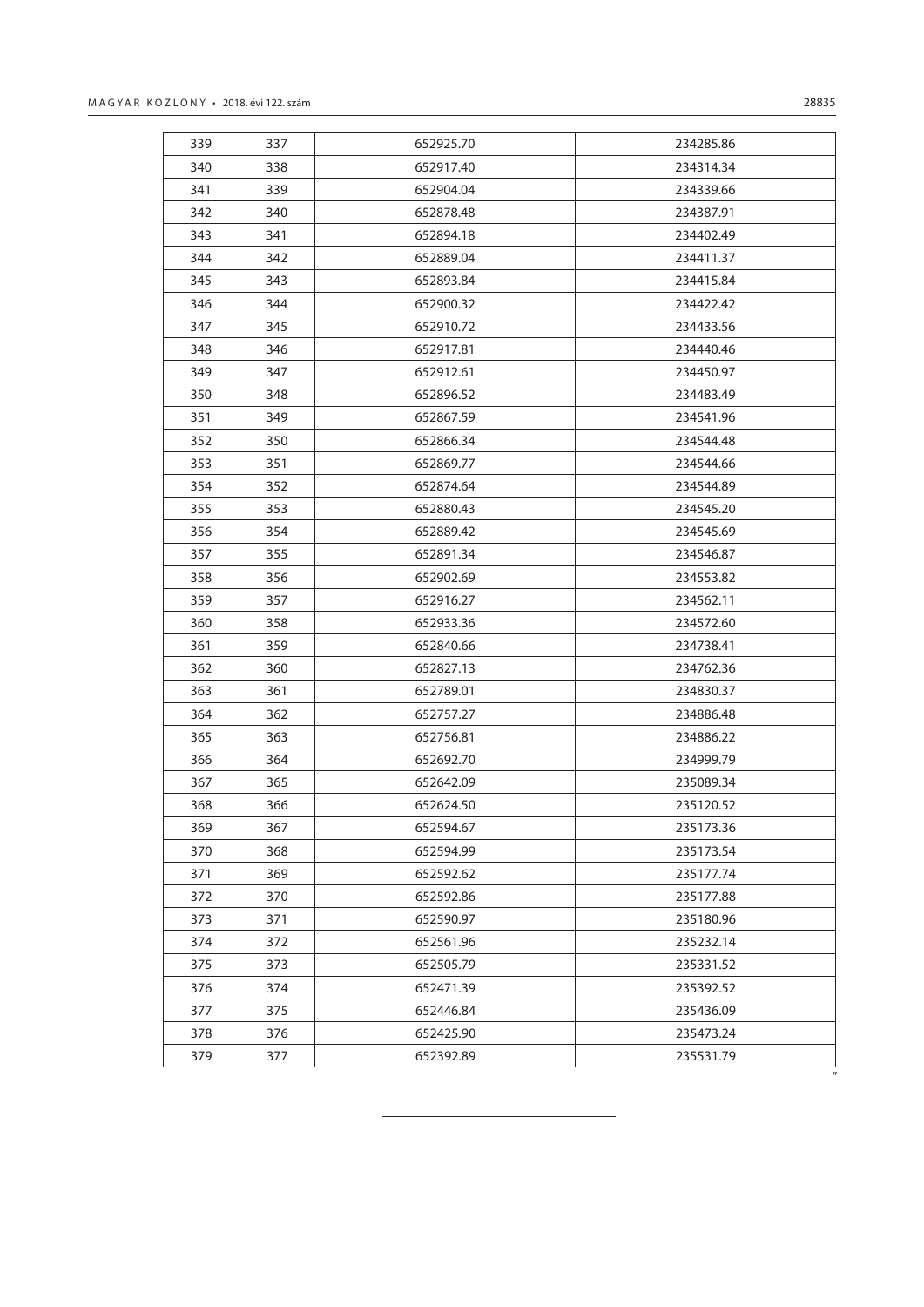# <span id="page-43-0"></span>**IX. Határozatok Tára**

## **A köztársasági elnök 365/2018. (VII. 30.) KE határozata a Kúria elnökhelyettesének ismételt kinevezéséről**

A bíróságok szervezetéről és igazgatásáról szóló 2011. évi CLXI. törvény 127. § (1) bekezdése és 128. § (1) bekezdése alapján – a Kúria elnökének javaslatára – *dr. Kónya Istvánt* 2018. augusztus 1-jei hatállyal hat évig terjedő időtartamra a Kúria elnökhelyettesévé ismételten kinevezem.

Budapest, 2018. július 18.

 *Áder János* s. k., köztársasági elnök

KEH ügyszám: KEH/02984-2/2018.

## **A köztársasági elnök 366/2018. (VII. 30.) KE határozata a Gazdasági Versenyhivatal Versenytanács tagja megbízatása megszűnésének megállapításáról**

A tisztességtelen piaci magatartás és a versenykorlátozás tilalmáról szóló 1996. évi LVII. törvény 38. § (1) bekezdés a) pontja és (2) bekezdése alapján – a Gazdasági Versenyhivatal elnökének előterjesztésére – megállapítom, hogy dr. Szoboszlai Izabella Anna, a Gazdasági Versenyhivatal Versenytanács tagjának e megbízatása 2018. augusztus 31-ei hatállyal megszűnik.

Budapest, 2018. július 9.

 *Áder János* s. k., köztársasági elnök

KEH ügyszám: KEH/02907-2/2018.

## **A köztársasági elnök 367/2018. (VII. 30.) KE határozata a Gazdasági Versenyhivatal Versenytanácsának tagjává történő kinevezésről**

A tisztességtelen piaci magatartás és a versenykorlátozás tilalmáról szóló 1996. évi LVII. törvény 37. § (3) bekezdése alapján – a Gazdasági Versenyhivatal elnökének javaslatára – *dr. Gál Gábort* 2018. október 1-jei hatállyal hat évig terjedő időtartamra a Gazdasági Versenyhivatal Versenytanácsának tagjává kinevezem.

Budapest, 2018. július 9.

 *Áder János* s. k., köztársasági elnök

KEH ügyszám: KEH/02908-2/2018.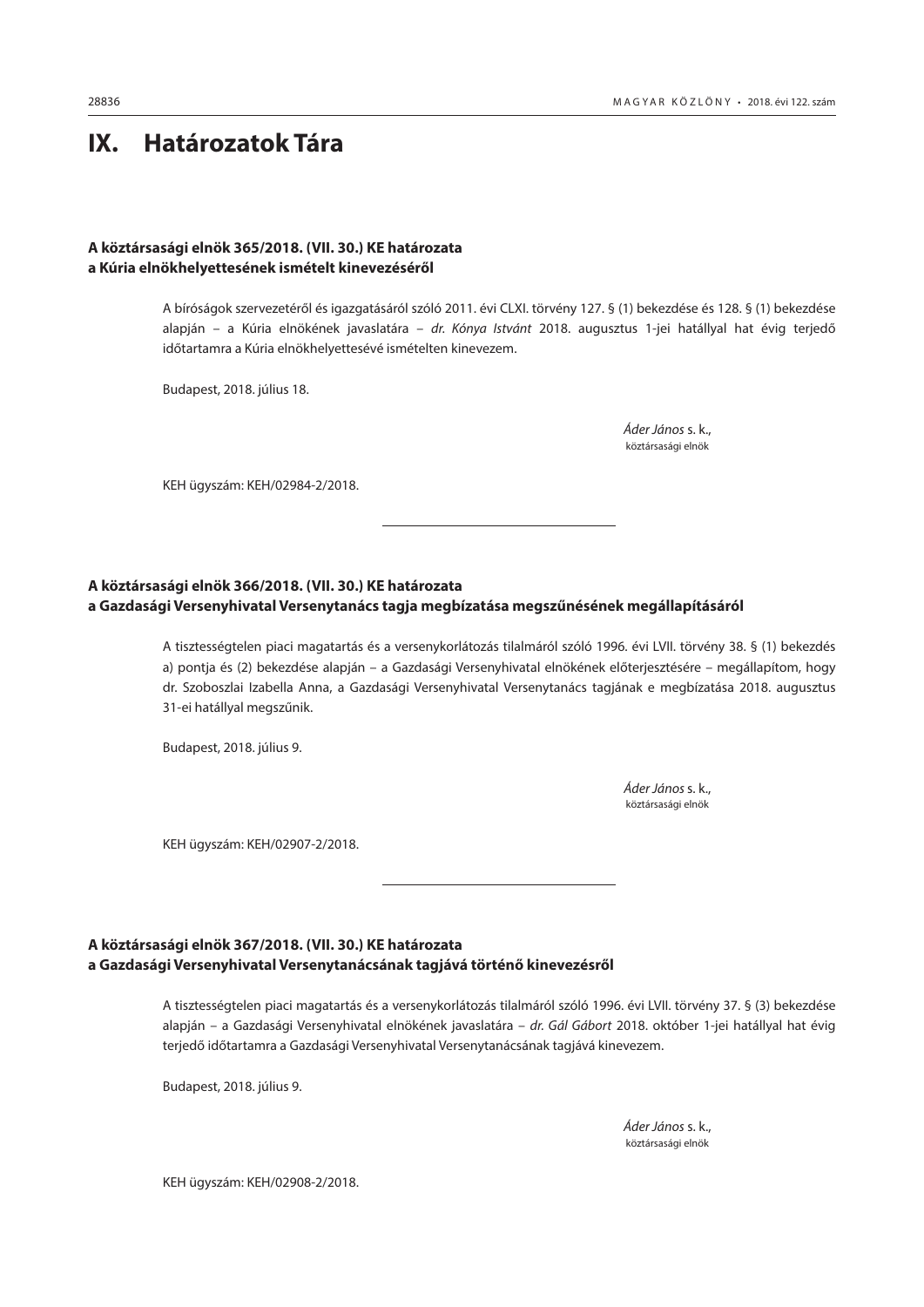## <span id="page-44-0"></span>**A Kormány 1365/2018. (VII. 30.) Korm. határozata**

## **a tulajdonosi joggyakorlással kapcsolatos kormányzati feladatok összehangolásáért felelős kormánybiztos kinevezéséről és feladatairól**

- 1. A Kormány a központi államigazgatási szervekről, valamint a Kormány tagjai és az államtitkárok jogállásáról szóló 2010. évi XLIII. törvény (a továbbiakban: Ksztv.) 31. § (1) bekezdésében meghatározott feladatkörében eljárva, a tulajdonosi joggyakorlással kapcsolatos kormányzati koordinációs feladatok ellátására – 2018. augusztus 1. napjától a Ksztv. 31. § (5) bekezdése szerinti időtartamra – *dr. Juhász Editet* a tulajdonosi joggyakorlással kapcsolatos kormányzati feladatok összehangolásáért felelős kormánybiztossá (a továbbiakban: kormánybiztos) nevezi ki.
- 2. A kormánybiztos feladatkörében eljárva figyelemmel kíséri a nemzeti vagyon kezeléséért felelős tárca nélküli miniszter (a továbbiakban: tárca nélküli miniszter) feladatkörét nem érintve – a tulajdonosi joggyakorlásra jogszabállyal kijelölt személyek és szervezetek állami vagyon feletti tulajdonosi joggyakorlással kapcsolatos feladatainak ellátását, és elősegíti a kormányzati stratégiai célok érvényesítését az állami tulajdonosi feladatot ellátó kormányzati szereplők tevékenysége vonatkozásában.
- 3. A kormánybiztos a 2. pontban meghatározott feladatkörében a következő tevékenységeket látja el:
	- a) javaslatokat tesz a tárca nélküli miniszter részére az állam nevében jogszabály alapján tulajdonosi joggyakorlást ellátó egyéb személyek és szervezetek vonatkozásában – a jogszabályi rendelkezéseken alapuló együttműködési kötelezettség körén túlmutató – szakmai együttműködés kialakítására és fenntartására, a kormányzati stratégiai célok érvényesítésének megvalósítására,
	- b) koordinálja és elősegíti az állami vagyongazdálkodásért felelős államtitkárral együttműködve az állam nevében jogszabály alapján tulajdonosi joggyakorlást ellátó személyek és szervezetek kapcsolattartását és szakmai együttműködését,
	- c) tájékoztatást ad és elemzést végez a tárca nélküli miniszter részére az állam nevében jogszabály alapján tulajdonosi joggyakorlást ellátó egyéb személyek és szervezetek feladatellátásáról, azt érintő kezdeményezéseiről, ennek érdekében az érintett tulajdonosi joggyakorlótól felvilágosítást kérhet, és feladatellátásával kapcsolatban egyeztetést folytathat.
- 4. A kormánybiztos a tevékenységéről a Kormány tagjainak feladat- és hatásköréről szóló 94/2018. (V. 22.) Korm. rendelet 21. §-a szerint számol be.
- 5. A kormánybiztos tevékenységét a miniszterelnök a tárca nélküli miniszter útján irányítja.
- 6. A kormánybiztos tevékenységét a Miniszterelnöki Kormányiroda szervezetében működő titkárság segíti.
- 7. A kormánybiztos tevékenységének ellátásáért a Ksztv. 31. § (6) bekezdése alapján helyettes államtitkári illetménynek megfelelő összegű díjazásra jogosult.
- 8. A kormánybiztos a 2. pont szerinti feladatainak ellátása során együttműködik a feladatkörükben érintett miniszterekkel, tulajdonosi joggyakorlókkal.
- 9. A Kormány felhívja a kormánybiztos tevékenységével érintett szerveket, intézményeket, hogy a kormánybiztos feladatának ellátásához szükséges adatokat, információkat bocsássák a kormánybiztos rendelkezésére.
- 10. Ez a határozat a közzétételét követő napon lép hatályba.

 *Orbán Viktor* s. k., miniszterelnök